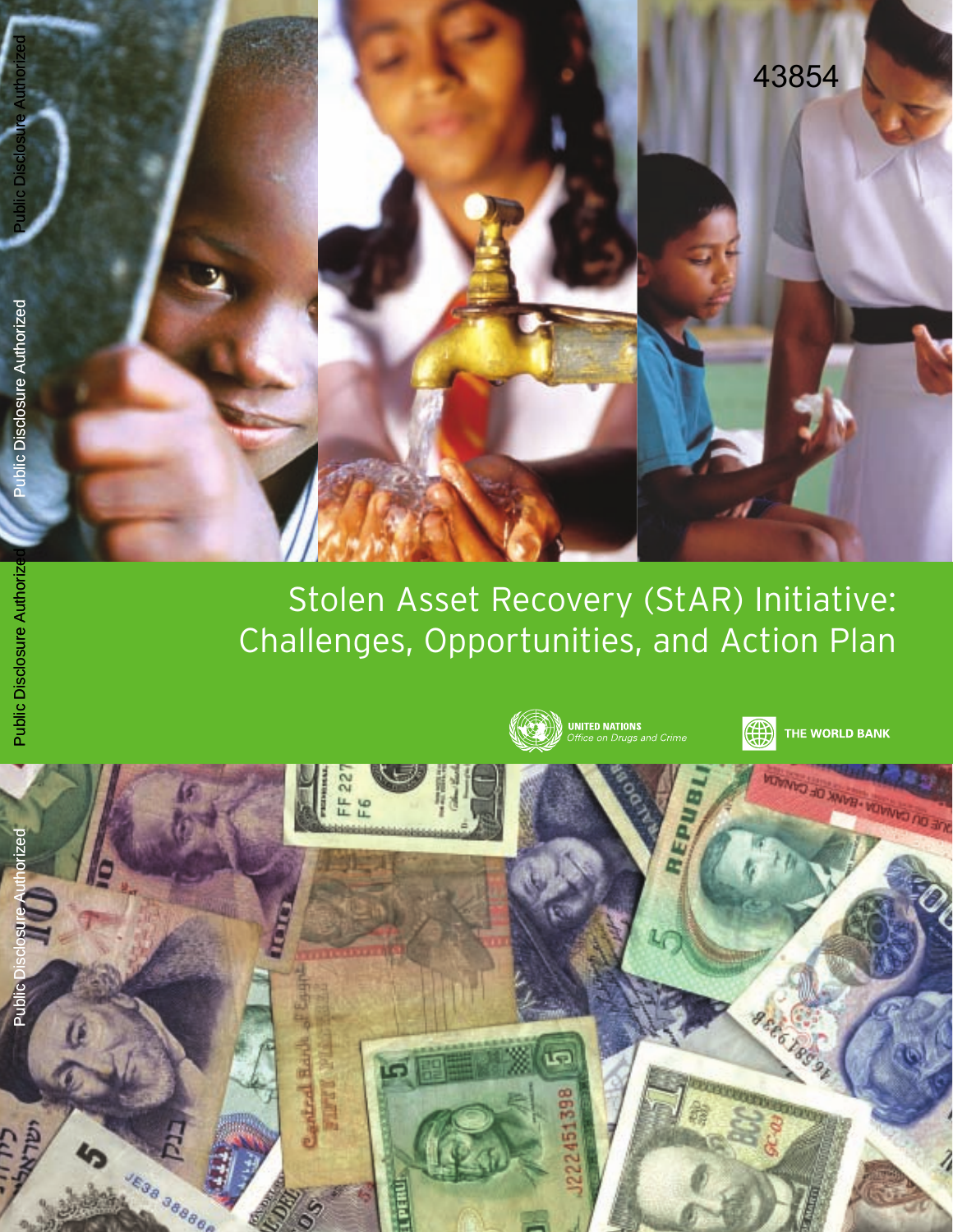By signaling to corrupt leaders that there will be no safe haven for stolen assets, StAR would constitute a formidable deterrent to corruption in developing countries. StAR would also serve to bring in the other side of the corruption equation, as stolen assets tend to be stashed in developed country financial centers.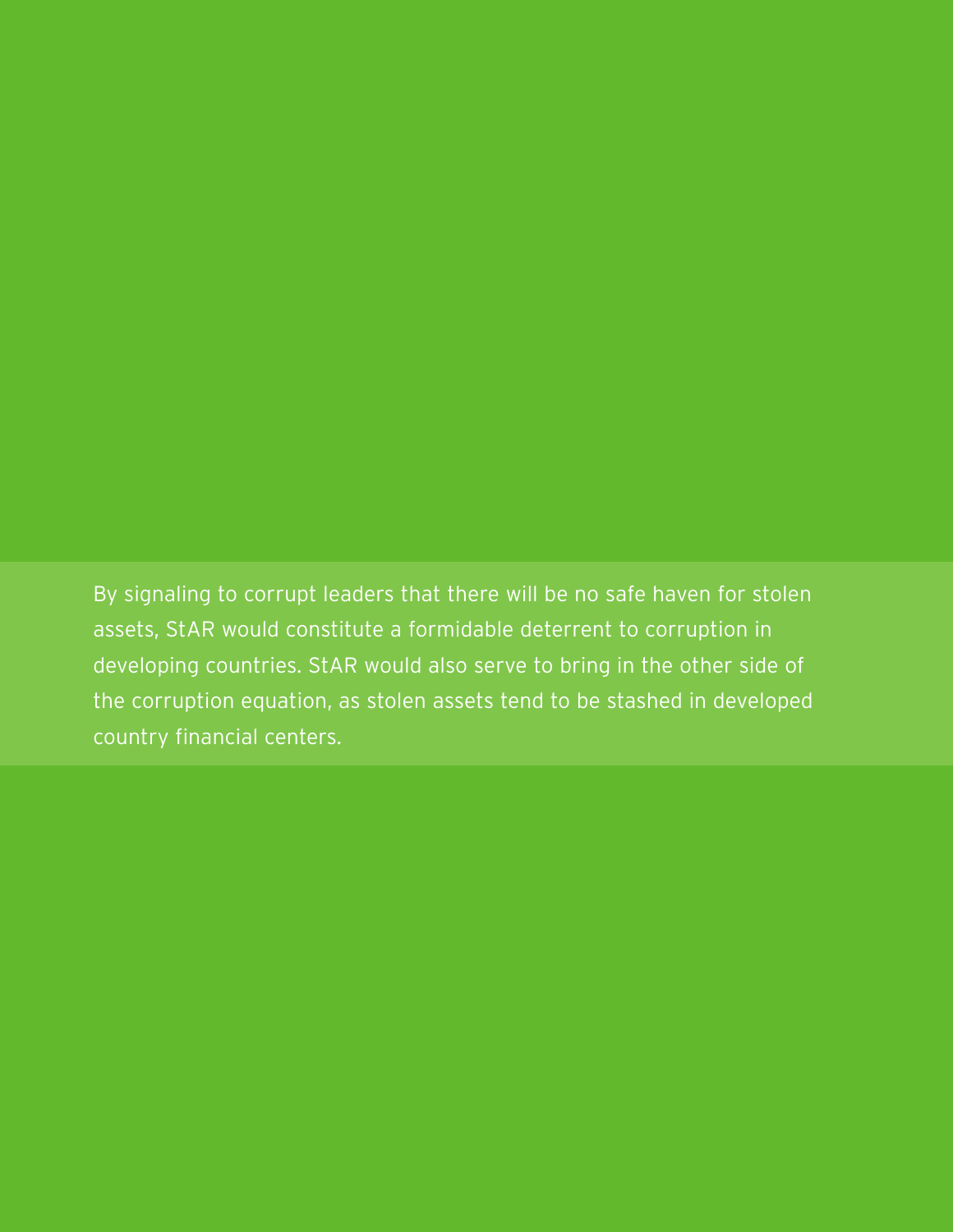June 2007

# Stolen Asset Recovery (StAR) Initiative: Challenges, Opportunities, and Action Plan



0

THE WORLD BANK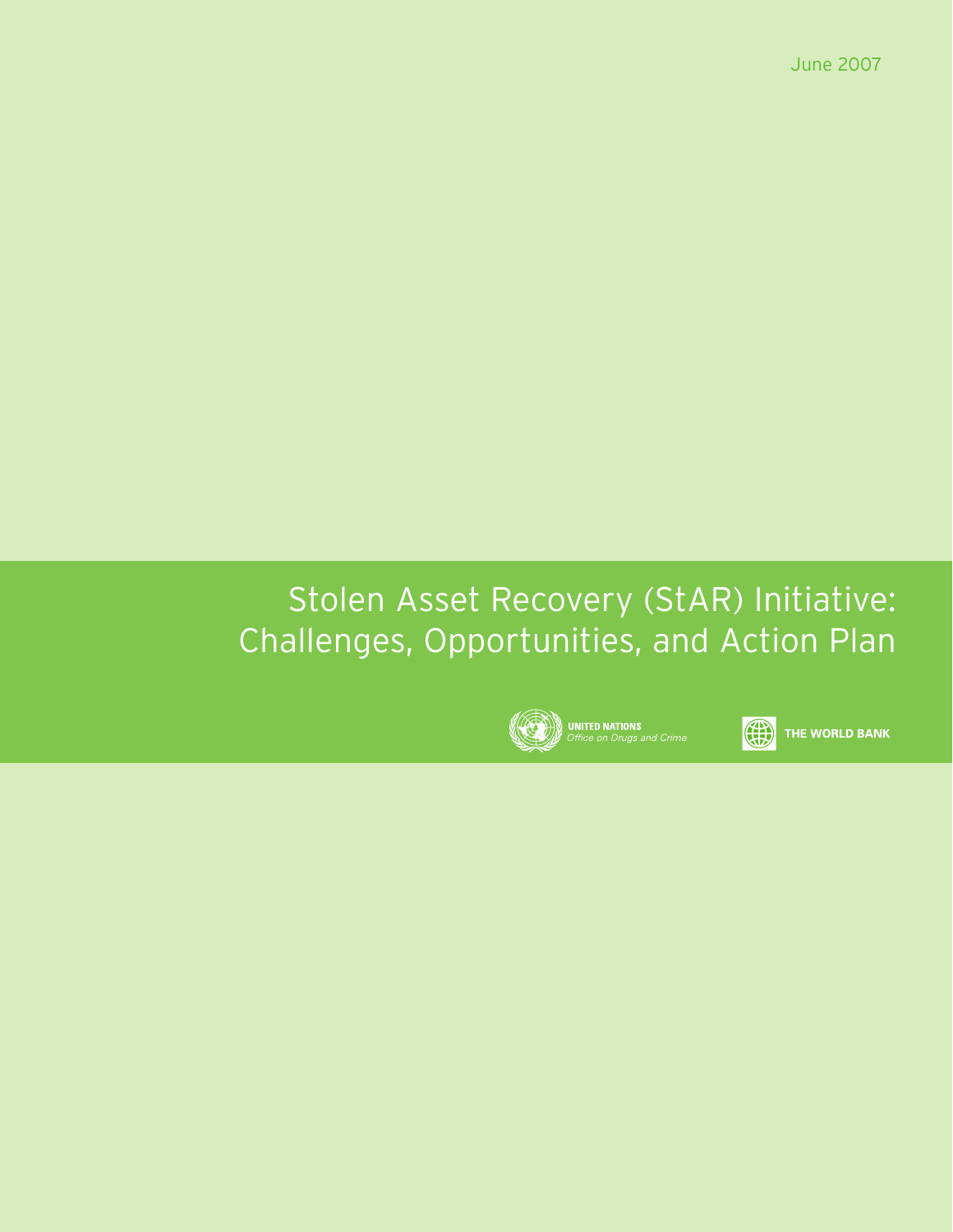© 2007 The International Bank for Reconstruction and Development/The World Bank 1818 H Street, NW Washington, DC 20433 Telephone 202-473-1000 Internet www.worldbank.org E-mail feedback@worldbank.org

All rights reserved.

The findings, interpretations, and conclusions expressed herein are those of the author(s) and do not necessarily reflect the views of the Board of Executive Directors of the World Bank or the governments they represent.

The World Bank does not guarantee the accuracy of the data included in this work. The boundaries, colors, denominations, and other information shown on any map in this work do not imply any judgment on the part of the World Bank concerning the legal status of any territory or the endorsement or acceptance of such boundaries.

#### Rights and Permissions

The material in this work is copyrighted. Copying and/or transmitting portions or all of this work without permission may be a violation of applicable law. The World Bank encourages dissemination of its work and will normally grant permission promptly.

For permission to photocopy or reprint any part of this work, please send a request with complete information to the Copyright Clearance Center, Inc., 222 Rosewood Drive, Danvers, MA 01923, USA, telephone 978-750-8400, fax 978-750-4470, www.copyright.com.

All other queries on rights and licenses, including subsidiary rights, should be addressed to the Office of the Publisher, World Bank, 1818 H Street NW, Washington, DC 20433, USA, fax 202-522-2422, e-mail pubrights@worldbank.org.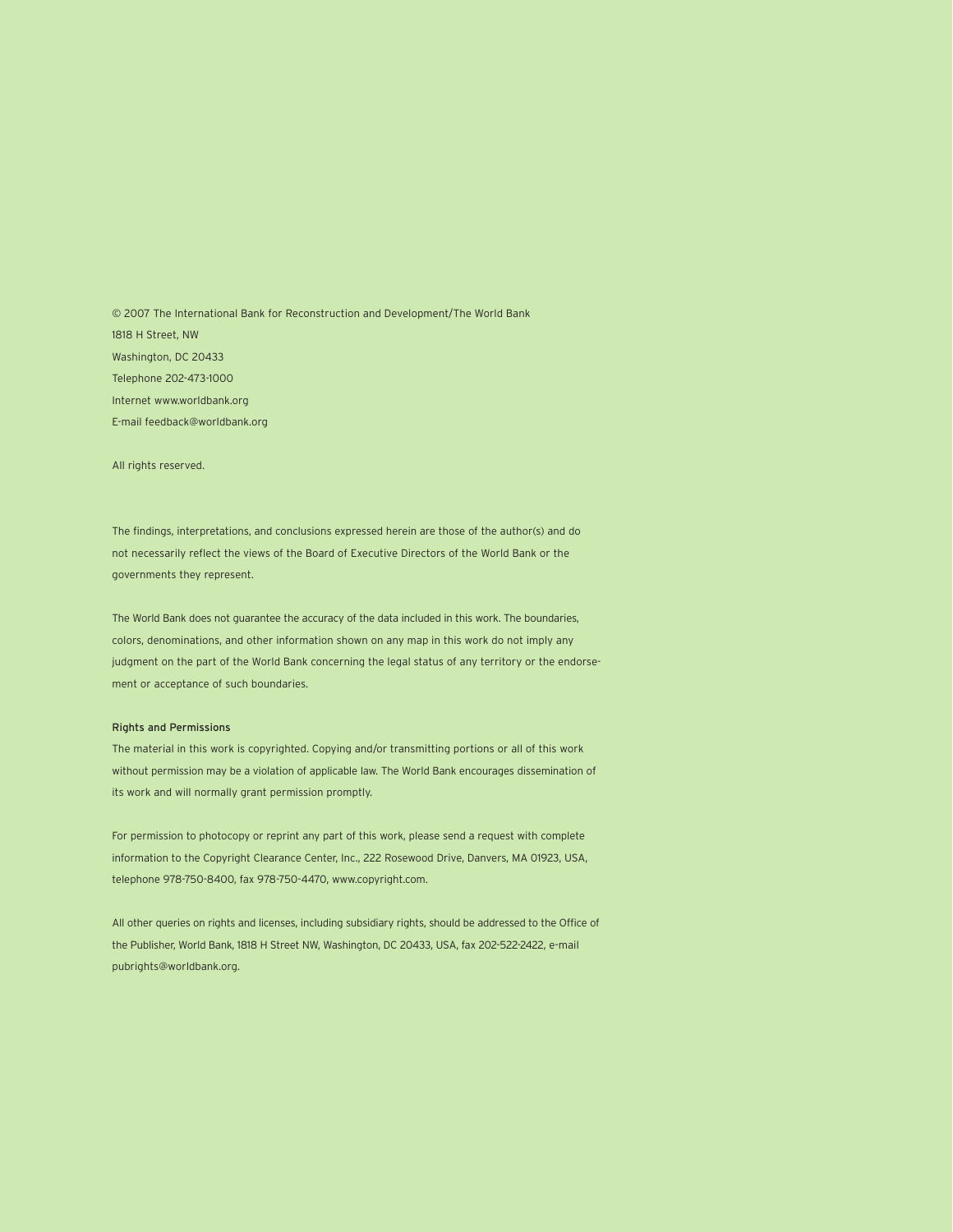## **Table of Contents**

| 6.2.b Building Institutional Capacity and Providing Technical Assistance at the Country Level34 |  |
|-------------------------------------------------------------------------------------------------|--|
|                                                                                                 |  |
|                                                                                                 |  |
|                                                                                                 |  |
|                                                                                                 |  |
|                                                                                                 |  |

Note: All dollar amounts are in U.S. dollars, unless otherwise indicated.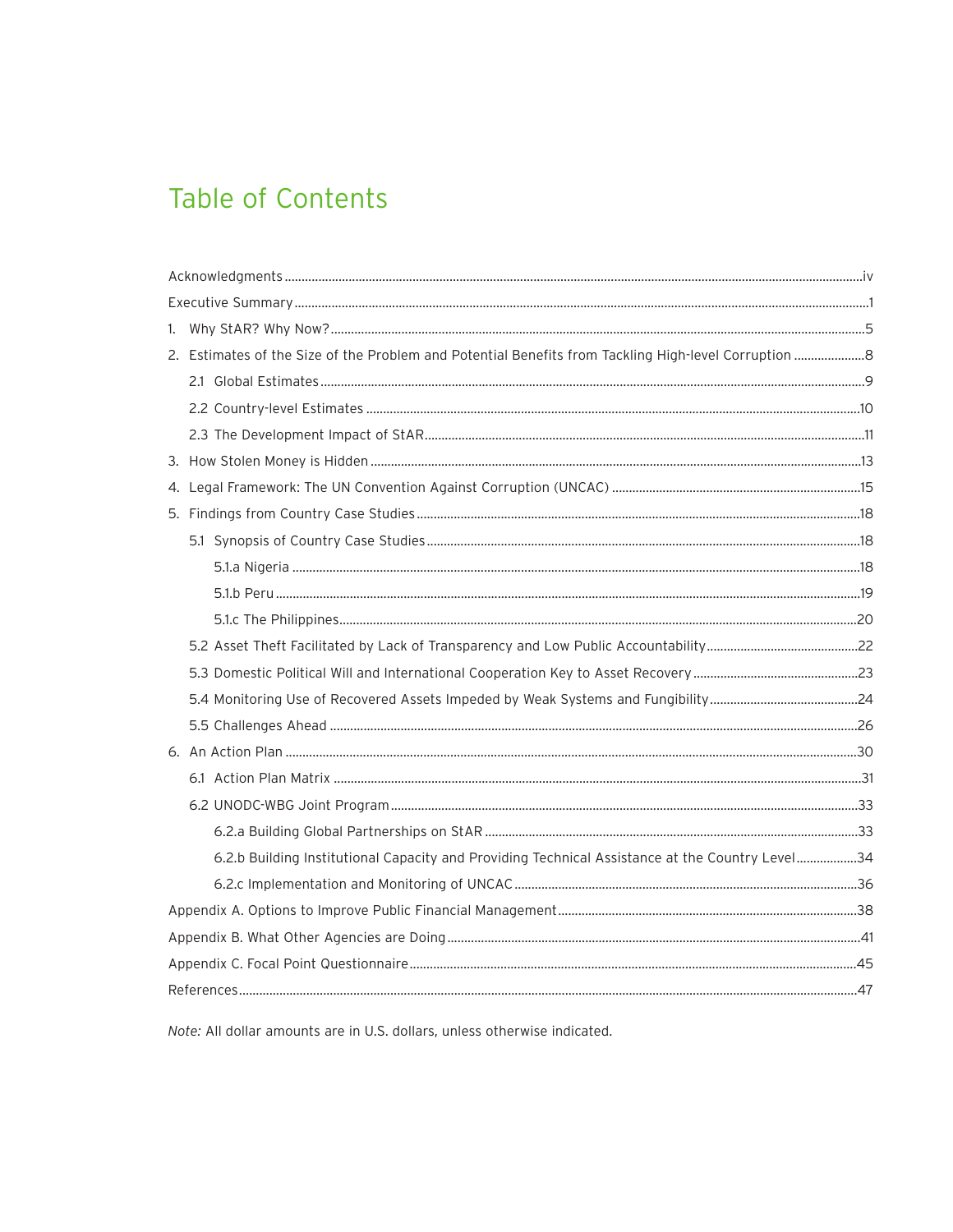## Acknowledgments

This report was prepared jointly by the United Nations Office on Drugs and Crime (UNODC) and the World Bank. The World Bank effort was led by Brian Pinto (PRMED), with valuable contributions from Daniel Kaufmann (WBI); Victor A. Dumas and Francis Rowe (PRMED); Theodore S. Greenberg (FPDFI); William L. Dorotinsky and Richard Messick (PRMPS); and Scott White (LEG). The UNODC effort was led by Francis Maertens (DPA), Dimitri Vlassis (DTA/CCS), and Stuart C. Gilman (DO/GPAC), with valuable contributions from Rick McDonnell and Delphine Schantz (DO/GPML) and Oliver Stolpe (DO/GPAC). The report was prepared under the overall leadership and supervision of Dr. Ngozi Okonjo-Iweala (former Finance Minister of Nigeria) and Danny Leipziger (PRMVP). Guidance from Juan Jose Daboub (MDD), Vikram Nehru (PRMED), Sanjay Pradhan and Randi Ryterman (PRMPS), and Joachim von Amsburg (EACPF) is gratefully acknowledged.

Three country case studies on Nigeria, Peru, and the Philippines were commissioned as analytical background papers in support of the StAR Initiative. The Nigeria case study was prepared by Dr. Ngozi Okonjo-Iweala. The Peru case study was prepared by Victor A. Dumas. The Philippines case study was prepared by Professor Leonor Briones. For further information regarding the StAR Initiative, please contact Randi Ryterman, Sector Manager PRMPS (Rryterman@worldbank.org).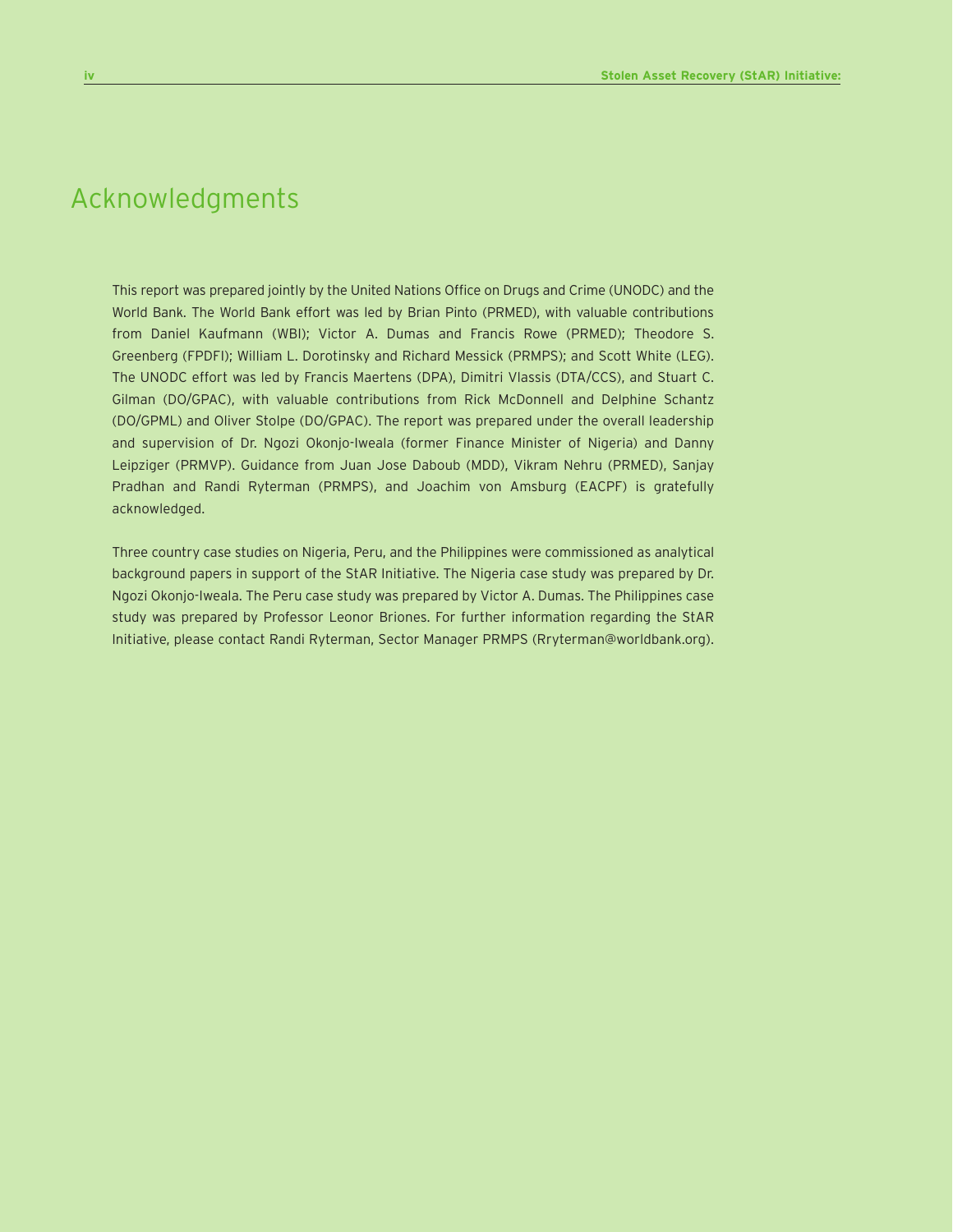### Executive Summary

#### The theft of public assets from developing countries is a huge and serious problem:

- The cross-border flow of the global proceeds from criminal activities, corruption, and tax evasion is estimated at between \$1 trillion and \$1.6 trillion per year.
- Corrupt money associated with bribes received by public officials from developing and transition countries is estimated at \$20 billion to \$40 billion per year—a figure equivalent to 20 to 40 percent of flows of official development assistance (ODA).

These estimates, while imprecise, give an idea of the large magnitude of the problem and the need for concerted action to address it. Indeed, the coming into force in 2005 of the landmark UN Convention Against Corruption (UNCAC), which devotes a chapter to asset recovery, signals the growing global consensus for urgent action.

Assets stolen by corrupt leaders at the country-level are frequently of staggering magnitude. The true cost of corruption far exceeds the value of assets stolen by the leaders of countries. This would include the degradation of public institutions, especially those involved in public financial management and financial sector governance, the weakening if not destruction of the private investment climate, and the corruption of social service delivery mechanisms for basic health and education programs, with a particularly adverse impact on the poor. This "collateral damage" in terms of foregone growth and poverty alleviation will be proportional to the duration of the tenure of the corrupt leader.

While the traditional focus of the international development community has been on addressing corruption and weak governance within the developing countries themselves, this approach ignores the "other side of the equation": stolen assets are often hidden in the financial centers of developed countries; bribes to public officials from developing countries often originate from multinational corporations; and the intermediary services provided by lawyers, accountants, and company formation agents, which could be used to launder or hide the proceeds of asset theft by developing country rulers, are often located in developed country financial centers.

Addressing the problem of stolen assets is an immense challenge. Even though countries as diverse as Nigeria, Peru, and the Philippines have enjoyed some success in asset recovery, the process has been time-consuming and costly.

- Generalizing from the experience of these countries, developing countries are likely to encounter serious obstacles in recovering stolen assets.
- Even where the political will to pursue stolen assets exists, limited legal, investigative, and judicial capacity and inadequate financial resources could hamper the process.
- Jurisdictions where stolen assets are hidden, often developed countries, may not be responsive to requests for legal assistance.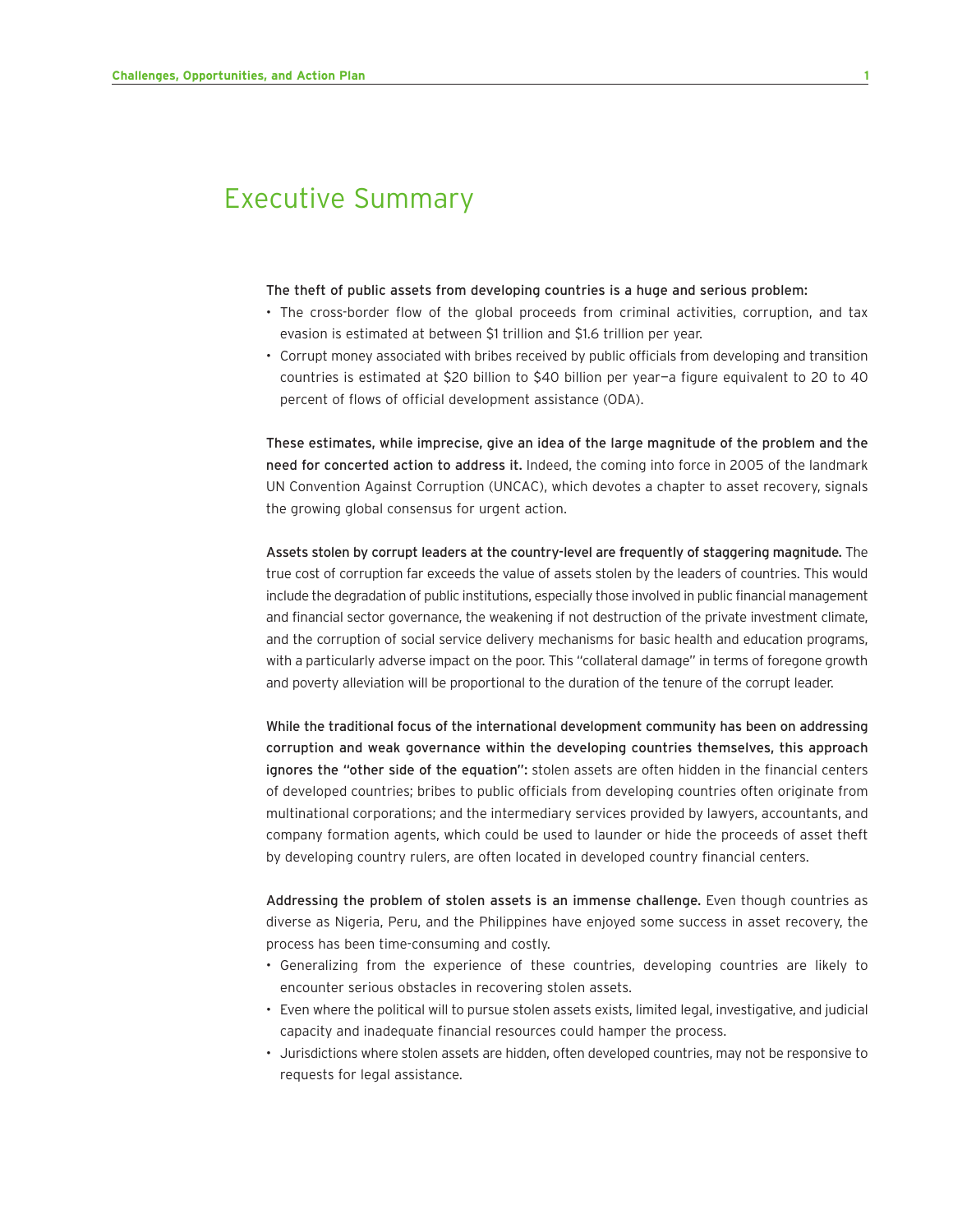The Stolen Asset Recovery (StAR) initiative is being launched jointly by the UN Office on Drugs and Crime (UNODC) and the World Bank Group (WBG) to respond to this problem. Given the nature of the problem, success will depend critically upon forging and strengthening partnerships among developed and developing countries, as well as other bilateral and multilateral agencies with an interest in the problem.

The development pay-off to the StAR initiative is expected to be significant. Even a portion of recovered assets could provide much-needed funding for social programs or badly needed infrastructure. Every \$100 million recovered could fund full immunizations for 4 million children or provide water connections for some 250,000 households. The total benefit would far exceed that associated with the asset restitution itself, assuming that the released funds are well spent. First, a StAR program that transmits the signal that there is no safe haven for stolen assets will embody a powerful deterrent effect. Second, over the long run, one would expect significant and lasting benefits, assuming the asset recovery effort is accompanied by institutional reform and better governance. Indeed, without improvements in governance, a StAR initiative will not have lasting benefits.

The UNODC-WBG StAR initiative is an integral part of the World Bank Group's recently approved Governance and Anti-Corruption Strategy, which recognizes the need to help developing countries recover stolen assets. The international legal framework underpinning StAR is provided by the UN Convention Against Corruption, the first global anticorruption agreement, which entered into force in December 2005. UNODC is both the custodian and the lead agency supporting the implementation of UNCAC, as well as the Secretariat to the Conference of State Parties.

The Action Plan presented in this report responds to feedback received from consultations with developed and developing countries, as well as lessons from the experience of Nigeria, Peru, and the Philippines:

- Theft of public assets is facilitated by a lack of transparency and public accountability.
- Developing countries need to strengthen their legal, financial, and public financial management systems.
- Even when political will exists in victim countries, legal differences across jurisdictions or the unwillingness of developed countries to help can derail asset recovery.

#### A fundamental premise of the Action Plan is that a successful effort on stolen asset recovery calls for global action:

- Political will and legal reform are also needed in developed countries, not just in developing countries. Both sets of countries need to ratify and implement the UN Convention Against Corruption (UNCAC).
- Time is of the essence. Prolonging the process of asset recovery will take a toll on the credibility of the victim country. A prompt response is needed from countries where stolen assets are hidden.
- Global cooperation is needed to ensure that new financial havens do not replace the existing ones and developing countries receive the legal support they need.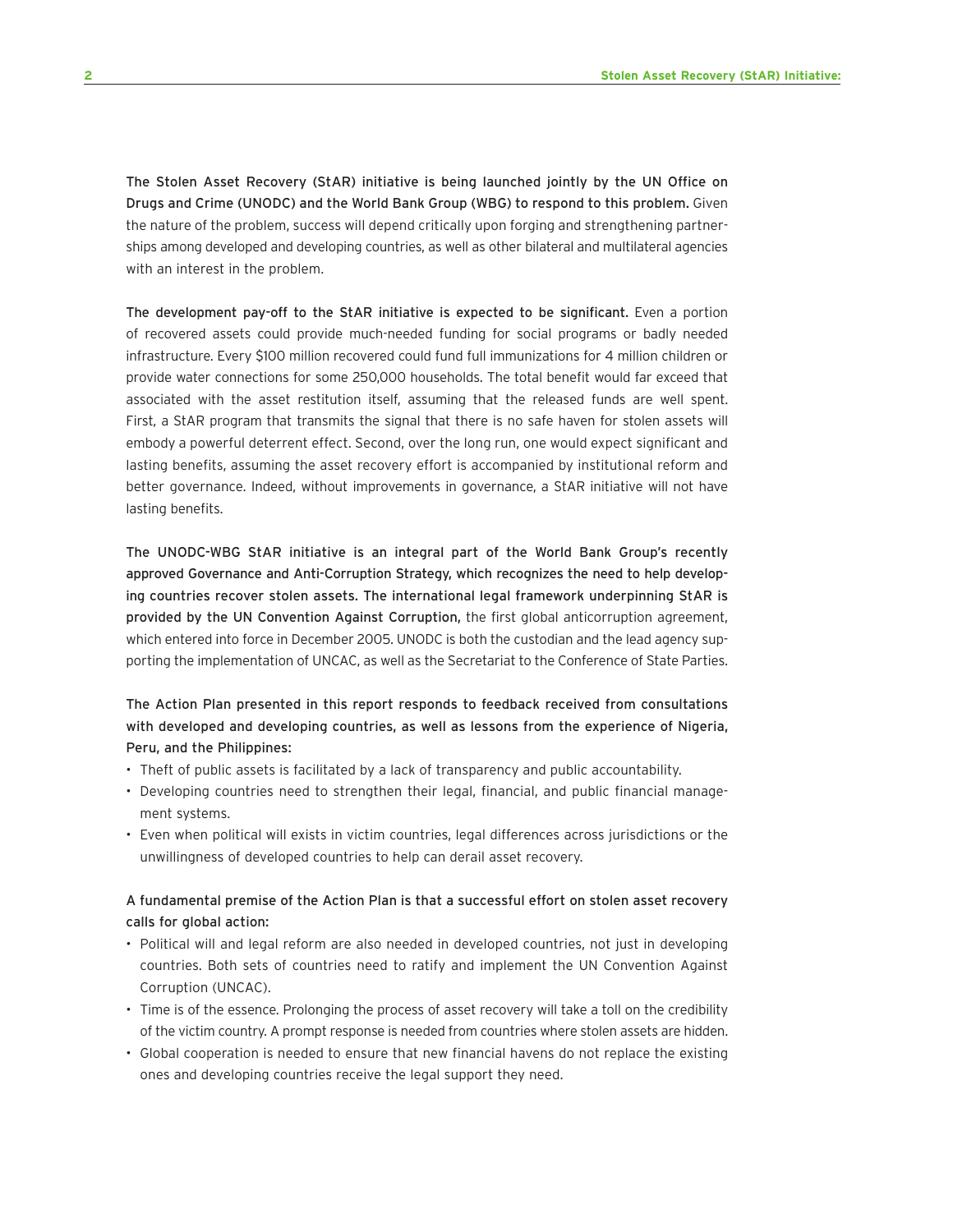#### Examples of proposed actions include:

- Implementation of UNCAC, including developing and strengthening partnerships with multilateral and bilateral agencies in pursuit of this effort.
- Developing a pilot program aimed at helping countries recover the stock of stolen assets by providing the needed legal and technical assistance. This could include help on filing a request for mutual legal assistance and advice on experts needed. Neither the WBG nor UNODC would get directly involved in the investigation, tracing, law enforcement, prosecution, confiscation, and repatriation of stolen assets—activities that may be best suited for government-to-government assistance or private sector assistance, working with the relevant government authorities.
- Offering countries alternatives for monitoring recovered assets, within an overall framework of public financial management reform, to ensure transparency and effective use of those assets. Such monitoring would be on a voluntary basis, with the agreement of all the countries concerned, in keeping with the fundamental principle of the return of stolen assets as embodied in UNCAC.
- Building global partnerships on StAR.

At the 2007 IMF-World Bank Spring Meetings, during a side-event introducing the StAR Initiative, representatives of developed and developing countries and multilateral development banks expressed strong support for the Initiative. The consensus was that StAR is an idea whose time has come and that every country or international agency must do its part to make it succeed. Indeed, a collective global effort is essential for success and unequivocally transmitting the signal that corruption does not pay. In this sense, StAR was described as the "missing link" in an effective anti-corruption effort. By putting corrupt leaders on notice that stolen assets will be traced, seized, confiscated, and returned to the victim country, StAR would constitute a formidable deterrent to corruption. Working in close partnership with the international development community, UNODC and the WBG hope to make a positive difference to developing countries through the StAR Initiative.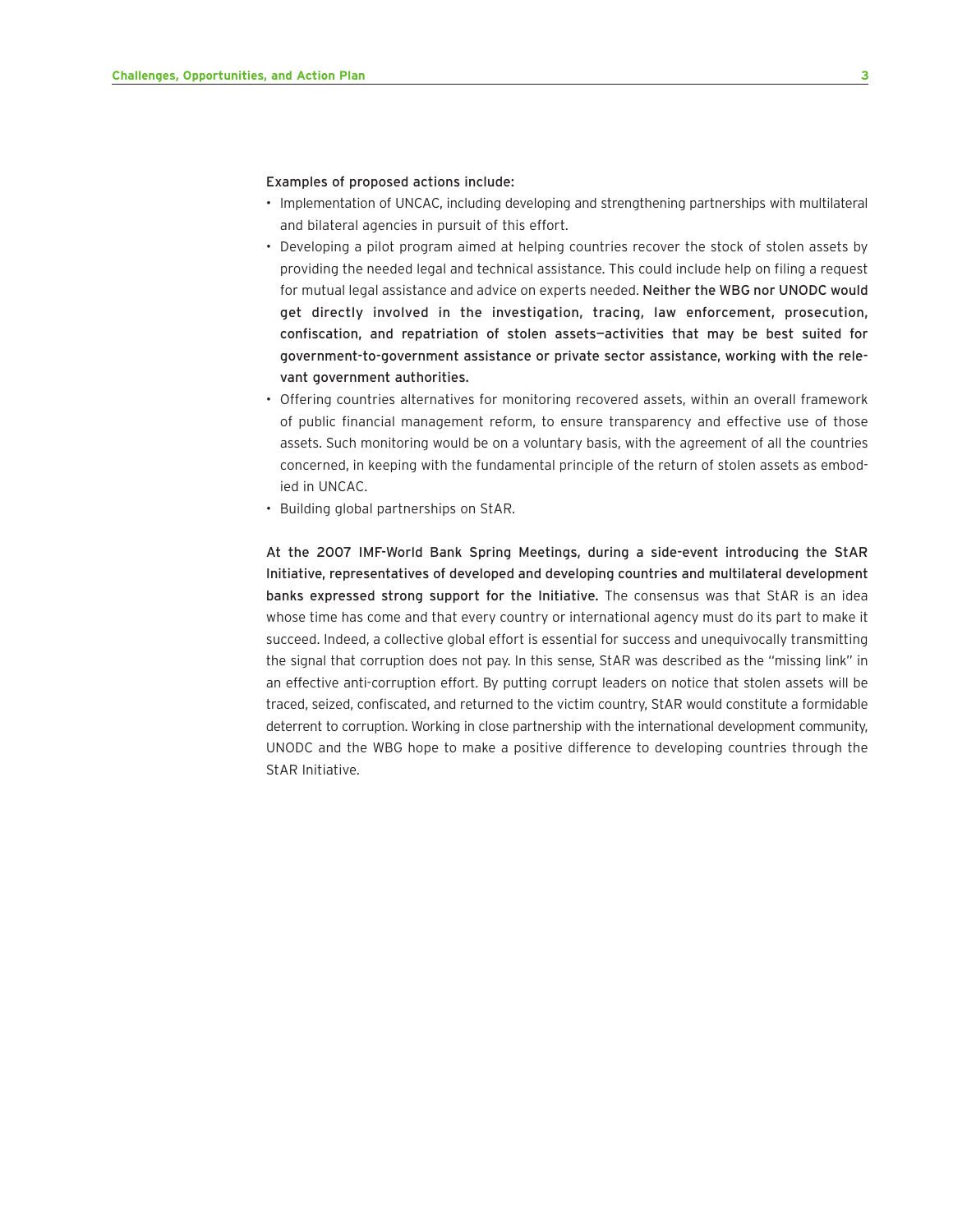Working in close partnership with the international development community, the United Nations Office on Drugs and Crime and the World Bank Group hope to make a positive difference to developing countries through the StAR initiative.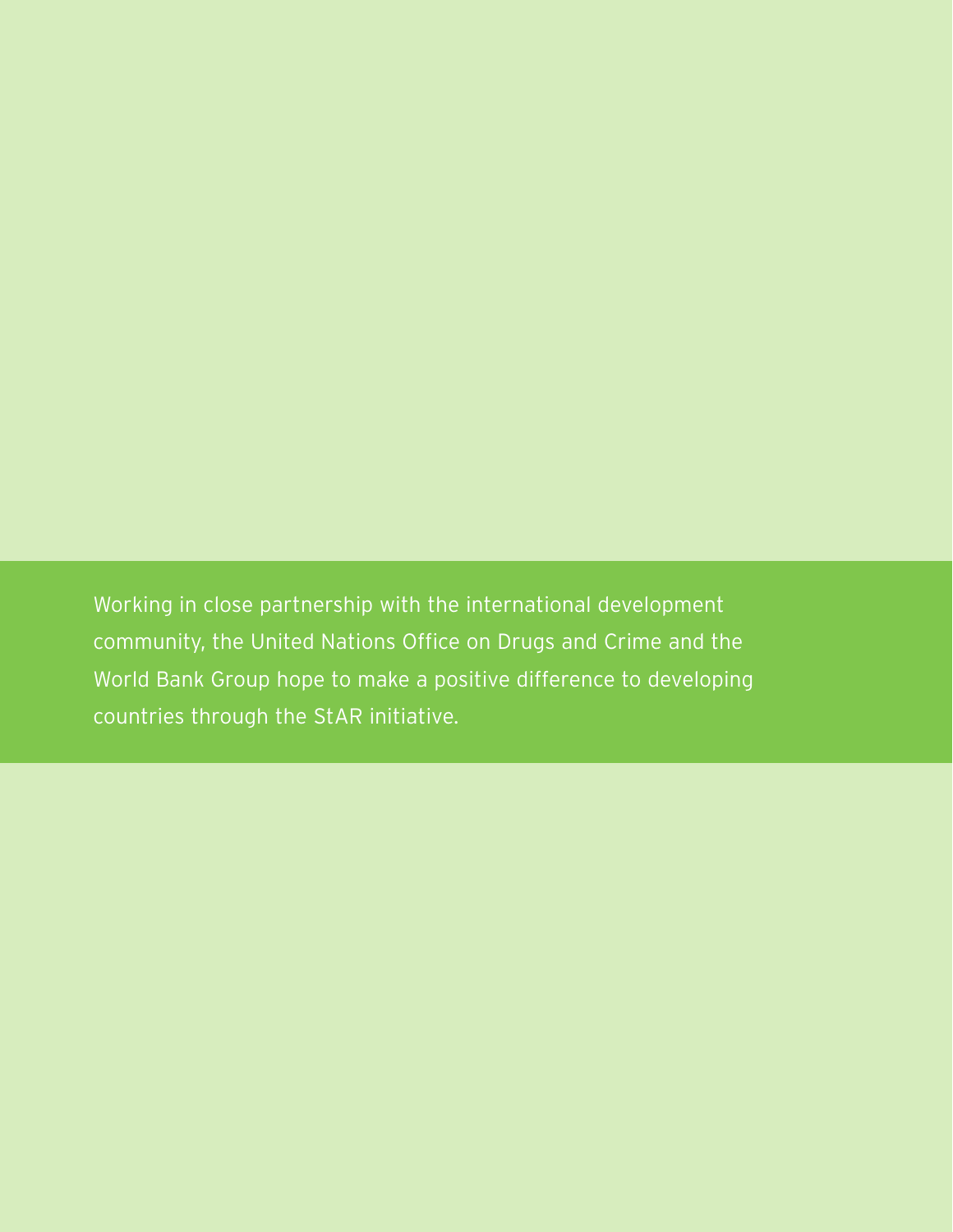# Why StAR?<br>• Why Now?

In recent years, countries as far-flung and diverse as Nigeria, Peru, and the Philippines have enjoyed some success in securing the repatriation of assets stolen by their corrupt former leaders. Success, however, has been neither easy nor quick. Consider the Philippines. In 1986, the Republic of the Philippines filed a request for mutual assistance with the Swiss authorities in connection with the repatriation of Marcos deposits in Swiss banks. Twelve years elapsed before these deposits were transferred to escrow accounts in the Philippine National Bank (PNB) and another six years passed before the concerned \$624 million was transferred to the Philippine Treasury. In between, several major legal hurdles had to be crossed, including presenting evidence that the monies were the product of embezzlement, diversion of public property, and plundering of the public treasury. Only after the Philippine government won a ruling that the monies could be moved out of Switzerland without a final conviction of Mrs. Marcos under article 74A of the International Mutual Assistance on Criminal Matters Act (IMAC) was the money moved to the Philippine National Bank in 1998. It was released to the Philippine Treasury in 2004 following a Philippine Supreme Court decision ordering the forfeiture of the Marcos Swiss deposits in July 2003.<sup>1</sup>

Quite apart from the hurdles faced by developing countries in asset recovery, at least three other sets of events have shone a spotlight on the problem of assets stolen by corrupt leaders. First, starting in 1997, several important pieces of international legislation against corruption, bribery, and transnational organized crime have been adopted. The landmark UN Convention Against Corruption (UNCAC), which came into force in December 2005, includes a chapter exclusively devoted to asset recovery, attesting to the need to address this problem urgently. Second, the 9/11 terrorist attack of the United States in 2001 has intensified the campaign against the financing of terrorism and money laundering. The main financial centers of the world, in being seen as a safe haven for the stolen assets of corrupt leaders, criminals, and terrorists, face a higher reputational risk today than they did 10 years ago. Third, developing countries themselves are gearing up to recover stolen assets and use the proceeds to fund development programs and facilitate the achievement of the Millennium Development Goals (MDGs). Consider the 2001 Nyanga Declaration on the recovery and repatriation of Africa's wealth by the representatives of

<sup>1.</sup> Drawn from a December 12, 2006 statement by the Philippines' Ombudsman to the first meeting of the State Parties to the UN Convention Against Corruption (UNCAC) in Amman, Jordan.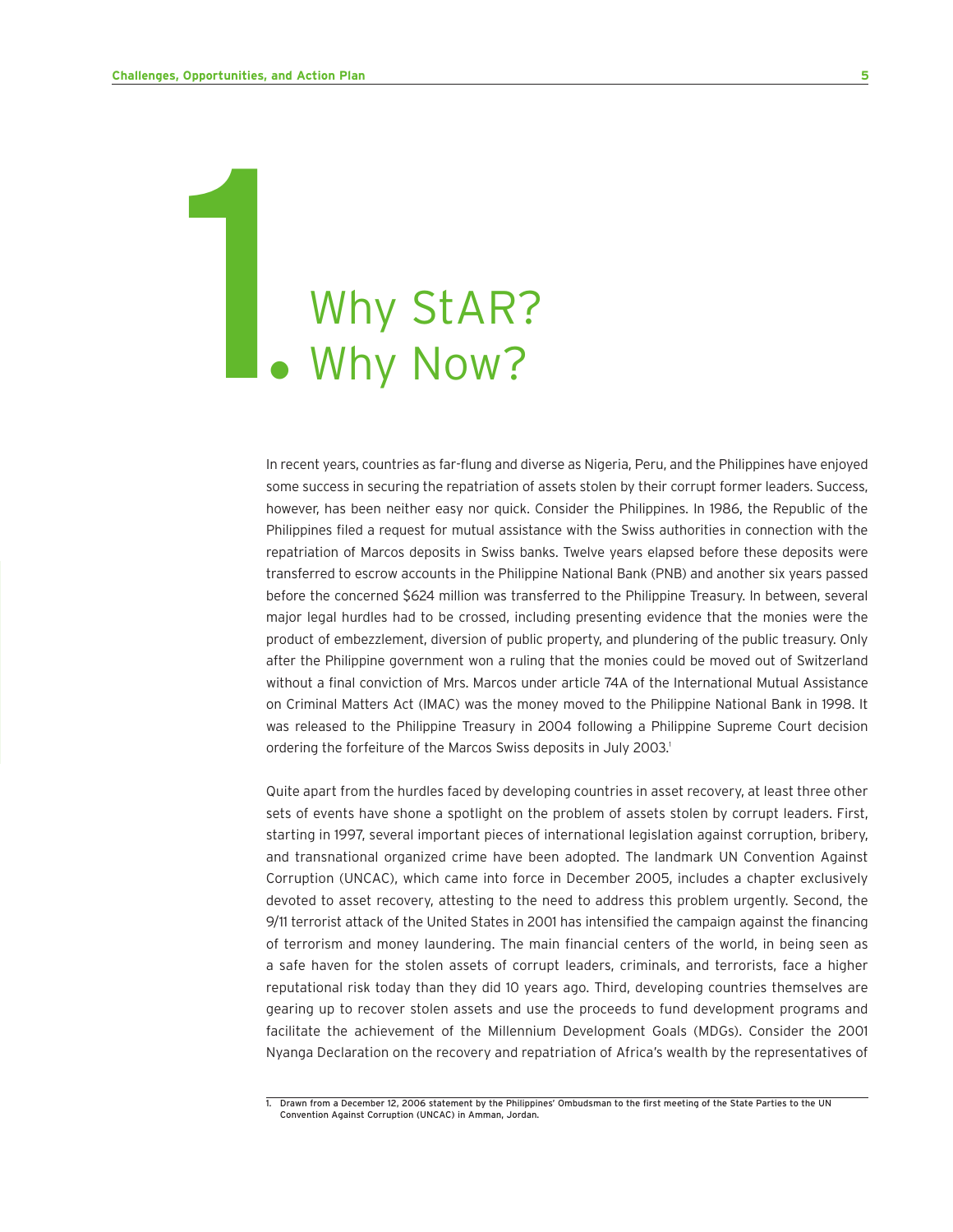Transparency International in 11 African countries, which explicitly refers to"…Nigeria's President Olusegun Obasanjo's address to the UN General Assembly in September 1999 calling for the creation of an international convention for the repatriation of Africa's wealth illicitly appropriated and kept abroad."<sup>2</sup> This support was more broadly manifested during the first session of the Ad hoc Committee negotiating UNCAC, when developing countries from all regions decided to make asset recovery a high priority of the Convention.

While there is clearly positive momentum and support for recovery of stolen assets, the challenges are immense. Differences in legal systems across jurisdictions where the theft occurs and money is laundered and parked present a formidable impediment to asset recovery. So far, countries have largely pursued their cases on a bilateral basis and with great difficulty. And while the entering into force of UNCAC is a big step forward, half the G-8 countries have yet to ratify it. Moreover, there is the issue of building capacity in developing countries hoping to invoke UNCAC. The following are likely to be impediments:

- Countries that seek the recovery of stolen assets may not have a domestic regime to deal with money laundering and the forfeiture of stolen assets. These countries usually lack the capacity in their criminal justice system to produce adequate and appropriate requests for international legal assistance.
- Death, the fugitive status, and immunity of persons engaged in looting assets could impede the process, as could the continuing political influence and power of former corrupt officials.

Even when the conditions are right for pursuing asset recovery, some developed countries may not cooperate because they do not trust the requesting country or lack confidence in their rule of law or for political reasons.<sup>3</sup>

Against this background of positive momentum yet immense challenge, the World Bank Group (WBG), in partnership with the United Nations Office of Drugs and Crime (UNODC), is launching the Stolen Asset Recovery (StAR) initiative. The roles of these institutions will be framed by their respective mandates: in the case of UNODC by its responsibility as the custodian of UNCAC and Secretariat to the Conference of State Parties; and in the case of the WBG, by the recently approved Governance and Anti-Corruption (GAC) strategy, which recognizes the need for global action on stolen asset recovery.4

The objective of the UNODC-WBG partnership is three-fold:

• Use both institutions' convening power to enhance cooperation between developed and developing countries on StAR and persuade all countries to ratify and implement UNCAC. This agenda will be pursued in close partnership with other agencies working on related topics.

<sup>2.</sup> See http://ww1.transparency.org/pressreleases\_archive/2001/nyanga\_declaration.html

<sup>3.</sup> The term "requesting" or "sending" country in the context of stolen asset recovery typically refers to developing countries from which assets were stolen and "sent" to developed country havens ("receiving countries"). The former then request the latter to return the stolen assets.

<sup>4.</sup> The World Bank Group's Board unanimously endorsed the Governance and Anti-Corruption strategy paper on March 20, 2007. See World Bank (2007).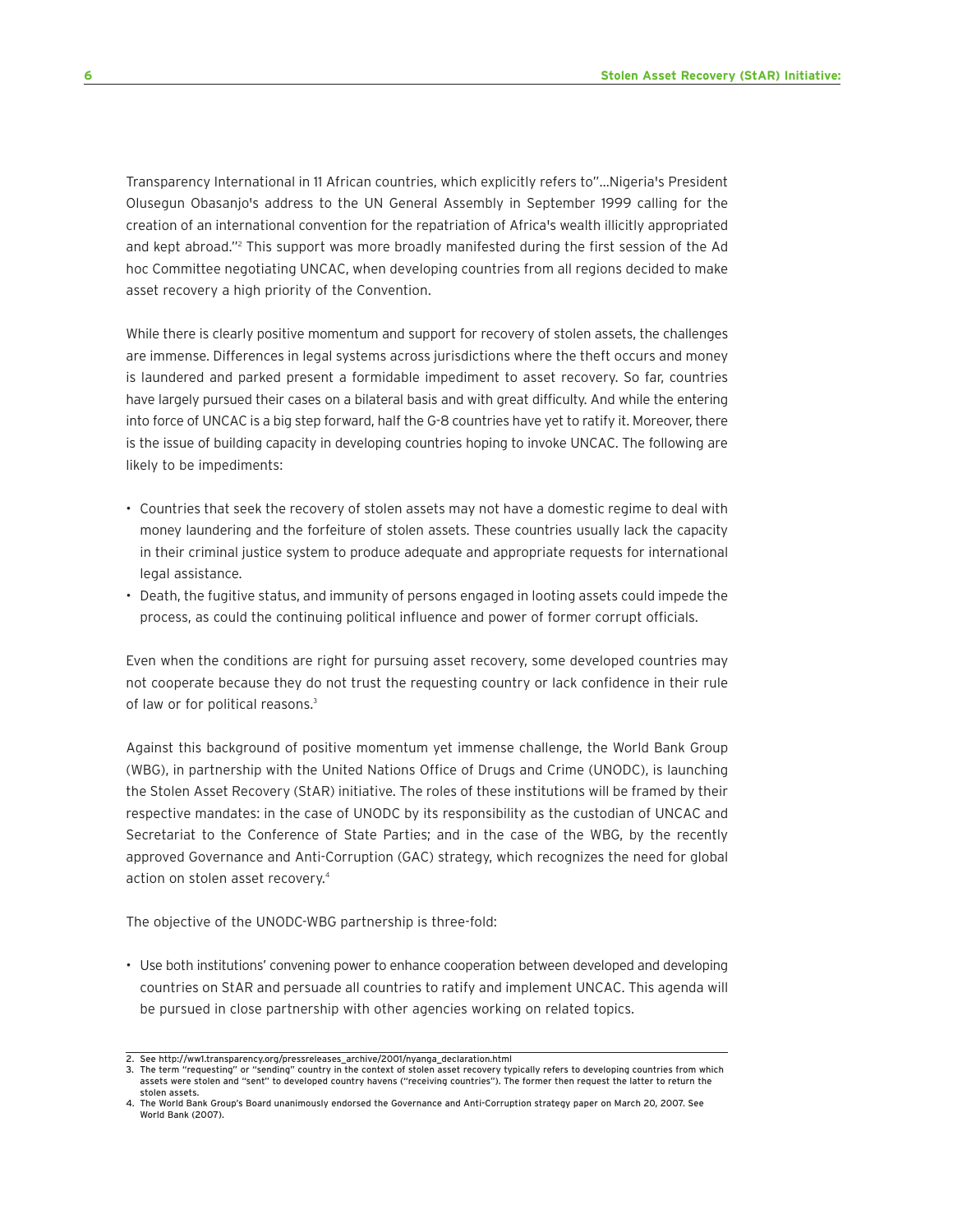- Build partnerships aimed at enhancing legislative, investigative, judicial, and enforcement capacity in developing countries to enable them to successfully recover the stock of stolen assets kept either in the home country or secreted abroad, while deterring the new flow.
- Help concerned developing countries—when voluntarily agreed within the legal framework of UNCAC—monitor the use of recovered assets, as was done in Nigeria (discussed in section 5).

While UNCAC is clear that recovered assets should be returned, in some cases recovery efforts could be enhanced by voluntary agreements on monitoring to ensure that recovered assets are used transparently for developmental purposes. The WBG's experience with public expenditure tracking can be put to use in helping monitor the use of recovered assets, at the election of the country in question.<sup>5</sup> A StAR role for the WBG would thus be an integral part of its Governance and Anti-Corruption (GAC) Strategy, with its focus on financial sector governance, transparent and sound public financial management, global collective action, and the deterrence of corruption by public officials.

<sup>5.</sup> This is discussed further in section 5.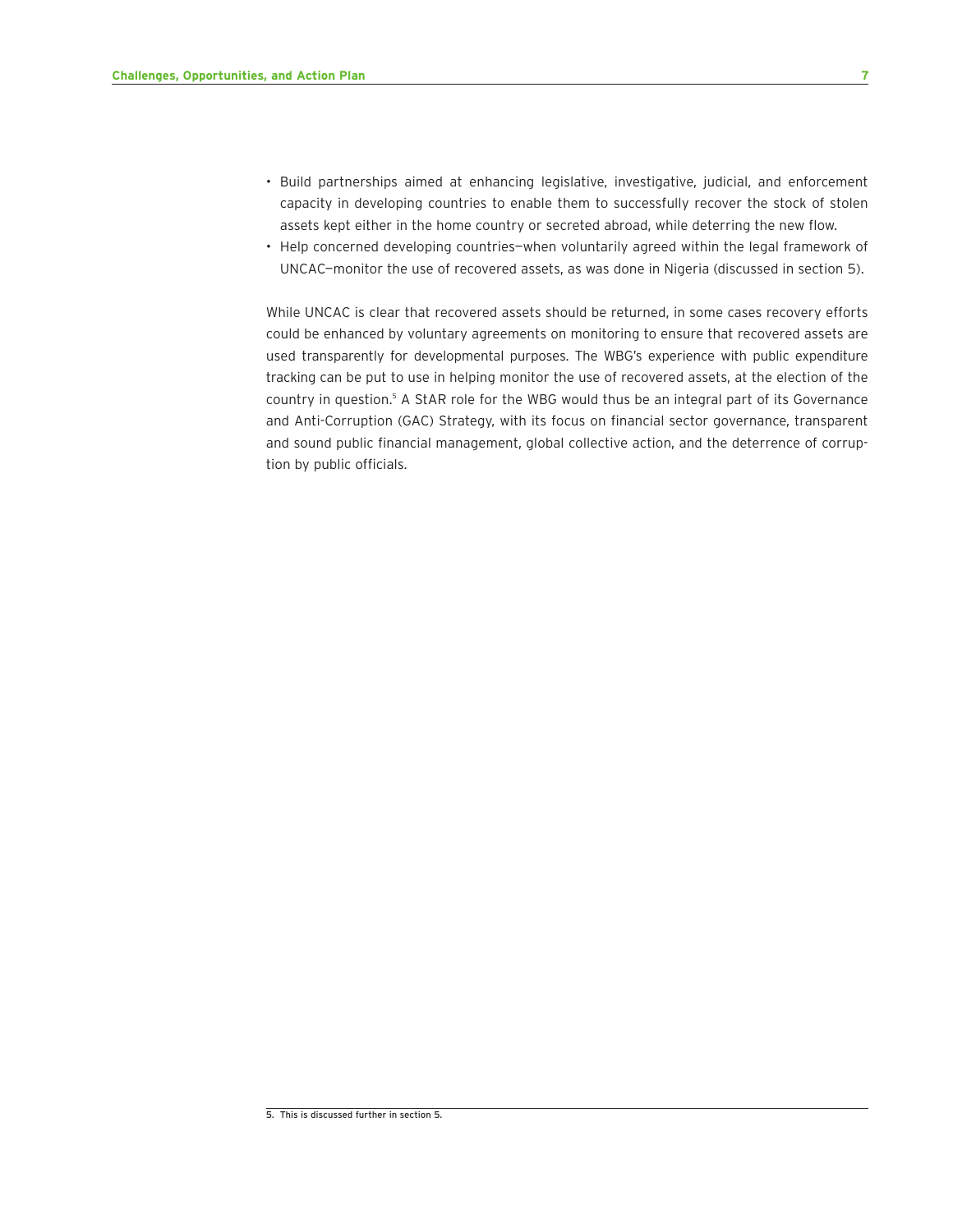# Estimates of the Size of the Problem and Potential Estimates of the Size of the Size of the Problem and Poter<br>Benefits from Tackling<br>• High-level Corruption

This section presents global and country-level estimates of theft by corrupt leaders. The theft of public assets involves two key steps: stealing assets, and then laundering the proceeds—either at home or abroad—to avoid detection and make them appear legitimate. Global estimates are derived from estimates of sums of money laundered worldwide. Country-level estimates linked to the names of specific rulers are obtained from Transparency International, which has compiled the data from various sources.<sup>6</sup>

Given the nature of the activity, accurate measurement of the amount of illegal monies involved at either the global or country-level may not be feasible. Another source of ambiguity stems from differing definitions of corruption and the scope of the activities included in the various estimates of illegal monies, not all of which involve cross-border flows. Thus the theft of public assets by corrupt leaders—the focus of this paper—which is usually referred to as *grand corruption*, may simply be the tip of the iceberg. For example, the billions looted by the corrupt leader of an oil exporting developing country, while visible and significant enough to warrant action in its own right, may be only one part of an extensive network of corruption that infects the whole economy, creating a pyramid of corruption. This could include public sector companies, the financial system, and petty corruption associated with policemen and factory inspectors. These various interpretations of the scope of corruption need to be kept in mind when reviewing estimates of the sums of money involved in illegal activity.

Before proceeding to estimates of the sums of illegal and corrupt monies, it is worth stressing that the true cost of corruption far exceeds the value of assets stolen by the leaders of countries. This would include the degradation of public institutions, especially those involved in public financial management and financial sector governance, the weakening if not destruction of the private investment climate, and the corruption of social service delivery mechanisms for basic

<sup>6.</sup> See Transparency International's 2004 Global Corruption Report, chapter 1, p. 13. Introduction available at http://www.transparency.org/publications/gcr/download\_gcr/download\_gcr\_2004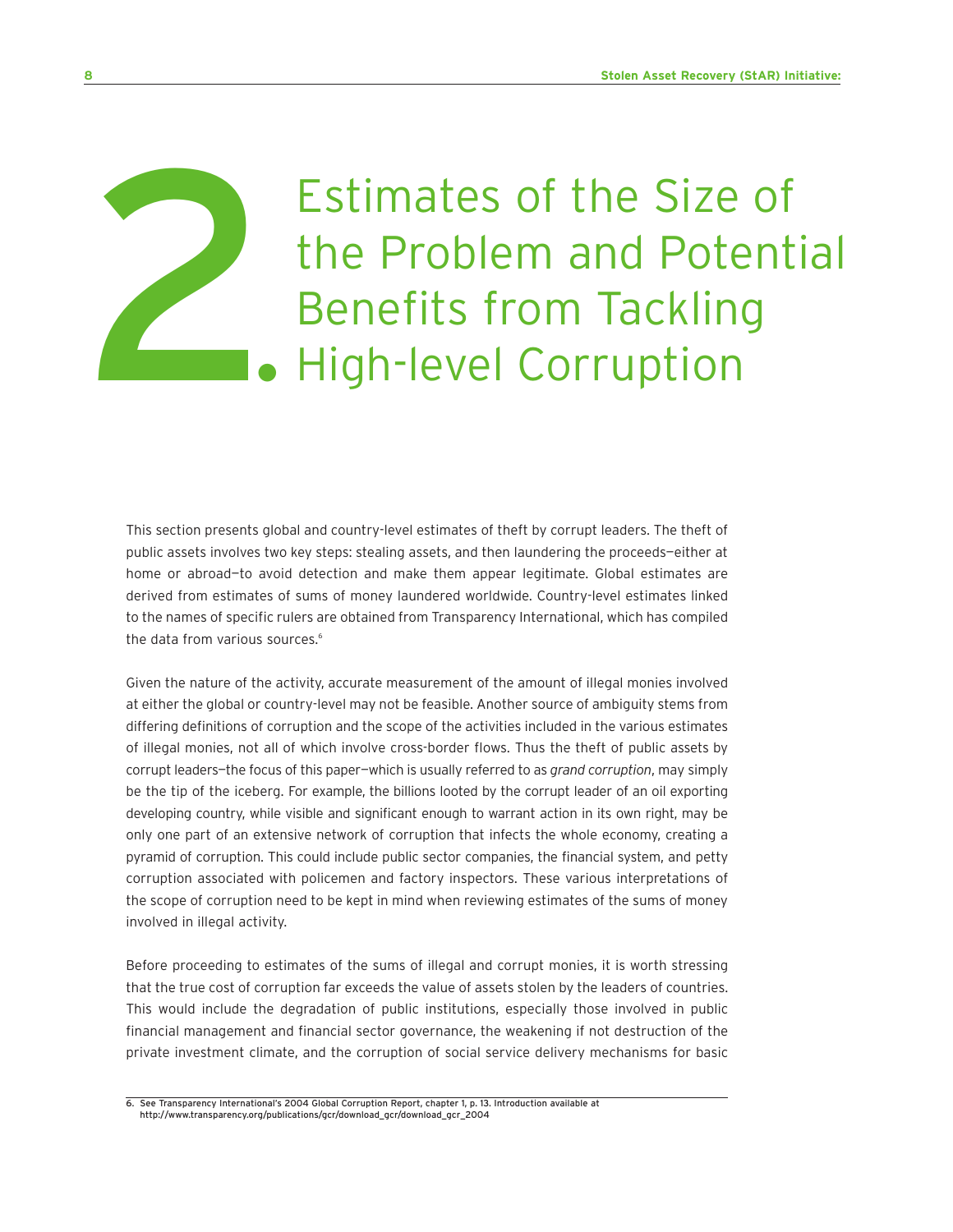health and education programs with a particularly adverse impact on the poor. This "collateral damage" in terms of growth and poverty alleviation will be proportional to the duration of the tenure of the corrupt leader.

#### **2.1 GLOBAL ESTIMATES**

Numerous studies have attempted to estimate the sums of money being laundered worldwide. Besides suffering from serious flaws in estimation techniques, attempts to derive complete estimates are hampered by the fact that the volume of laundered money is not restricted to assets corruptly acquired by country leaders. Money laundering (ML) services could also be demanded by those evading taxes or involved in the trade of illegal arms or narcotics. The estimates available, therefore, need to be taken as, at best, rough approximations. Several estimates provide the upper or lower bounds, ranging from:

- 2 to 5 percent of global GDP (Camdessus 1998), which amounts to \$800 billion to \$2 trillion in current U.S. dollars, as an estimate of the total funds involved in various illegal activities.<sup>7</sup>
- \$3.4 trillion as an upper bound (cited in Reuter and Truman 2004). This number is based on estimates of the unobserved economy, which is a broad definition of illegal and legal activities excluded from GDP in 21 OECD countries, based on Schneider and Enste (2000) and Schneider (2002).
- \$20 billion to \$40 billion (2001 Nyanga Declaration). This is an estimated stock of assets acquired by corrupt leaders of poor countries, mostly in Africa, and stashed overseas.
- \$500 billion in criminal activities, \$20 billion to \$40 billion in corrupt money, and \$500 billion in tax evasion per year (Baker and others 2003; Baker 2005). This adds up to roughly \$1 trillion, with half coming from developing and transition economies.
- 25 percent of the GDP of African states lost to corruption every year, amounting to \$148 billion (U4 Anti-Corruption Resource Centre 2007). This estimate is likely to encompass the full range of corrupt actions, from petty bribe-taking done by low level government officials to inflated public procurement contracts, kickbacks, and raiding the public treasury as part of public asset theft by political leaders.

Of the above numbers, all are annual flows, except those cited in the 2001 Nyanga Declaration by the representatives of Transparency International in 11 African countries. It notes that \$20 billion to \$40 billion "…has over the decades been illegally and corruptly acquired from some of the world's poorest countries, most of them in Africa, by politicians, soldiers, businesspersons and other leaders, and kept abroad in the form of cash, stocks and bonds, real estate and other assets."8 This stock figure is much lower than what one might expect, given the flow of 25 percent of African GDP often cited as being lost in total corruption, which amounts to \$148 billion per year in current dollars.9

<sup>7.</sup> This figure has been widely quoted in the literature; however, a documented basis for it could not be found. IMF (2001, p. 10) quotes an FATF estimate of flows associated with drug trafficking at 2 percent of global GDP, so by assumption, 2 to 5 percent is likely to be referring to total flows.

<sup>8.</sup> http://ww1.transparency.org/pressreleases\_archive/2001/nyanga\_declaration.html

<sup>9.</sup> However, neither a precise source nor an underlying methodology for this number could be pinned down. It appears to have become a "fact" as a result of being repeatedly cited.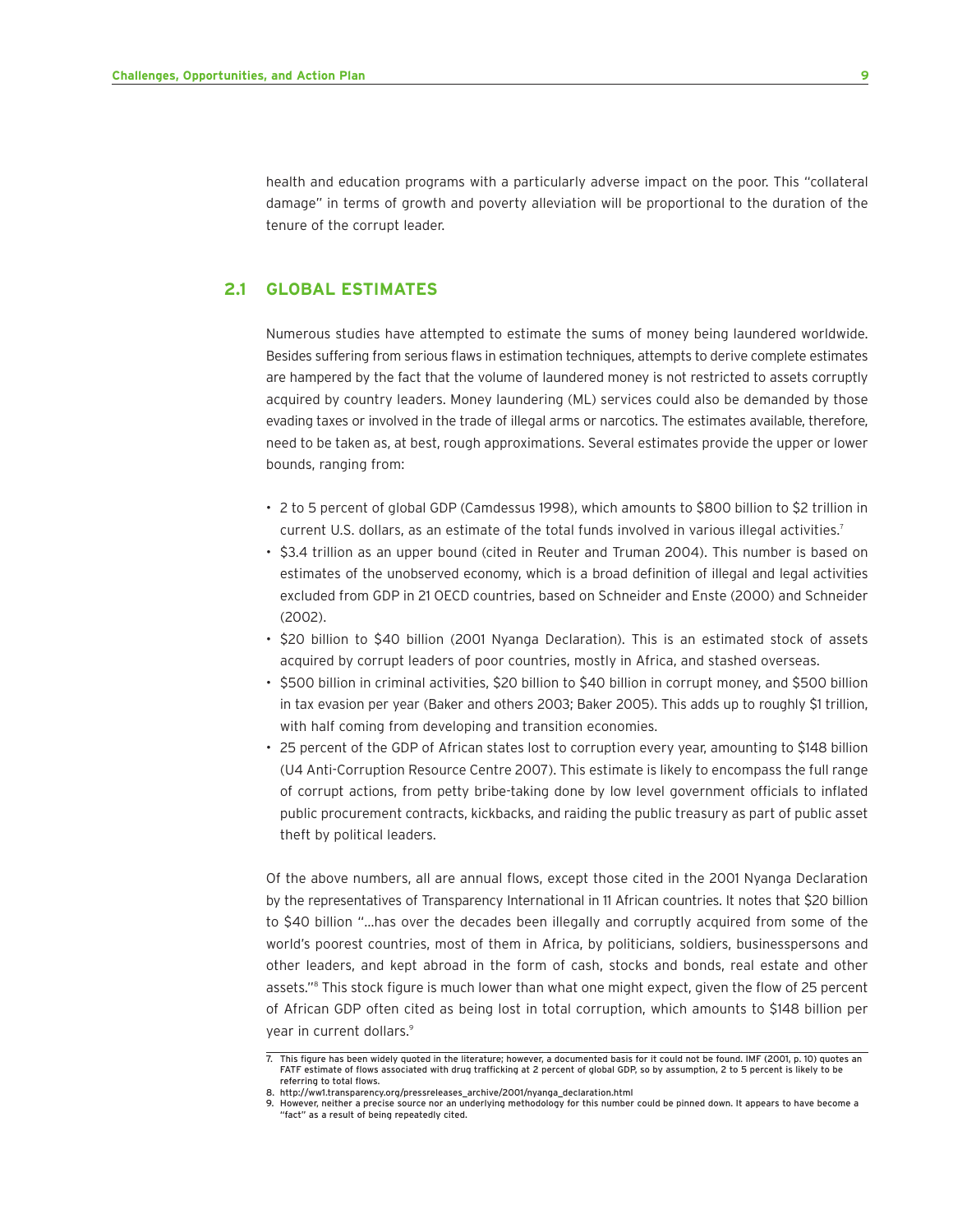Baker (2005) presents global estimates of annual money laundering based on a "bottom up" approach. The funds needing money laundering are divided into the three components: *criminal*, including drugs, counterfeited goods and money, human trafficking, illegal arms trade, and unrecorded oil sales; *corrupt*, essentially accruing to Politically Exposed Persons (PEPs), the focus of this paper, from illegal activities like bribery, extortion, fraud, and embezzlement from national treasury; and proceeds linked to *tax evasion*. <sup>10</sup> Baker estimates the sums involved from these three components at a global level of between \$1 and \$1.6 trillion annually, with roughly half coming from developing and transitional economies.<sup>11</sup>

While the numbers are alarming, one should guard against cloaking them with an aura of scientific precision in view of the weaknesses in the estimation methods used. Reuter and Truman (2004, p. 16) acknowledge that "At best, the various estimates suggest that there is substantial potential demand for money-laundering services, but there is little basis for concluding whether it amounts to hundreds of billions or trillions of US dollars." And IMF (2001, p. 12, para. 24) notes in like vein: "Measurements based on reported crimes underestimate the amount of financial system abuse, while estimates based on underground activity clearly exaggerate it."

#### **2.2 COUNTRY-LEVEL ESTIMATES**

Directly relevant to this paper are estimates of the total stock of assets stolen by the corrupt leaders of various countries, which in an individual context, are often highly significant. Table 1, based on Transparency International (2004), focuses on 10 of the notorious cases of the past few decades. As the TI report cautions, the political leaders shown are not necessarily the 10 most corrupt leaders of the period under consideration and "…the estimates of funds allegedly embezzled are extremely approximate." Indeed, the sources cited by TI (2004) are chiefly journalistic. The only number coming from an official country source is that for Fujimori, from the *Office of the Special State Attorney for the Montesinos/Fujimori Case, Peru*.

The third column of the table gives the estimated total stock of stolen assets, lower and upper bound, in billions of U.S. dollars, based on TI (2004). The fourth column gives average annual nominal GDP in dollars over the period the corrupt leader ruled. The final columns convert the stock of stolen assets into an equivalent annual flow, expressed as a percentage of average annual GDP, giving both the lower and upper bound for the annual rate of theft.<sup>12</sup> According to the numbers in table 1, Jean-Claude Duvalier allegedly stole the equivalent of 1.7 to 4.5 percent of Haitian GDP for every year he was in power. The only other two kleptocrats to come close as a percentage of GDP were Ferdinand Marcos and Sani Abacha.13

<sup>10.</sup> Politically Exposed Persons (PEPs) are defined in the Glossary to the Financial Action Task Force Forty Recommendations (FATF 2003, p. 14) as "individuals who are or have been entrusted with prominent public functions in a foreign country, for example, Heads of State or of government, senior politicians, senior government, judicial or military officials, senior executives of state owned corporations, important political party officials. Business relationships with family members or close associates of PEPs involve reputational risks similar to those with PEPs themselves. The definition is not intended to cover middle ranking or more junior individuals in the foregoing categories." The document is available at http://www.fatf-gafi.org/dataoecd/7/40/34849567.PDF

<sup>11.</sup> For details, see Baker (2005, pp. 165–73 and table 4.4, p. 172). Bottom-up or micro methods are also discussed in Reuter and Truman (2004, pp. 19–23). They note that the estimates are subject to serious flaws.

<sup>12.</sup> For example, in the case of Suharto, the number of 0.6 is obtained as {[(15/31)/86.6] X 100}, where 31 is the number of years for which Suharto ruled Indonesia.

<sup>13.</sup> The term "kleptocrat" is used to describe corrupt heads of state and other politically exposed persons (PEPs).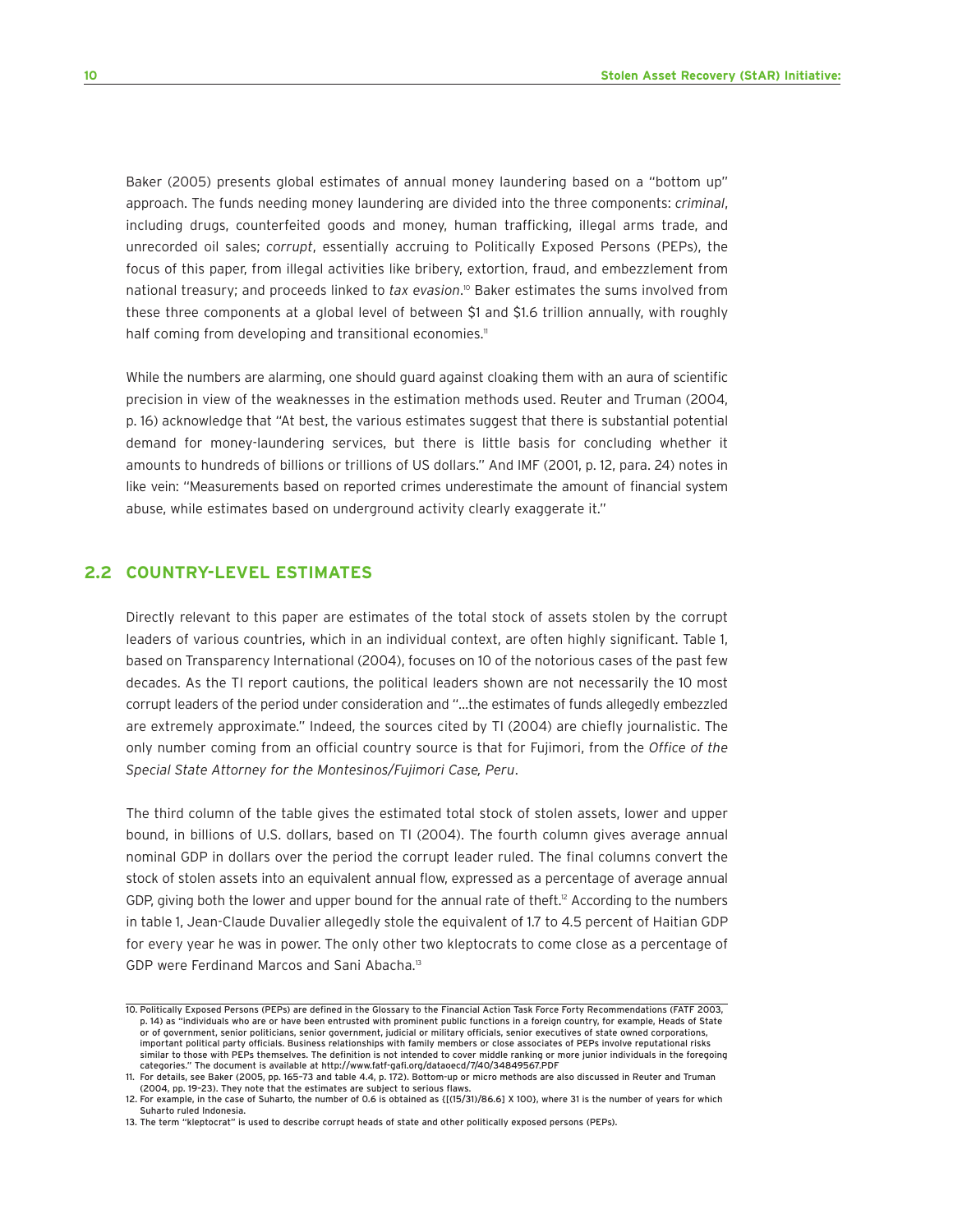|                                |                   | <b>Stolen</b>        | <b>Average</b><br>annual<br><b>GDP</b><br>(Sbillion) | <b>Annual theft as</b><br>percent of average<br>nominal GDP |                       |
|--------------------------------|-------------------|----------------------|------------------------------------------------------|-------------------------------------------------------------|-----------------------|
| <b>Political leader</b>        | <b>Country</b>    | assets<br>(Sbillion) |                                                      | Lower<br>bound                                              | <b>Upper</b><br>bound |
| Mohamed Suharto (1967-98)      | Indonesia         | 15 to 35             | 86.6                                                 | 0.6                                                         | 1.3                   |
| Ferdinand Marcos (1972-86)     | Philippines       | 5 to 10              | 23.9                                                 | 1.5                                                         | 4.5                   |
| Mobutu Sese Seko (1965-97)     | Zaire             | 5                    | 8.8                                                  | 1.8                                                         | 1.8                   |
| Sani Abacha (1993-98)          | Nigeria           | $2$ to 5             | 27.1                                                 | $1.5\,$                                                     | 3.7                   |
| Slobodan Milosevic (1989-2000) | Serbia/Yugoslavia | 1                    | 12.7                                                 | 0.7                                                         | 0.7                   |
| Jean-Claude Duvalier (1971-86) | Haiti             | $0.3$ to $0.8$       | 1.2                                                  | 1.7                                                         | 4.5                   |
| Alberto Fujimori (1990-2000)   | Peru              | 0.6                  | 44.5                                                 | 0.1                                                         | 0.1                   |
| Pavlo Lazarenko (1996-97)      | Ukraine           | 0.114 to 0.2         | 46.7                                                 | 0.2                                                         | 0.4                   |
| Arnoldo Alemán (1997-2002)     | Nicaragua         | 0.1                  | 3.4                                                  | 0.6                                                         | 0.6                   |
| Joseph Estrada (1998-2001)     | Philippines       | 0.07 to 0.08         | 77.6                                                 | 0.04                                                        | 0.04                  |
| 0.9<br>Average % of GDP        |                   |                      |                                                      | 1.8                                                         |                       |

#### TABLE 1. **ESTIMATES OF FUNDS ALLEGEDLY EMBEZZLED FROM 9 COUNTRIES**

*Source:* TI (2004) for first three columns; World Bank staff for the rest.

*Note:* The GDP calculations for Indonesia cover 1970–98, and for Zaire, 1970–97.

#### **2.3 THE DEVELOPMENT IMPACT OF STAR**

The first source of development impact or benefit from the StAR initiative would come from the asset restitution itself, by releasing much-needed funds for development. However, this benefit will accrue only if the recovered assets are used well, to support the attainment of the Millennium Development Goals (MDGs) or invest in badly needed infrastructure, for example. As the country case studies in section 5 will show, transparent and effective use of recovered assets cannot be taken for granted.

Consider these examples of the development impact that could result from restitution of stolen assets. Table 2 contains unit cost estimates of key inputs in various health programs used by the World Bank's Africa Region in its operational work, as well as infrastructure projects. The cost estimates suggest that every \$100 million restituted to a developing country could fund:

- 3.3–10 million insecticide-treated bednets, which are twice as effective as regular bednets; or
- First-line treatment for over 600,000 people for one year for HIV/AIDS; or
- 50–100 million ACT treatments for malaria; or
- Full immunizations for 4 million children; or
- Approximately 250,000 water connections for households; or
- 240 kilometers of two-lane paved road.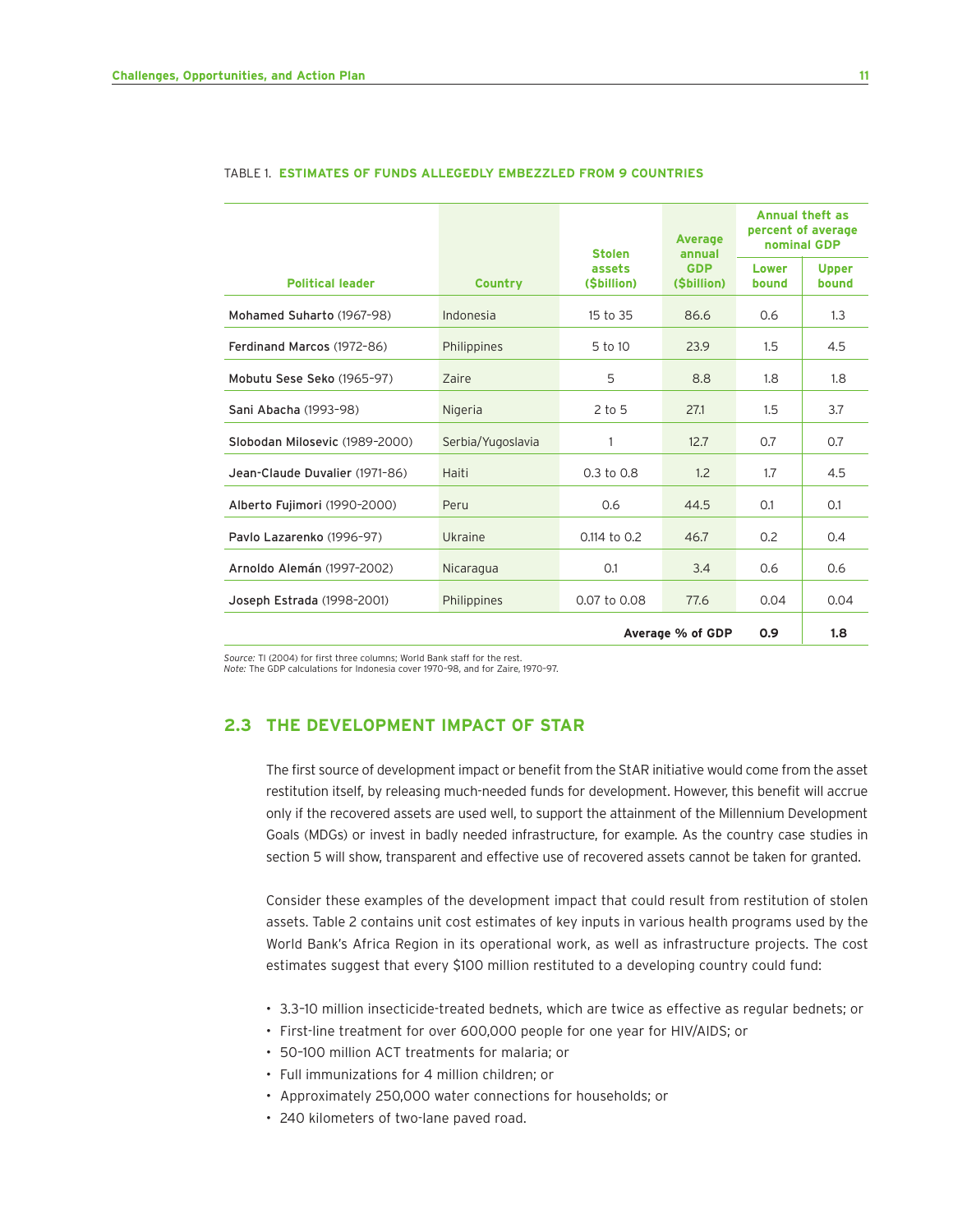| <b>Item</b>                           | <b>Estimated cost</b>                                                                                                                                                                                                                                            |
|---------------------------------------|------------------------------------------------------------------------------------------------------------------------------------------------------------------------------------------------------------------------------------------------------------------|
| 1. Insecticide-treated bednets (ITNs) | \$10-30 per net<br>(cost varies depending upon taxes and internal transport costs)                                                                                                                                                                               |
| 2. HIV/AIDS treatment                 | \$150 per person per year <sup>a</sup>                                                                                                                                                                                                                           |
| 3. Malaria treatment                  | • 10 cents per full dosage where chloroquine is effective (drugs<br>only)<br>• S1 to S2 per full dosage (artemisinine combination treatment,<br>ACT, drugs only)                                                                                                 |
| 4. Immunizations                      | • SO.50 DPT (diphtheria, pertussis, and tetanus; three doses of<br>vaccine)<br>• \$1.50 (vaccines for a fully immunized child, including DPT; BCG,<br>against a form of TB; tetanus; and measles. Total cost approx.<br>\$25, including health service delivery) |
| 5. Water                              | \$400 per connected household                                                                                                                                                                                                                                    |
| 6. Roads                              | \$410,000 per kilometer of two-lane paved road                                                                                                                                                                                                                   |

#### TABLE 2. **COST ESTIMATES FOR BASIC HEALTH PROGRAMS AND INFRASTRUCTURE**

*Source:* Items 1–4: Africa Region, the World Bank, drawn from estimates used in operational work. Items 5–6: Fay and Yepes (2003, table 6). *Note:* These cost estimates are subject to high variance.

a. First-line anti-retroviral treatment, ART. Cost in rich countries is \$1,000. Donor assistance factored in. Second-line treatment is much more expensive.

The total benefit would far exceed that associated with the asset restitution itself, assuming that the released funds are well spent. First, a StAR program that transmits the signal that there is no safe haven for stolen assets will embody a powerful deterrent effect. Second, over the long run, one would expect significant and lasting benefits, assuming the asset recovery effort is accompanied by institutional reform.

The potential benefit from institutional reform is illustrated by the case of the Philippines. Former President Marcos is estimated to have siphoned off between \$5 billion and \$10 billion by the time he was forced out in 1986; he ruled the country as a dictator for the last 14 of the 21 years he was in power. Even taking the lower end of the range and assuming a modest nominal interest of 5 percent, the \$5 billion would have accumulated to over \$13 billion by today, amounting to approximately 22 percent of the country's external debt at the end of 2006. The channels whereby the money was allegedly stolen were diverse, including the takeover of private companies; creation of monopolies for sugar, coconuts, shipping, construction, and the media; fraudulent government loans; bribes from companies; and skimming off foreign loans and raiding the public treasury. These channels suggest that the total costs in all likelihood far exceeded the \$5 billion to \$10 billion estimate. These costs would include the degradation of public institutions, including public financial management, the judiciary and financial sector supervision, a poor investment climate, macroeconomic uncertainty, and a tainted and unstable financial system—all of which are inimical to growth and poverty reduction and a stimulus to capital flight. This example highlights the need to embed StAR in a broader strategy to improve public governance, as envisaged in the WBG's Governance and Anti-Corruption Strategy.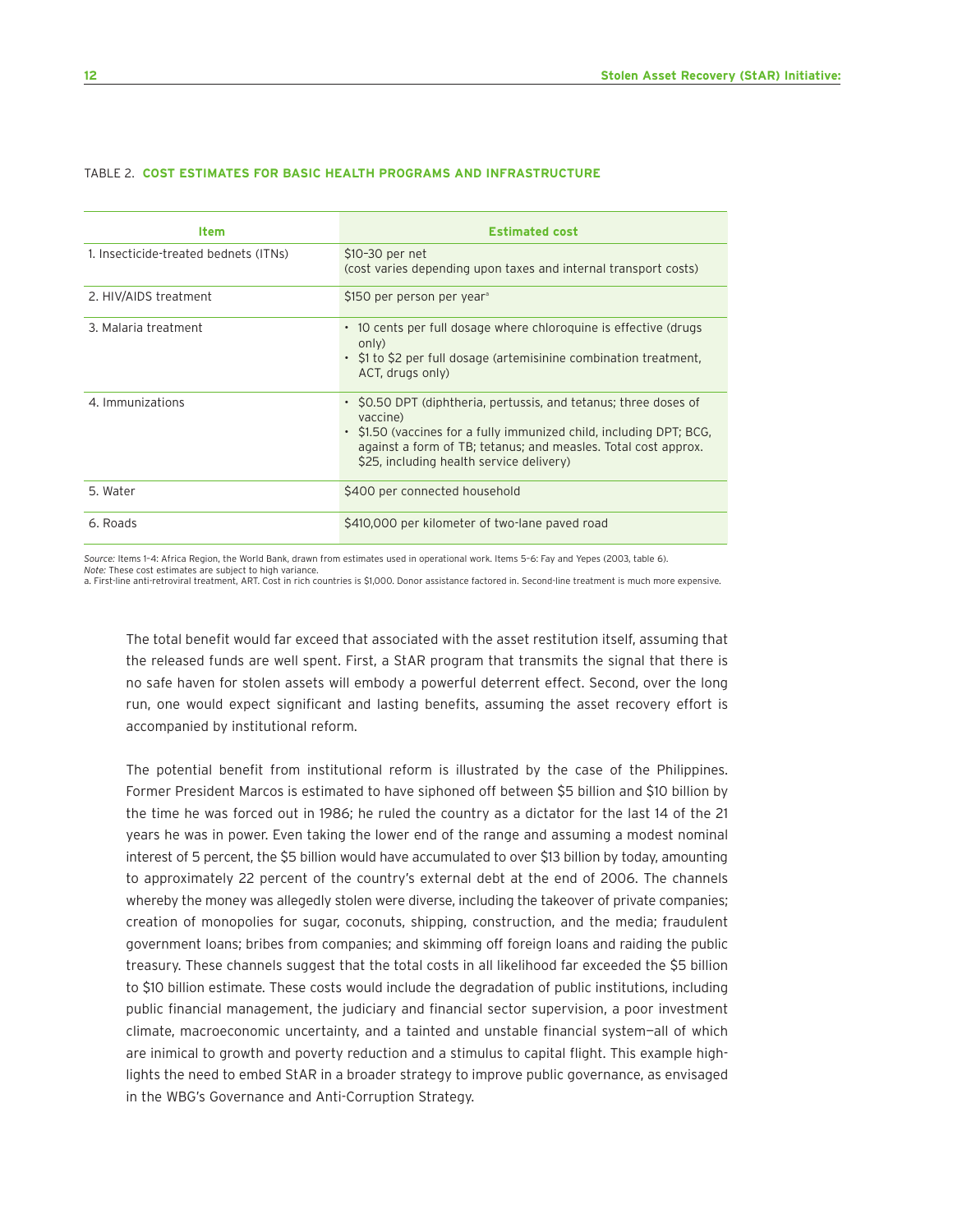# How Stolen<br>• Money is Hidden

Stolen assets can be hidden either at home or abroad. The focus of this paper is on the crossborder component of public assets stolen from developing countries. Such assets are often hidden in banks located in the financial centers of developed countries, although financial havens have begun to appear in emerging market countries as well. Further, multinational corporations from developed countries are often the source of bribes paid to public officials in developing countries. The crimes of bribery, corruption, and money laundering are inextricably linked; indeed, money laundering (ML), understood as hiding or obscuring the source, ownership, control, and movement of assets, could be seen as the last link in a long chain of corrupt acts. Money laundering seeks to lower the chances of detecting stolen funds, as well as breaking the direct link between the kleptocrat or politically exposed person (PEP) and the stolen assets by disguising ownership.

Money laundering is a diverse activity that can range from simple wire transactions to complex mechanisms that rely on shell banks, undisclosed trusts, and hedge funds, often set up with advisers from developed countries. The money laundering process is usually described as involving three main stages: placement, layering, and integration.

- *Placement* is the process of separating the illicit funds from their illegal source and placing them into one or more financial institutions, domestically or internationally.
- *Layering* is the process of separating criminal proceeds from their source by using layers of financial transactions designed to hide the audit trail and provide anonymity.
- *Integration* schemes place the laundered proceeds back into the legitimate economy in such a way that they appear to be normal business funds.

Figure 1 illustrates the money laundering process (see p. 14).

The FATF's annual typologies reports describe in detail the variety and "creativity" behind ML mechanisms.14 An interesting feature is that different types of crime tend to rely on different

<sup>14.</sup> Given the speed with which mechanisms for ML evolve, the FATF has a Typologies Working Group, which brings together experts from law enforcement and the regulatory authorities of FATF members to share information on the latest trends in ML and terrorist financing and the effectiveness of counter-measures.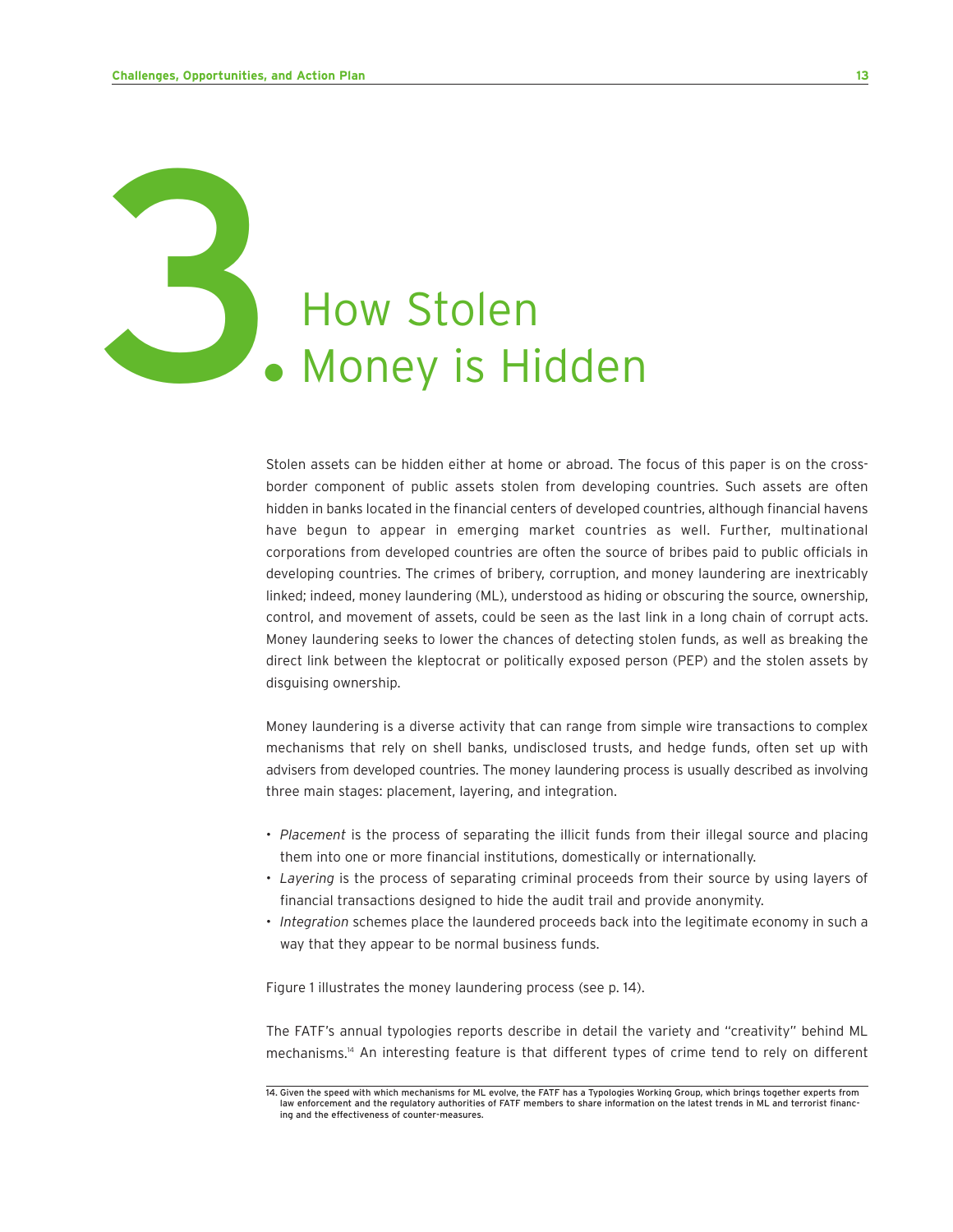types of laundering mechanisms. Using reports from the FATF and the Egmont Group, Reuter and Truman (2004) tabulate the laundering mechanism employed by each particular type of crime.<sup>15</sup> They find that out of 580 cases analyzed, nearly 25 percent of them used wire transfers as the laundering mechanism and 13 percent used front companies. They also find that, while drug trafficking tends to use the full spectrum of alternatives, bribery and corruption rely heavily on wire transfers and use significantly fewer typologies of laundering mechanisms. These differences indicate that in order to reduce the frequency of crimes like bribery and corruption, special attention should be given to wire transfers.<sup>16</sup>

#### FIGURE 1. **THE MONEY LAUNDERING PROCESS**



*Source:* Levi, Dakolias, and Greenberg (2007, Part III).

15. The Egmont Group is an informal international gathering of financial intelligence units. 16. Although new mechanisms are likely to arise in response to counter-measures!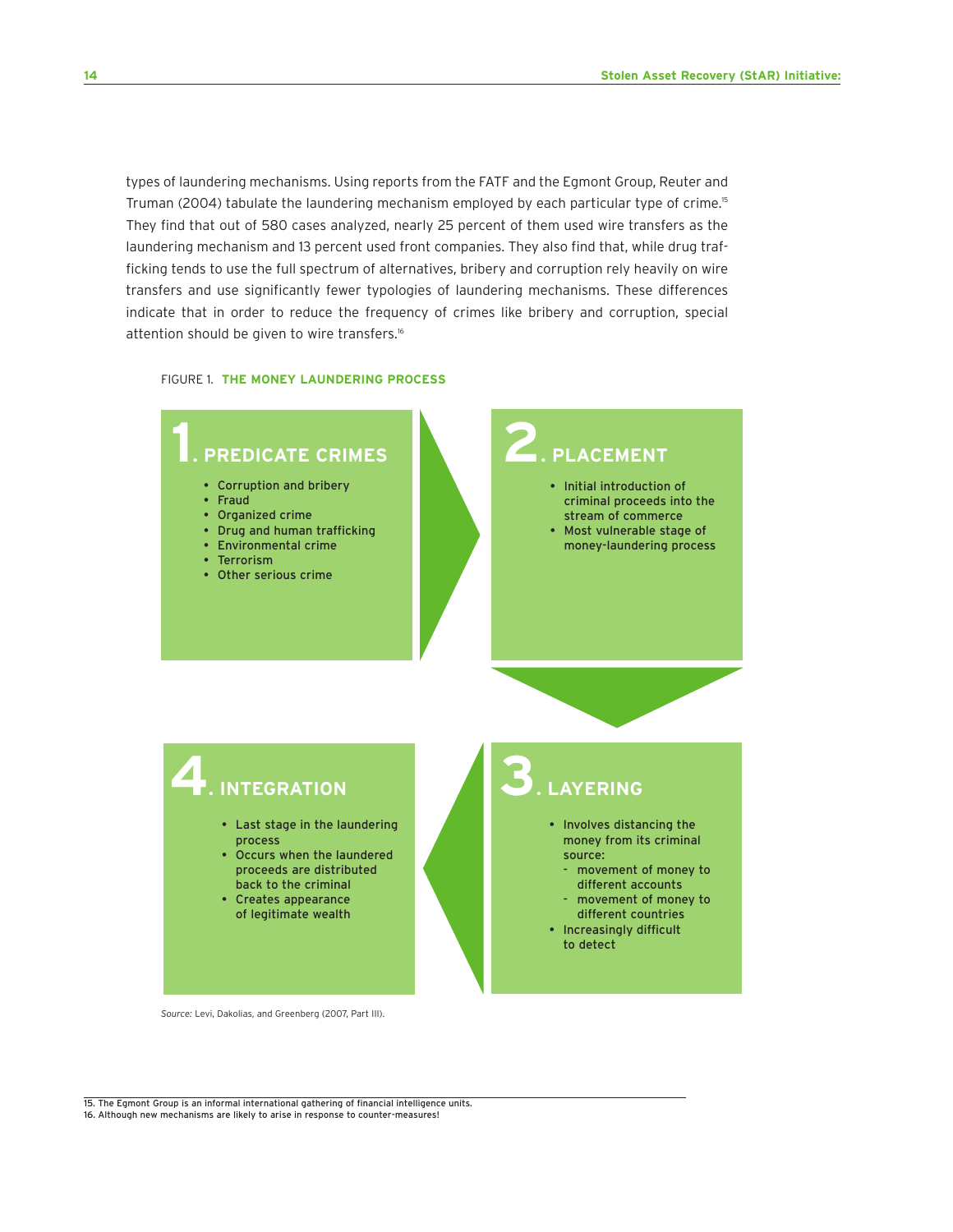# Legal Framework: The UN Convention Legal Framework:<br>The UN Convention<br>Against Corruption<br>CUNCAC)

The preceding description of money laundering brings out the critical importance of cooperation between developed countries, especially the financial center jurisdictions (which often serve as havens for assets stolen by PEPs) and the developing countries from which assets are stolen. A recurring and serious impediment to cooperation has been the difference in legal systems between these two sets of countries.

In recent years, some progress has been made in terms of adopting new international instruments governing proceeds of corruption and corrupt behavior on the part of legal entities (companies) and individuals that pay the bribes: $17$ 

- Organization of American States Inter-American Convention Against Corruption (OAS Convention), entered into force in 1997
- OECD Convention on Combating Bribery of Foreign Public Officials, entered into force in 1999
- Council of Europe's Criminal Law Convention on Corruption, entered into force in 2002, and the Civil Law Convention on Corruption, entered into force in 2003
- Convention of the European Union on the Fight Against Corruption, involving officials of the European Communities or officials of member states, various protocols adopted in 1995, 1997, 1998, and 2003 (focused more narrowly on EU interests)
- African Union Convention on Preventing and Combating Corruption, adopted in Mozambique in 2003. As of November 2004, only 4 of the 53 states had ratified the convention; it requires 15 ratifications to come into force.
- UN Convention Against Transnational Organized Crime, entered into force in 2003. So far, 147 countries have signed, with 126 ratifications/acceptances/approvals/accessions (UN Web site)
- FATF noncooperation list, to put pressure on countries to fight money laundering.<sup>18</sup>

In what is seen as a watershed, the UN Convention Against Corruption, UNCAC, entered into force in December 2005 as the first legally binding global anti-corruption agreement. As of November 2006, 140 countries had signed the Convention and 92 had ratified it. This Convention

<sup>17.</sup> See Webb (2005).

<sup>18.</sup> See http://www.fatf-gafi.org/document/4/0,2340,en\_32250379\_32236992\_33916420\_1\_1\_1\_1,00.html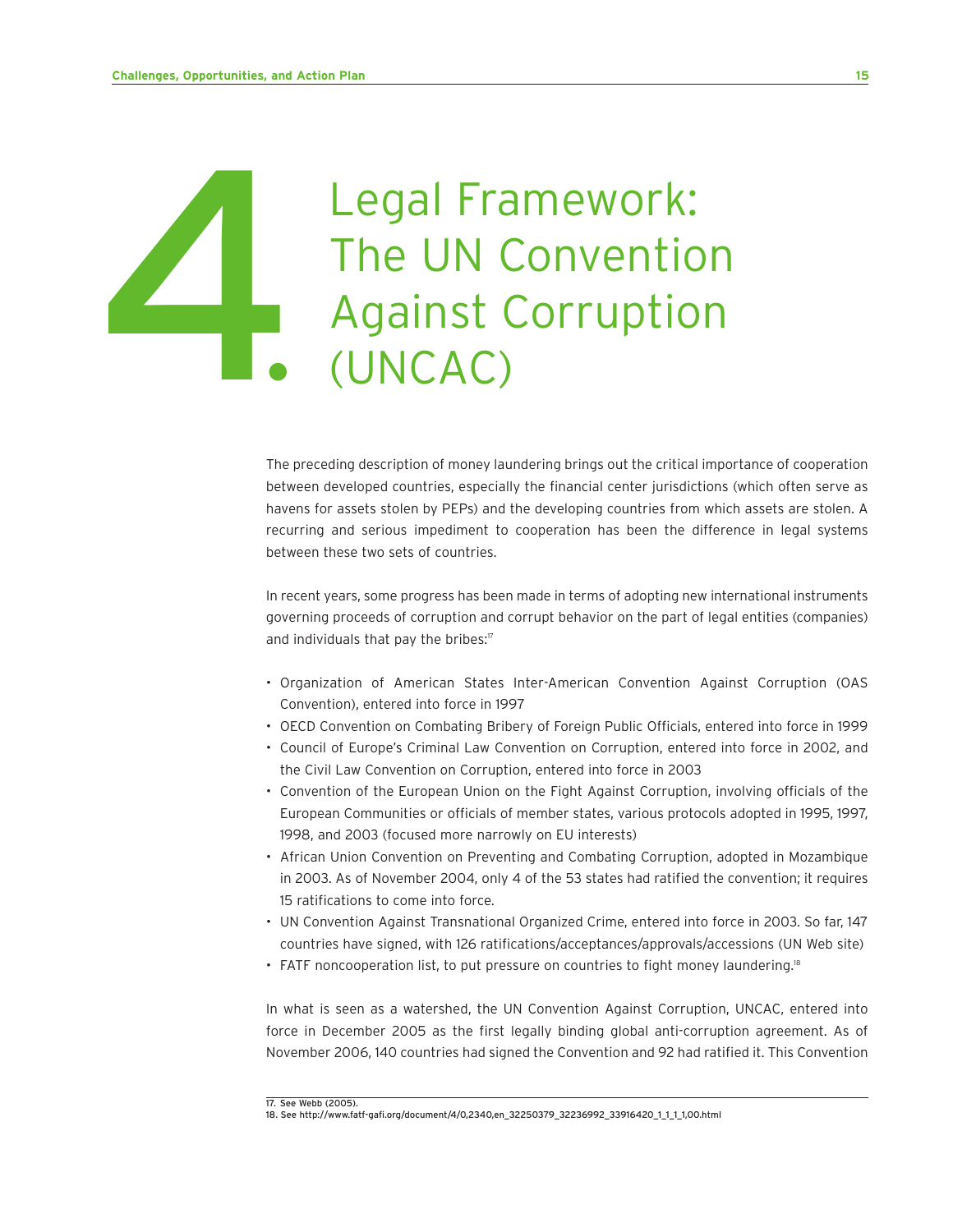is a strong affirmation that urgent, global action is needed on the problem of stolen assets; in fact, a whole chapter is dedicated to asset recovery. Looking forward, UNCAC provides a stateof-the-art unifying legal framework for StAR across developed and developing countries. UNCAC contains 71 Articles (see box 1). Its legal architecture includes:<sup>19</sup>

- Prevention: This embraces wide-ranging measures directed at both the public and private sectors, including the establishment of anti-corruption bodies and enhanced transparency in the financing of elections, citizens' rights, and the involvement of civil society in raising public awareness of corruption and what can be done about it. It includes mandatory consideration of establishing Financial Intelligence Units (FIUs) responsible for analyzing suspicious financial transaction reports filed by financial institutions.
- Criminalization: The Convention requires countries to criminalize a wide range of acts, including bribery, embezzlement of public funds, money laundering, and obstruction of justice. It also recommends that other acts be criminalized, such as trading in influence.
- International cooperation: UNCAC promotes cooperation between law enforcement agencies, the protection of witnesses, and the removal of bank secrecy as a barrier for prosecution. It also provides for mutual legal assistance in gathering and transferring evidence for use in court and to extradite offenders. Countries are also required to help trace, freeze, and confiscate the proceeds of corruption.
- Asset recovery: "The return of assets…is a fundamental principle of this Convention, and States Parties shall afford one another the widest measure of cooperation and assistance in this regard."

Box 1 summarizes key articles of UNCAC, as well as the impediments developing countries are likely to face in availing of its provisions.

19. The Convention, along with a list of countries that have signed or ratified it, is available at http://www.unodc.org/pdf/crime/convention\_corruption/signing/Convention-e.pdf.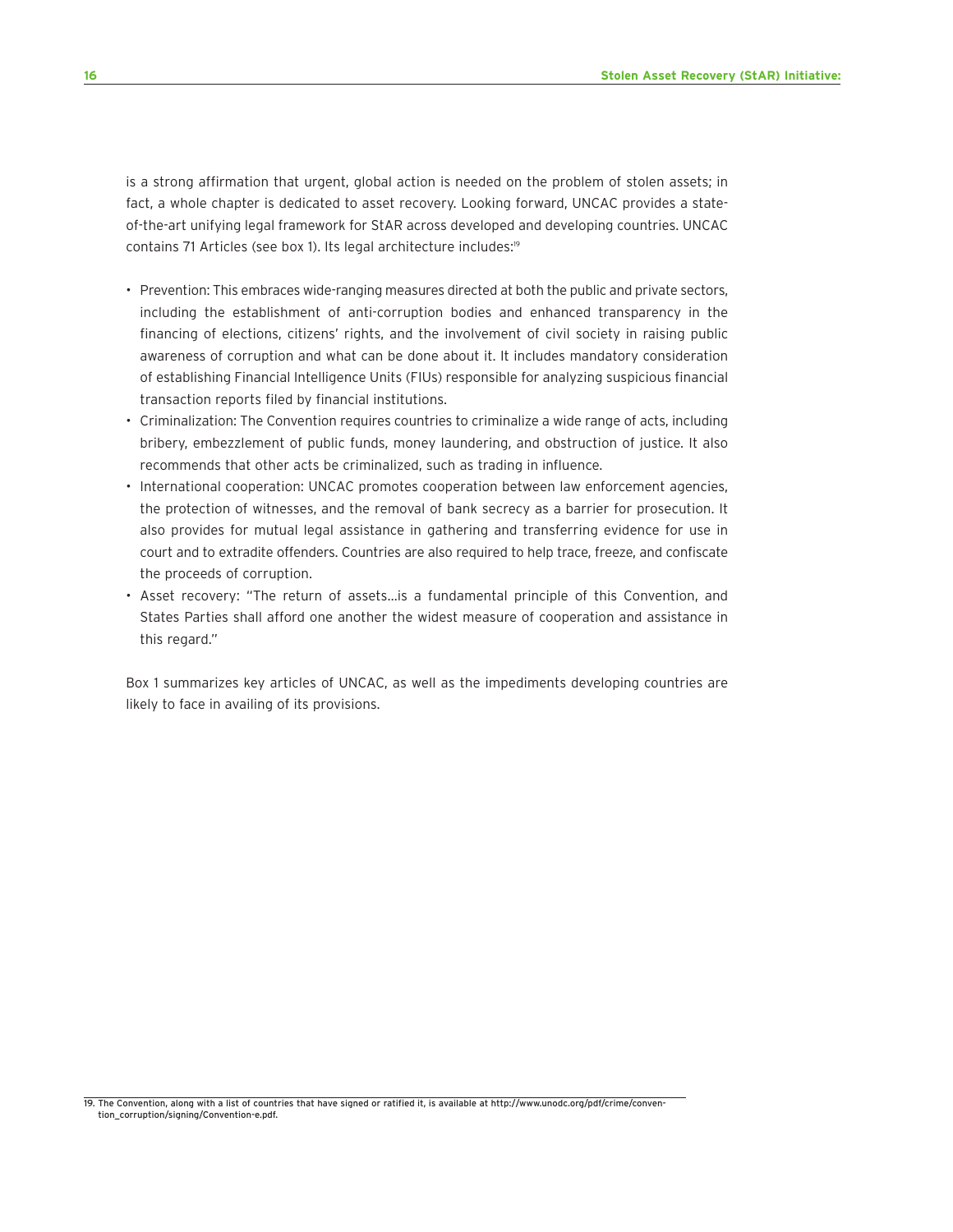#### BOX 1. **KEY ARTICLES OF UNCAC**

Article 8 mandates that states parties shall promote integrity among their public officials, inter alia, by considering the establishment of codes or standards of conduct.

Article 8, paragraph 5 obliges each state party to endeavor, in order to prevent the embezzlement of public funds, to establish measures requiring public officials to declare their assets, benefits, and outside activities from which a conflict of interest may result with respect to their functions.

Article 9 provides that states parties shall establish transparent, competitive, and objective systems of procurement and shall promote transparency and accountability in the management of public finances.

Article 12 requires states parties to take measures to prevent corruption and to enhance accounting and auditing standards in the private sector.

Article 14 mandates the establishment of domestic regulatory and supervisory regimes for banks and nonbank financial institutions in order to combat money laundering, including through international cooperation, and recommends measures to monitor the cross-border movement of cash and monetary instruments in order to prevent the transfer of illicit assets abroad.

Article 23 mandates the criminalization of the laundering of proceeds of crime.

Article 26 requires states parties to establish the criminal, civil, or administrative liability of legal persons for participation in the offences established in accordance with the Convention.

Article 31 mandates the establishment of a basic regime for domestic freezing and confiscation of assets as a prerequisite for international cooperation and the return of assets.

Article 40 requires states parties to ensure that their bank secrecy laws do not obstruct domestic criminal investigations of offences established in accordance with the Convention.

Article 43 obligates states parties to extend the widest possible cooperation to one another in the investigation and prosecution of offences defined in the Convention. Thus the Convention requires that when requested, states parties must take measures to identify, trace, and freeze or seize proceeds of crime, property, equipment, or other instrumentalities.

Article 46 provides that states parties shall afford one another the widest measure of mutual legal assistance in investigations, prosecutions, and judicial proceedings, including for the purpose of the return of assets.

Article 51 states: "The return of assets [derived from corruption] is a fundamental principle of [UNCAC] and State Parties shall afford one another the widest measure of cooperation and assistance in this regard."

Article 52 requires states to take reasonable steps to determine the identity of the beneficial owners of funds deposited into high value accounts and to conduct enhanced scrutiny of accounts sought or maintained by or on behalf of individuals who are, or have been, entrusted with prominent public functions and their family members and close associates (essentially, due diligence with regard to PEPs).

Article 55 requires a state party to enforce a confiscation order from another state party or begin its own proceedings to obtain a domestic order of confiscation and, if granted, give effect to it.

Article 57 requires the return of confiscated property to a requesting state party—in cases of public fund embezzlement or laundering of embezzled funds—on the basis of final judgment in the requesting state; however, this condition can be waived by the requested state.

Article 57 also requires the return of confiscated property to a requested state in cases of other offences (including money laundering) covered by the Convention when confiscation was properly executed on the basis of a final judgment—which may be waived—and upon reasonable establishment of prior ownership by the requesting state or recognition of damage by the requested state (Art. 57, para. 3b).

Article 57, paragraph 5 provides that states parties may give special consideration to bilateral agreements on a case-by-case basis to address the final disposal of confiscated property.

*Source:* UN Convention Against Corruption, adopted by General Assembly resolution 58/4 of October 31, 2003. It came into force on December 14, 2005.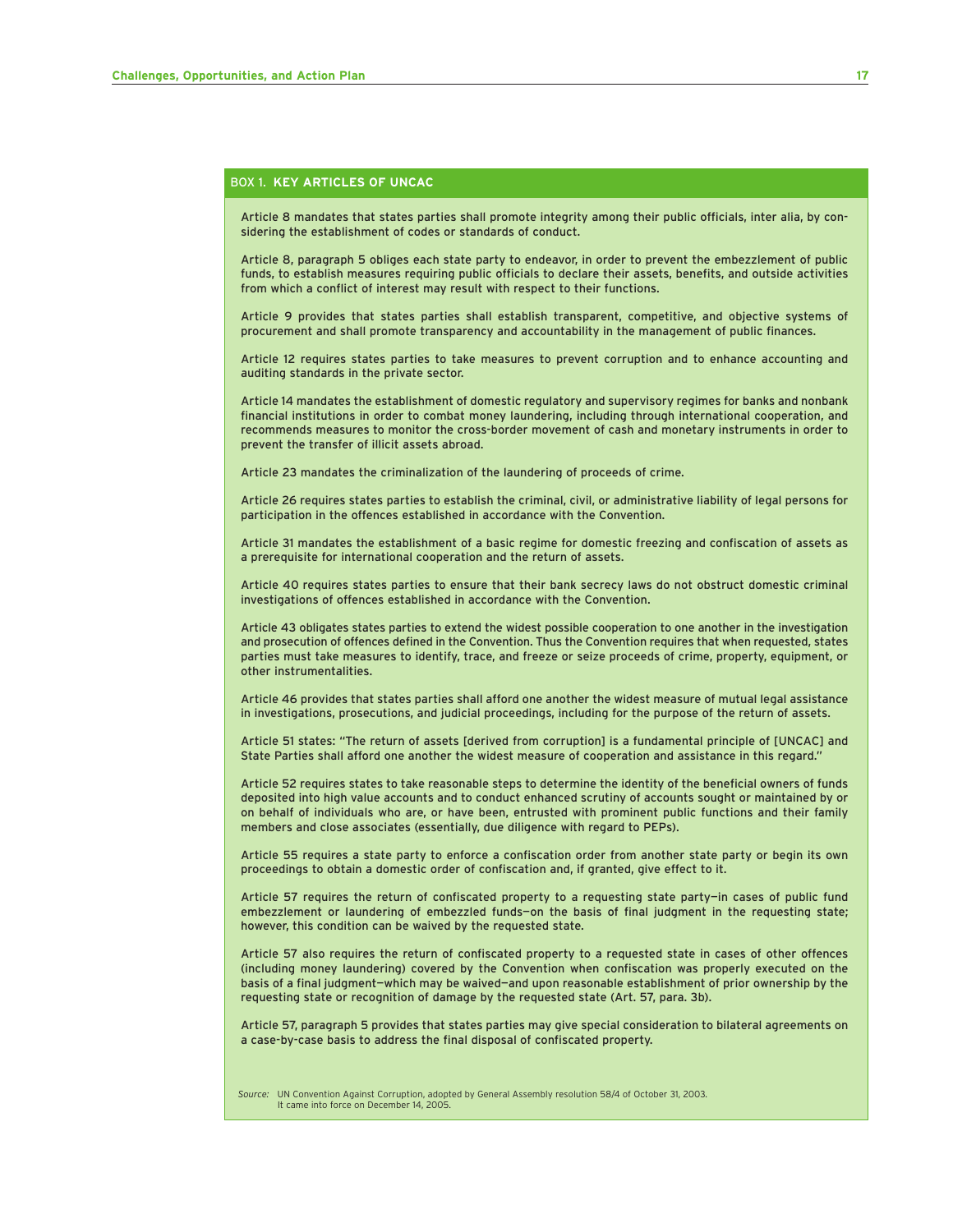# Findings from<br>
5. Country Case Studies

Three country case studies on Nigeria, Peru, and the Philippines were prepared on stolen asset recovery as part of the background for this report. Drawing upon these case studies, this section summarizes the key findings and challenges related to StAR. The reason for selecting these countries from the several that have suffered the consequences of grand corruption is two-fold: the relatively easy availability of documentation, and some success in recovering stolen assets. The section starts by providing a synopsis of each country's experience. It then presents the main findings organized around three topics: theft and spiriting away of assets; asset recovery efforts; and monitoring use of recovered assets. The section concludes by defining the challenges flowing from the findings.

#### **5.1 SYNOPSIS OF COUNTRY CASE STUDIES**

#### 5.1.a Nigeria $^{20}$

General Sani Abacha, who had governed Nigeria for five years from 1993 to 1998, died on June 8, 1998 of a reported heart attack. He is estimated to have looted from \$3 billion to \$5 billion over the five years of his rule.<sup>21</sup> His death prompted the opening of investigations, first by General Abdusalami Abubakar and then by President Olusegun Obasanjo, into Abacha's criminal dealings, culminating in campaigns to recover the assets stolen by him and his associates and hidden both within and especially outside the country.

Abacha is alleged to have used four methods for plundering public assets: outright theft from the public treasury through the central bank; inflation of the value of public contracts; extortion of bribes from contractors; and fraudulent transactions. The corruptly acquired proceeds were laundered through a complex web of banks and front companies in several countries and localities, but principally Nigeria, the UK, Switzerland, Luxembourg, Liechtenstein, Jersey, and the Bahamas.

<sup>20.</sup> Based on a case study by Ngozi Okonjo-Iweala, commissioned as an analytical background paper in support of the StAR Initiative.

<sup>21.</sup> Table 1, based on TI (2004), lists the range as \$2 billion to \$5 billion.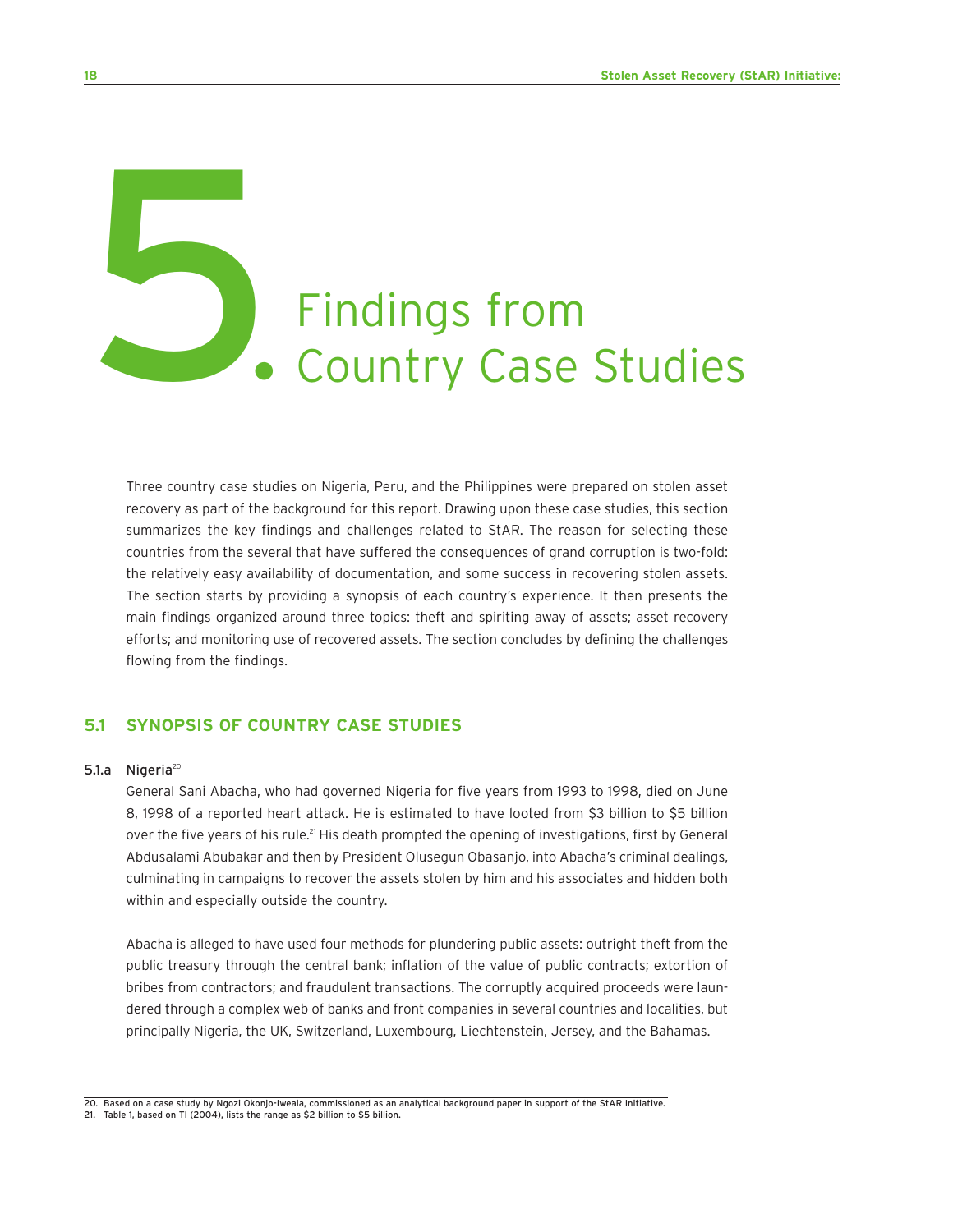The chronology of events leading to eventual repatriation was as follows:

- In 1998 a Special Police Investigation was launched to investigate Abacha's theft.
- On May 26, 1999, General Abubakar issued Decree No. 53, which facilitated the domestic recovery of \$800 million in cash and assets from the Abacha family and associates.
- President Obasanjo, who assumed office in May 1999, redoubled the effort to find more of the stolen assets. In September 1999, the Nigerian government engaged a Swiss legal firm, Monfrini and Partners, to assist with tracing and recovering of monies held abroad.
- Swiss authorities accepted a request for Mutual Legal Assistance on December 1999, leading to the issuance of a general freezing order.
- Before the funds could be repatriated, however, Swiss law required Nigeria to present the Swiss authorities with a final forfeiture judgment reached in the Nigerian courts. This proved legally and politically daunting. In a landmark ruling rendered in 2004, Monfrini and Partners got around this hurdle by arguing successfully that, since there was adequate proof of the criminal origin of the Abacha funds, Swiss authorities could waive the final forfeiture requirement.
- It took Nigeria five years to obtain a repatriation decision from the Swiss authorities due to numerous appeals brought by the Abachas, who employed large numbers of lawyers to block or slow down the case.
- After a series of negotiations, which led to the selection of the World Bank as a bona fide third party for the monitoring of recovered assets, repatriation finally took place in September and November 2005 and early 2006, for a total of \$505.5 million.
- With a grant from the Swiss government, the World Bank mobilized Nigerian civil society organizations to participate in the review and analysis of the use of the looted funds. The review found that the funds had generally been used to increase budget spending in support of the MDG areas, as promised.

#### 5.1.b Peru $^{22}$

During the 10 years President Alberto Fujimori was in office (1990–2000), the intelligence police chief, Vladimiro Montesinos, methodically bribed judges, politicians, and the news media. On September 14 2000, cable Channel N broadcast a video showing Montesinos bribing Congressman Alex Kuori with \$15,000. This event was followed by investigations that led to Fujimori's resignation and uncovered a network of corruption that had taken control of the country, undermining the institutional governance systems that existed in the country (the Constitution, elections, rule of law, free press, independent judiciary). During Fujimori's administration, more than \$2 billion was allegedly stolen from the state.<sup>23</sup> After his resignation, the interim government led by President Valentín Paniagua redesigned the legal and institutional framework. A new Anti-corruption System was put in place, which included the creation of prosecution agencies and anti-corruption courts, as well as a series of innovations to the judicial system: the establishment of a negotiated justice system (plea bargaining), special criminal proceedings, and procedural instruments.

23. Table 1, based on TI (2004), suggests \$600 million as being looted by Fujimori, citing as its source the Office of the Special State Attorney for the Montesinos/Fujimori case, Peru.

<sup>22.</sup> Based on a case study by Victor A. Dumas, commissioned as an analytical background paper in support of the StAR Initiative.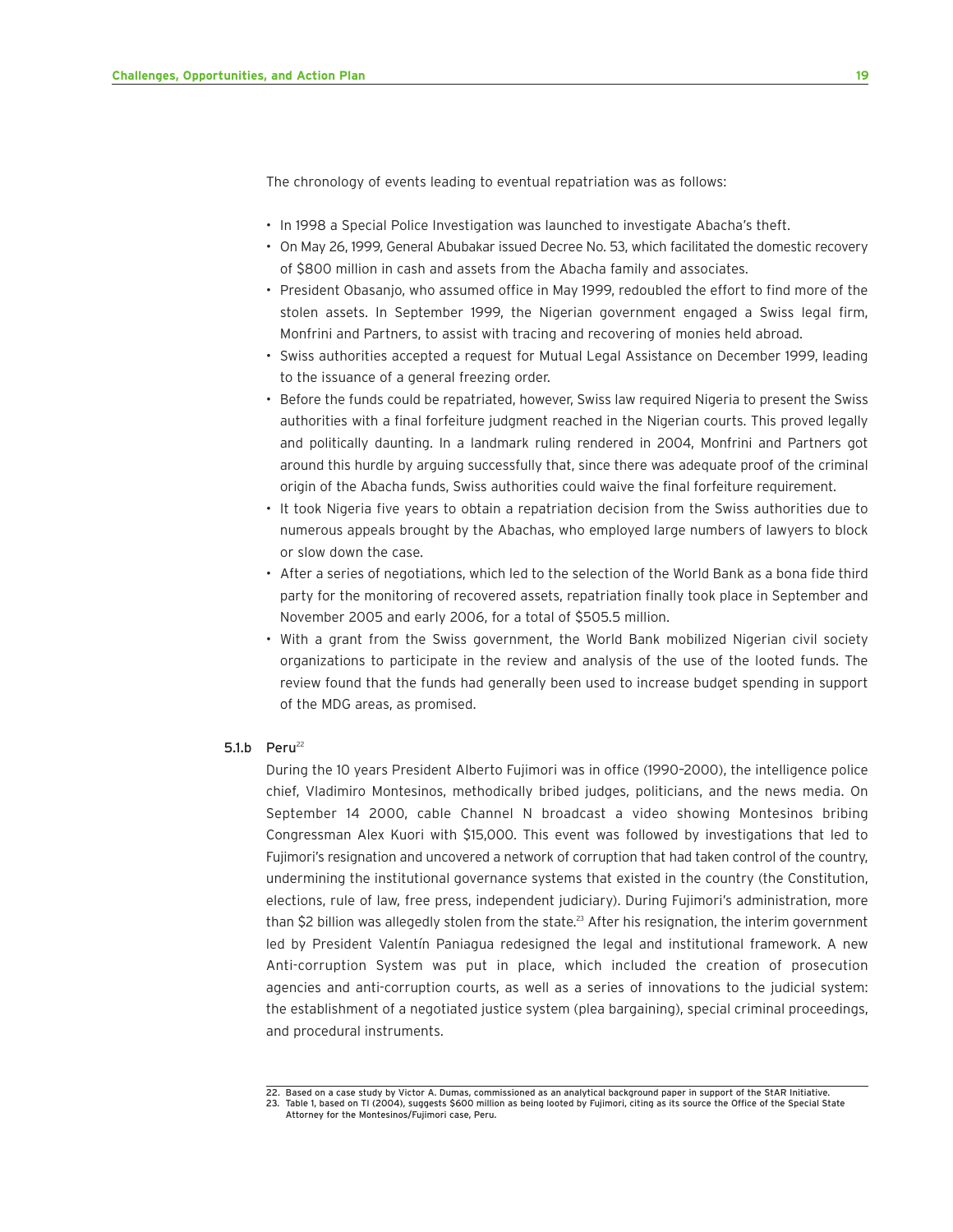The main source of theft by Montesinos and his cronies was through the extortion of bribes in awarding national defense procurement contracts. These bribes were hidden from the public based on a legal provision that allowed the executive to deny disclosure of the bidding process on the grounds of "national security." For laundering their proceeds, Montesinos and his cronies used shell companies based in tax haven jurisdictions that were managed by trustees.

The main events during the Peruvian asset recovery experience were as follows:

- In November 2000, two months after the scandal broke and with Montesinos on the loose, Swiss authorities froze \$48 million linked to him and his cronies.
- That same month, Fujimori appointed a Special Prosecutor to investigate the Montesinos affair. Fujimori then proceeded to leave the country and seek asylum in Japan.
- Between December 2000 and January 2001, the Peruvian government introduced the aforementioned legislative and judicial reforms, which proved fundamental to the advancement of investigations, the dismantling of the prevailing corruption network, and the repatriation of part of the stolen assets.
- In March 2001, the Cayman Islands froze nearly \$33 million, which was repatriated to Peru in August 2001.
- In June 2001, Montesinos was captured in Caracas and extradited to Peru.
- In August 2002, after almost two years of investigation and litigation, Swiss authorities returned \$77.5 million to the Peruvian government.
- In January 2004, after the signature of a bilateral agreement, the United States repatriated to Peru \$20 million in funds that it forfeited from Montesinos and one of his associates.
- All the repatriated assets went into a special fund called FEDADOI, which was managed by a board of five members appointed from different government ministries.
- Although guidelines and detailed procedures were defined to ensure the transparent use of the nearly \$185 million in recovered assets, these resources ended up mainly supplementing the budgets of the institutions that had a member on the FEDADOI board.

#### 5.1. $c$  The Philippines<sup>24</sup>

Ferdinand Marcos started accumulating his ill-gotten wealth in 1965, when he was first elected president. He was reelected four years later but declared Martial Law in September 1972, before his second term was completed. The Martial Law regime continued until February 1986, when Marcos was toppled by the so-called peaceful "People Power Revolution". He is estimated to have siphoned off between \$5 and \$10 billion.

This ill-gotten wealth was accumulated through six channels: outright takeover of large private enterprises; creation of state-owned monopolies in vital sectors of the economy; awarding government loans to private individuals acting as fronts for Marcos or his cronies; direct raiding of the public treasury and government financial institutions; kickbacks and commissions from

24. Based on a case study by Leonor Briones, commissioned as an analytical background paper in support of the StAR Initiative.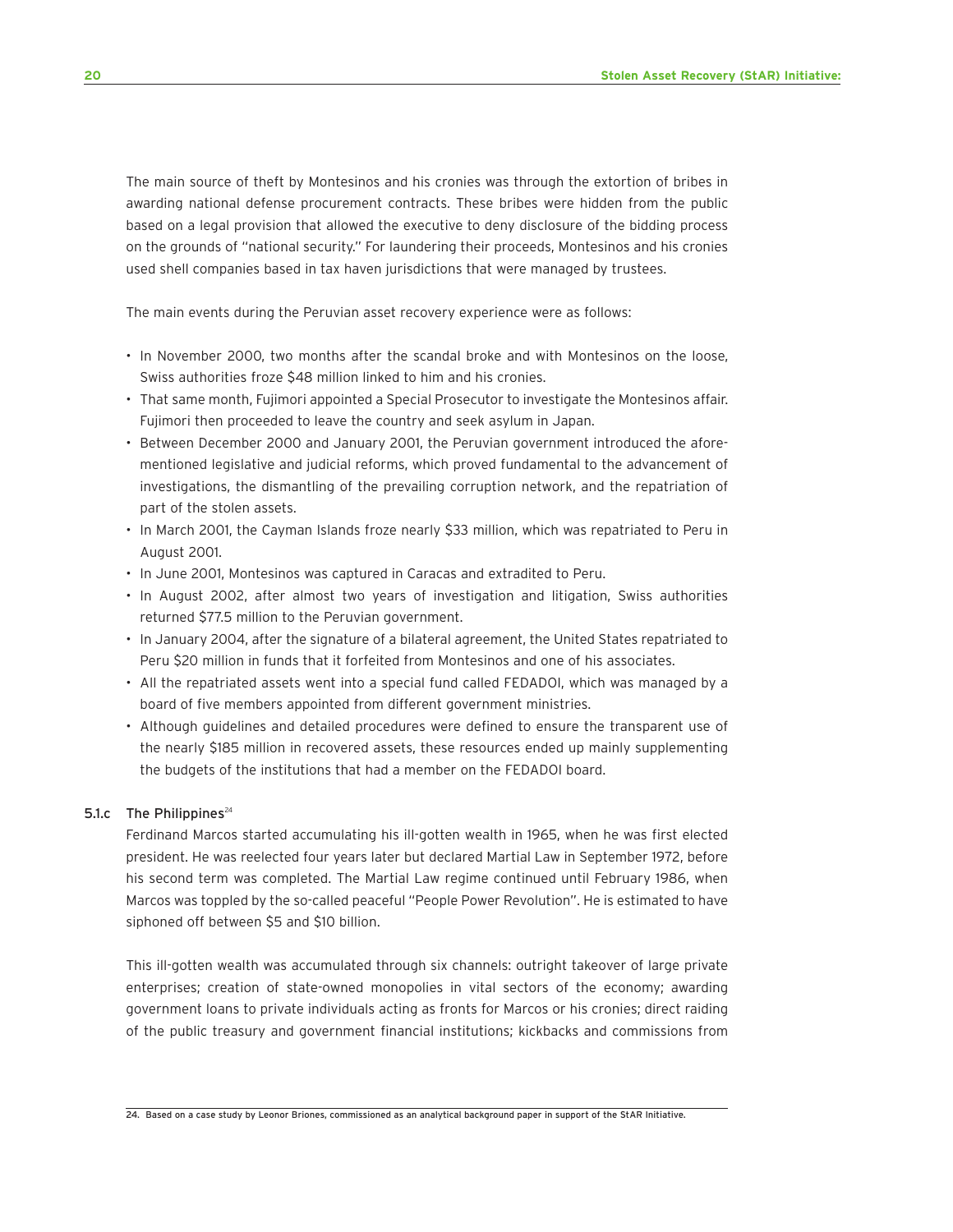firms working in the Philippines; and skimming off foreign aid and other forms of international assistance. The proceeds of corruption were laundered through the use of shell corporations, which invested the funds in real estate inside the United States, or by depositing the funds in various domestic and offshore banks under pseudonyms, in numbered accounts or accounts with code names.

The asset recovery efforts of the Philippines extended over 18 years before achieving some success. The following were the landmark events:<sup>25</sup>

- February 28, 1986—The Presidential Commission on Good Government (PCGG) was launched and made responsible for recovering assets stolen by Marcos. Informal representations were made to the U.S. and Swiss courts to freeze Marcos assets abroad.
- March 25, 1986—Swiss authorities froze Marcos assets in Switzerland.
- April 7, 1986—PCGG filed a request for mutual assistance with the Swiss Federal Police Department under the provisions of the International Mutual Assistance on Criminal Matters Act (IMAC). This was not accepted, on the grounds of being "indeterminate and generic."
- December 21, 1990—The Swiss Federal Supreme Court authorized the transfer of Swiss banking documents on Marcos deposits in Geneva, Zurich, and Fribourg to the Philippine government. It gave the Philippine government one year in which to file a case for the forfeiture of the deposits in Philippine courts, failing which the freeze would be lifted.
- December 17, 1991-PCGG filed civil case 141 in Sandiganbayan,<sup>26</sup> seeking to recover the Marcos assets.
- August 10, 1995—PCGG filed with the District Attorney in Zurich a Petition for Additional Request for Mutual Assistance asking for asset repatriation even before the rendering of a final judgment in the Philippines. It also showed that the Marcos assets in Switzerland were a product of embezzlement, fraud, and the plunder of the public treasury.
- August 21, 1995—Examining Magistrate Peter Cosandey granted the request and ordered all Marcos-related securities and accounts transferred to an escrow account with the Philippine National Bank (PNB). However, the Zurich Superior Court of Appeals denied the Order.
- December 10, 1997—The Swiss Federal Supreme Court upheld Cosandey's Order. In April 1998, the Swiss deposits were transferred to an escrow account in PNB.
- July 15, 2003—The Philippine Supreme Court issued a forfeiture decision in respect of the Marcos Swiss deposits.
- February 4, 2004—PCGG remitted to the Bureau of the Treasury the amount of \$624 million pertaining to the deposits.

<sup>25.</sup> Drawing upon Marcelo (2005) and the statement by the Ombudsman of the Republic of the Philippines delivered on December 12, 2006 to the first meeting of the State Parties to UNCAC in Amman, Jordan.

<sup>26.</sup> This is a special court in the Philippines that has jurisdiction over criminal and civil cases involving graft, corrupt practices, and other offenses committed by public officers and employees.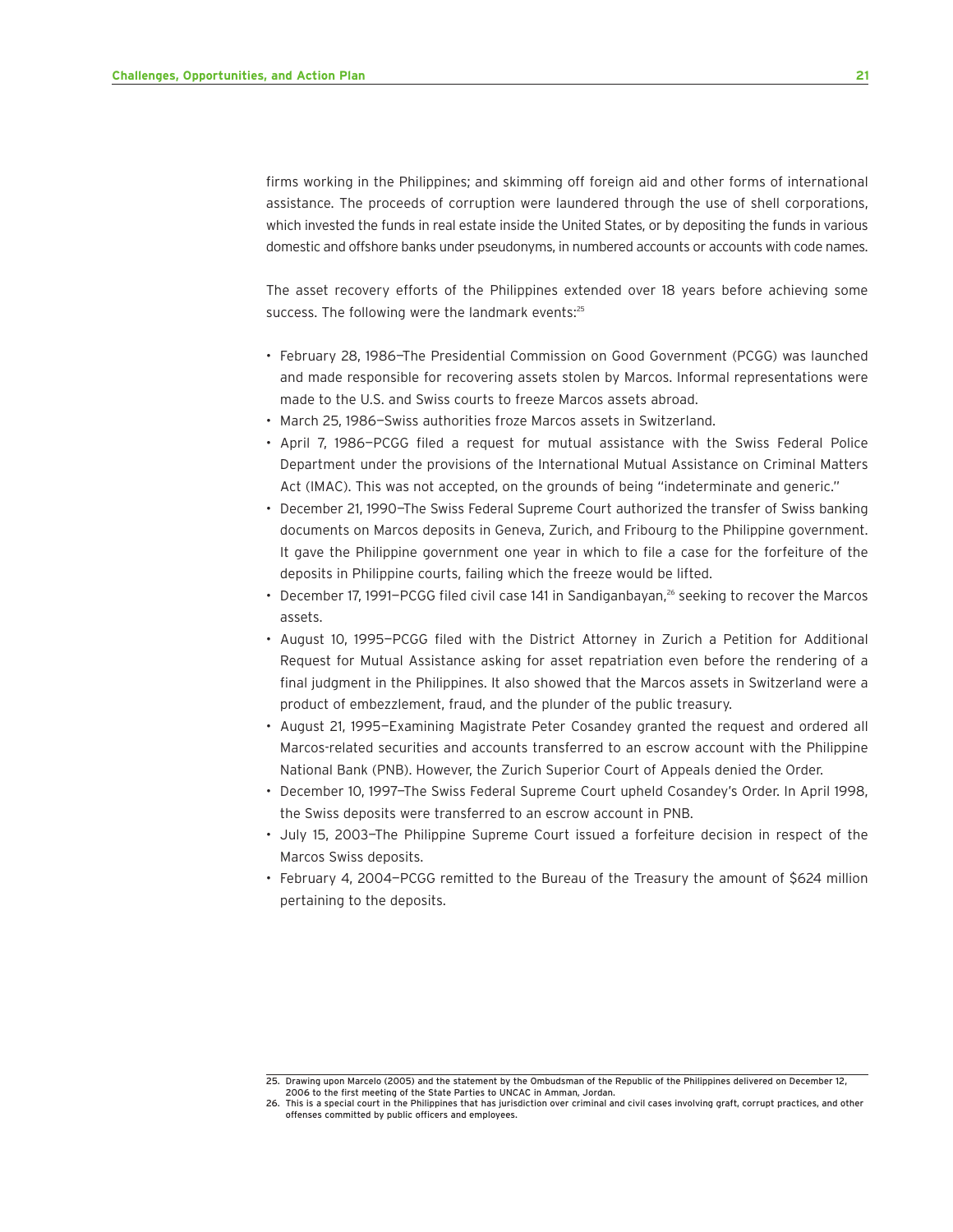#### **5.2 ASSET THEFT FACILITATED BY LACK OF TRANSPARENCY AND LOW PUBLIC ACCOUNTABILITY**

Six main findings are presented in this section. These are supported by the evidence provided by the background country case studies.

Finding 1: Lack of transparency and low public accountability facilitate the looting of public assets. Typically, adherence to principles of open, accountable government tends to be weak, with deficiencies in the system of checks and balances and key public institutions, limited freedom of civil society organizations to monitor public activity, and low respect for—or outright flouting of—the rule of law.

It is not a coincidence that at the height of the looting, all three countries had governmental systems in place that lacked transparency and public accountability. This first finding stresses the importance of promoting open, accountable government, building institutional capacity, and implementing a system of checks and balances in developing countries.

Finding 2: Despite high levels of corruption, small steps toward accountability and transparency may significantly reduce the theft of public assets.

Table 1 (page 11) shows that while Marcos looted between 1.5 and 4.5 percent of annual GDP, and while Abacha stole between 1.5 and 3.7 percent, Fujimori/Montesinos were able to steal only about 0.1 percent of GDP for every year in power.<sup>27</sup> A closer look at how assets were stolen reveals important differences between Marcos and Abacha, on the one hand, and Montesinos/Fujimori on the other. Marcos and Abacha unabashedly raided the public treasury by having truckloads of foreign currency stolen from the central bank. They also had a significantly smaller network of cronies than did Montesinos/Fujimori, mainly because the complete lack of accountability reduced the need to get others "on board" in order to accomplish their criminal purposes. The Peru case shows how large amounts had to be "invested" by Montesinos and Fujimori in bribing judges and media sources, in order to accomplish their looting.<sup>28</sup> The Peru case study also shows that the processes used by Montesinos/Fujimori to spirit away assets were far more sophisticated than moving truckloads of cash or wiring funds out of the central bank. In Peru, most of the theft was made through the extortion of bribes from public contractors, particularly regarding the purchase of materiel for the armed forces and police. This stealing pattern was made possible by classifying such purchases as a state secret; this made it difficult for Congress or any other public institution to exercise oversight.

<sup>27.</sup> The magnitude of the theft from the Philippines shows that grand corruption, while more likely in countries rich in natural resources, is by no means confined to such countries.

<sup>28.</sup> This raises the question of whether the \$600 million allegedly looted by Fujimori was net of bribes paid to others. There is no information on this. If net, then actual theft would have been higher.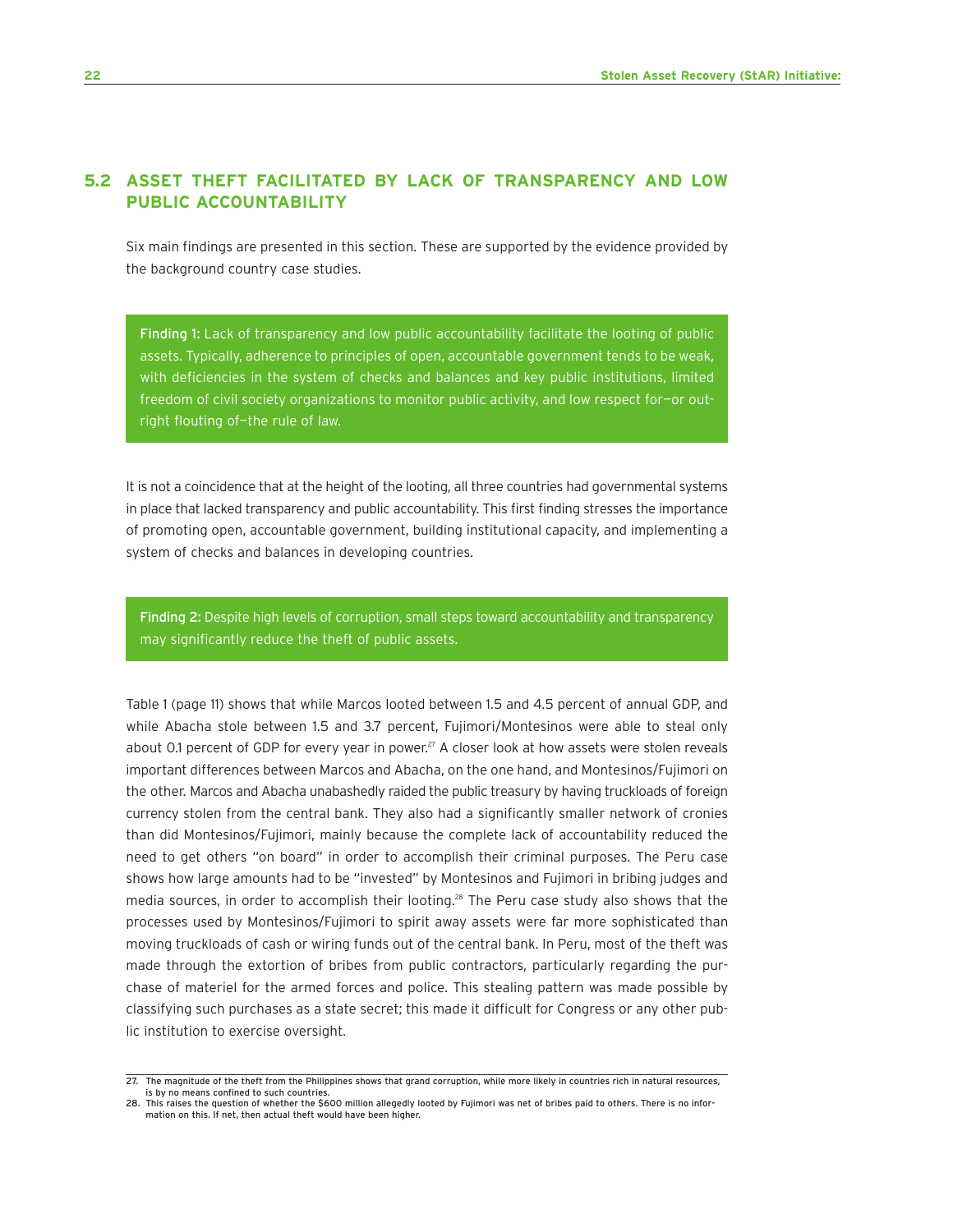In short, established processes of open and accountable government, a system of checks and balances, public accountability, and strong institutional capacity can keep corrupt leaders in check and should be the first line of defense against asset theft.

Finding 3: The main techniques used to launder the proceeds of corruption include wire transfers, the use of shell corporations in bank secrecy jurisdictions, and direct deposits in the form of cash or bearer instruments.

This narrow spectrum of laundering techniques, as opposed to the broader one employed in other illegal activities like drug trafficking, suggests that concentrating efforts on monitoring a specific set of transactions and related institutions might have a significant deterrent effect on corrupt leaders.<sup>29</sup>

#### **5.3 DOMESTIC POLITICAL WILL AND INTERNATIONAL COOPERATION KEY TO ASSET RECOVERY**

Any successful asset recovery effort must have its origin in the domestic political will to go after the stolen assets as an integral part of a process of basic governance reform.

Finding 4: Strong domestic political will to embark on the long and winding road to asset recovery is fundamental to successful asset recovery. The willingness and ability to introduce legislative reforms and prosecute former corrupt officials, despite the power and influence they might still wield, are unambiguous signals that the government is serious about asset recovery.

The three case studies analyzed were selected because they are to some extent success stories on stolen asset recovery. It would be interesting to compare their experience with that of countries that suffered a different fate (such as Kenya's so far unsuccessful effort to recover funds allegedly embezzled by Daniel Arap Moi).<sup>30</sup> The Government of the Philippines sustained an effort over 18 years to recover part of Marcos's loot. The case studies on Abacha and Fujimori/Montesinos stress the importance of introducing domestic reforms that can boost domestic asset recovery and/or provide overseas investigators with a minimum critical amount of information to launch the process of asset repatriation. The introduction of judicial reforms in Peru like the Negotiated Justice System, and General Abubakar's Decree No. 53 of 1999 in Nigeria that led to the domestic confiscation of nearly \$800 million in assets stolen by Abacha and his cronies, underline this important point.<sup>31</sup>

<sup>29.</sup> However, new techniques are constantly evolving in response to counter-measures and as financial technology becomes more sophisticated. 30. Scher (2005) highlights the lack of domestic political will as one of the reasons for Kenya's unsuccessful attempt to recover assets

allegedly stolen by Moi. 31. To the extent that such measures are ad hoc, they should be seen only as the first step in more basic institutional and legal reform.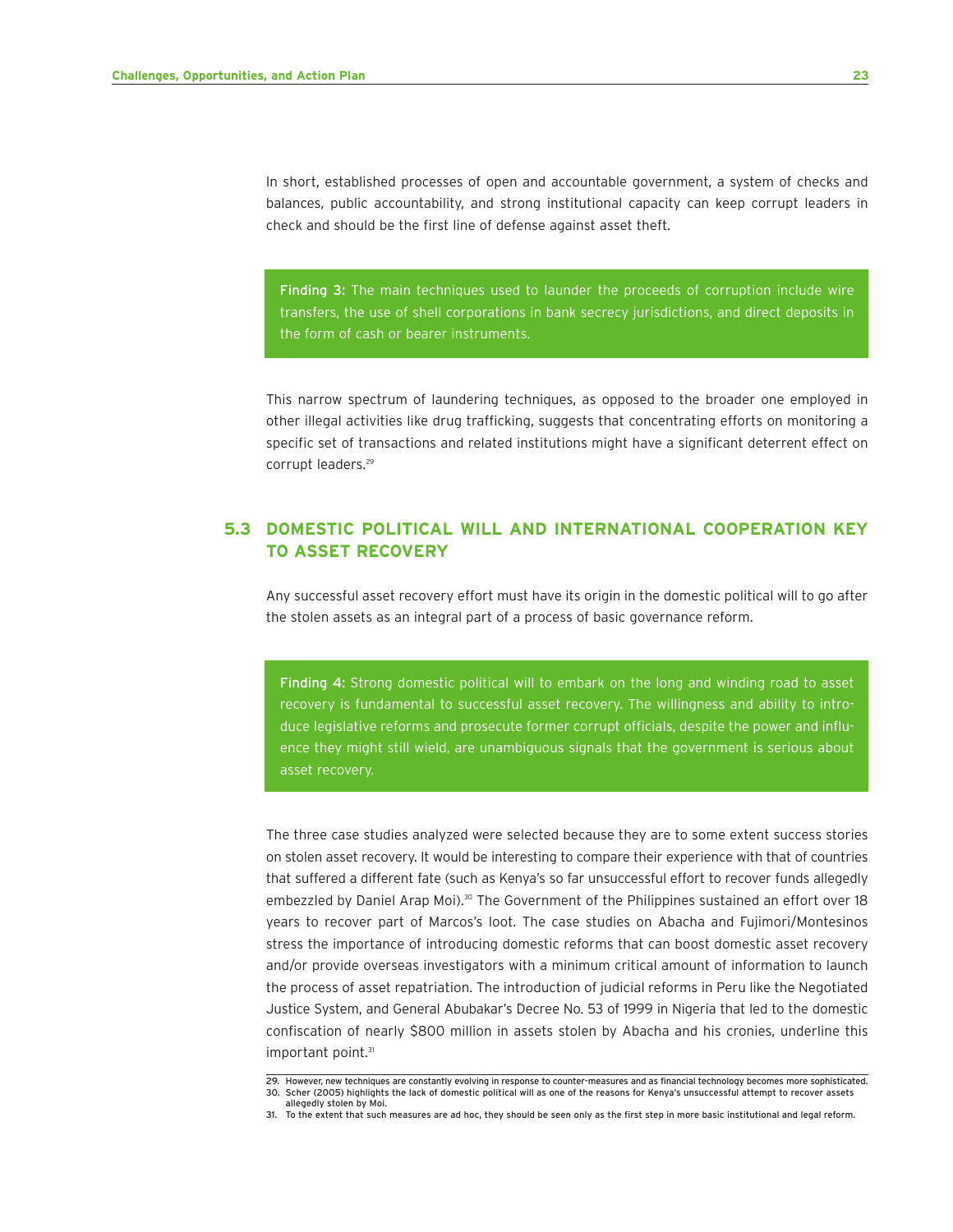Finding 5: Little can be achieved without the effective cooperation and goodwill of countries where proceeds of corruption are hidden.

The importance of international cooperation becomes evident when contrasting the eighteenyear Philippine saga in recovering Marcos's loot with the three to five years it took Peru and Nigeria to recover assets stolen by Montesinos and Abacha, respectively. The fact that Swiss authorities issued a general freezing order against Abacha with only a limited amount of initial evidence, and their decision to investigate Montesinos and freeze \$48 million on November 3, 2000, even before Peru formally requested it, illustrates a positive shift in the attitude toward international cooperation in stolen asset restitution.

#### **5.4 MONITORING USE OF RECOVERED ASSETS IMPEDED BY WEAK SYSTEMS AND FUNGIBILITY**

The three country case studies exhibit mixed results in monitoring the use of recovered assets. Box 2 highlights some of the features of each country's monitoring framework.

In Nigeria, monitoring followed sound practice but experienced difficulties in the presence of constraints. Recovered assets in the Philippines were suspected of being been poorly used. In Peru, while the spending superficially adhered to standard budgetary procedures, the allocation was decided not by Congress, but by a five-member board susceptible to special interests.

The experiences of these three countries illustrate one major point:

Finding 6: To varying degree, the monitoring program in each case study country fell short, either because sound international practice in public financial management was not followed or systems were weak.

Adhering to sound practice in public financial management is complicated because resources are fungible and systems tend to be weak; but above all because tracking systems tend to be perceived as intrusive and therefore require political will to implement.

Monitoring the use of recovered assets in the context of StAR and UNCAC can take place only on a voluntary basis; the unilateral imposition of measures regarding the monitoring of funds would be a violation of UNCAC. The international legal framework, as well as the technical and political difficulties inherent in public financial management, is likely to make the monitoring of the use of funds in the context of StAR a difficult challenge.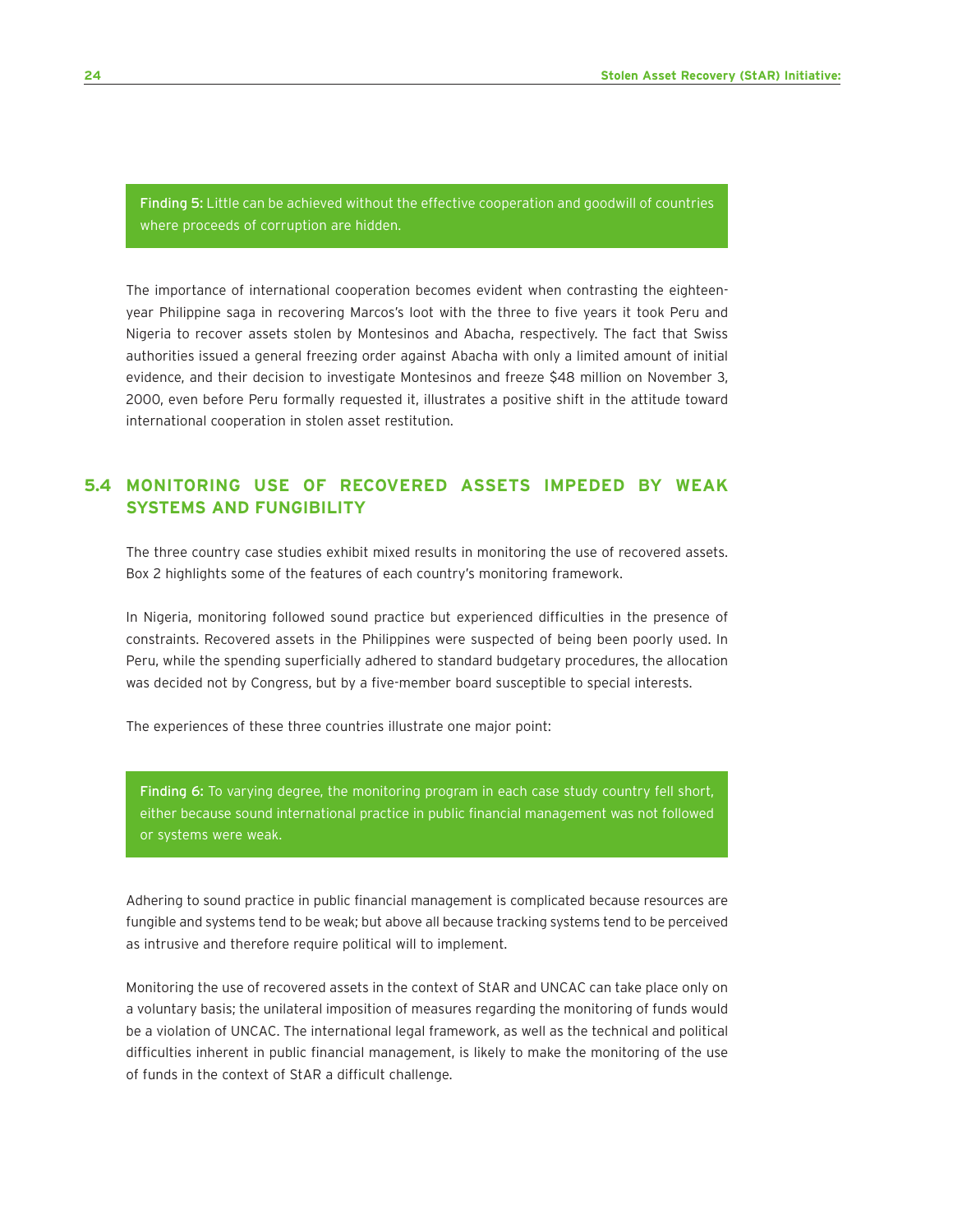#### BOX 2. **MONITORING THE USE OF RECOVERED ASSETS: EXPERIENCE OF NIGERIA, PERU, AND THE PHILIPPINES**

#### **Nigeria**

Nigeria received some \$500 million in 2005 from Switzerland as part of the restitution of assets stolen by Sani Abacha and kept in Swiss banks. The stated purpose for the money was for incremental funding of MDGrelated activities in the budget (such as health, education, and rural infrastructure programs) within the context of the government's new National Economic Empowerment and Development strategy (NEEDs). Nigeria followed good practice principles in using these resources as general revenues, and expending them through its usual public financial processes. However, the funds were originally expected to be received in 2004 and were therefore included in the 2004 budget. With the delay in restitution, the incremental 2004 spending was eventually financed through new debt; the monies were received only in 2005. This caused complications in tracking spending. Weaknesses of the Nigerian public financial management system also made tracking of spending difficult, including shortcomings in Nigeria's public audit system that should itself have monitored fund use. Nevertheless, a World Bank Public Expenditure Review found that the funds had generally been used in accordance with stated policy. Nigeria has since adopted a virtual poverty fund approach for monitoring the use of funds resulting from debt relief in support of the MDGs, where existing budget classification systems are used to identify the specific activities receiving additional funds. This enables total spending on those activities, from all sources, to be monitored.

#### **Peru**

Peru recovered approximately \$180 million over a five-year period beginning in 2001. On October 28, 2001, the government set up the Fund for Special Administration of Money Obtained Illicitly to the Detriment of the State (FEDADOI). The goal of the fund was to provide a framework that would allow the appropriate and transparent management of the proceeds of corruption recovered by the state. While money from the fund went through normal budgetary channels, the specific allocations were determined by board members of FEDADOI. Spending items were not clearly set out in advance and the funds were used to supplement the annual fiscal budget of agencies that had an appointed member on the FEDADOI board. Questionable spending allocations resulted. For example, the Interior Ministry received over \$9 million in 2004 that were used for the payment of vacations for both active and retired police personnel outstanding from fiscal years 1995 and 1996.

#### **The Philippines**

The largest single cash remittance from looted Marcos funds was made in February 2004, when \$624 million was taken out of escrow and remitted to the Philippines Treasury. All receipts from assets recovered went through an off-budget fund called the "Agrarian Reform Fund," to be spent on agrarian reform programs. In October 2006, the Commission on Audit noted that a significant portion of the recovered assets were used to finance excessive, unnecessary expenses unlikely to benefit the agrarian reform beneficiaries. Monies were also found to have been used to procure items at inflated prices, while many spending items were not among the approved priority projects.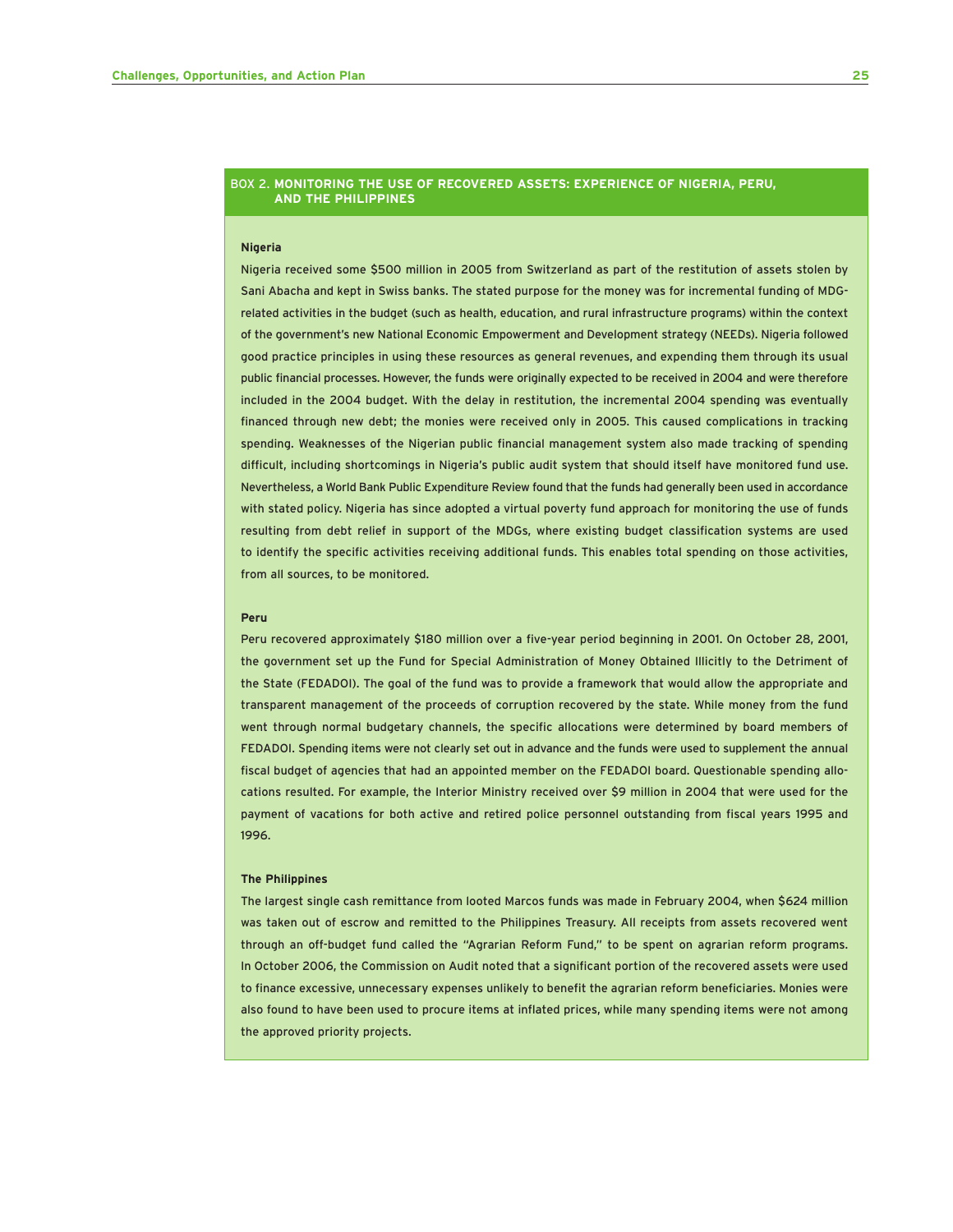#### **5.5 CHALLENGES AHEAD**

This section outlines the challenges related to the above findings. The first challenge is based on Findings 1 and 2, on the importance of open and accountable public processes and strong public institutions.

Challenge 1: Developing countries seeking to recover stolen assets need to strengthen their public institutions and promote a system of checks and balances that increases accountability and transparency. The international donor community should assist these countries in the development of open and accountable government.

While responding to this challenge is primarily the responsibility of the developing countries themselves, the international community could play an important role in helping countries that genuinely want to get out of the corruption trap. The WBG's GAC platform and UNODC's global efforts fit squarely into this agenda.

It stands to reason that stolen assets are most vulnerable to detection during the initial placement overseas as part of the laundering process (see figure 1). This assumption, combined with Finding 3 on the favored techniques for laundering stolen assets, suggests that financial centers in developed countries need to speed up the implementation of guidelines that would increase the chances of detection during this initial stage *and* in applying sanctions when these guidelines are not followed. This leads to the second challenge:

Challenge 2: Jurisdictions need to implement requirements on due diligence (including "know your customer" norms) and should comply with the FATF 40 +9 Recommendations on Anti-Money Laundering and Combating the Financing of Terrorism, particularly in the case of Politically Exposed Persons (PEPs), as well as transactions involving wire transfers.<sup>32</sup>

Domestic political will, while necessary for success in StAR, may not suffice. Countries that suffer from widespread corruption and the looting of assets are also likely to be less able to respond rapidly when such crimes are detected because of the weakening of public institutions. The lack of resources and institutional capacity to conduct investigations, file requests for mutual legal assistance in receiving countries, and pay the onerous fees of international law firms erect barriers to asset recovery. The next challenge focuses on developing assistance programs for such countries.

<sup>32.</sup> The Financial Action Task Force (FATF) is an inter-governmental body whose purpose is the development and promotion of national and international policies to combat money laundering and terrorist financing. The FATF Standards are comprised of the Forty Recommendations on Money Laundering and the Nine Special Recommendations on Terrorist Financing. For more information see http://www.fatf-gafi.org/pages/0,3417,en\_32250379\_32235720\_1\_1\_1\_1\_1,00.html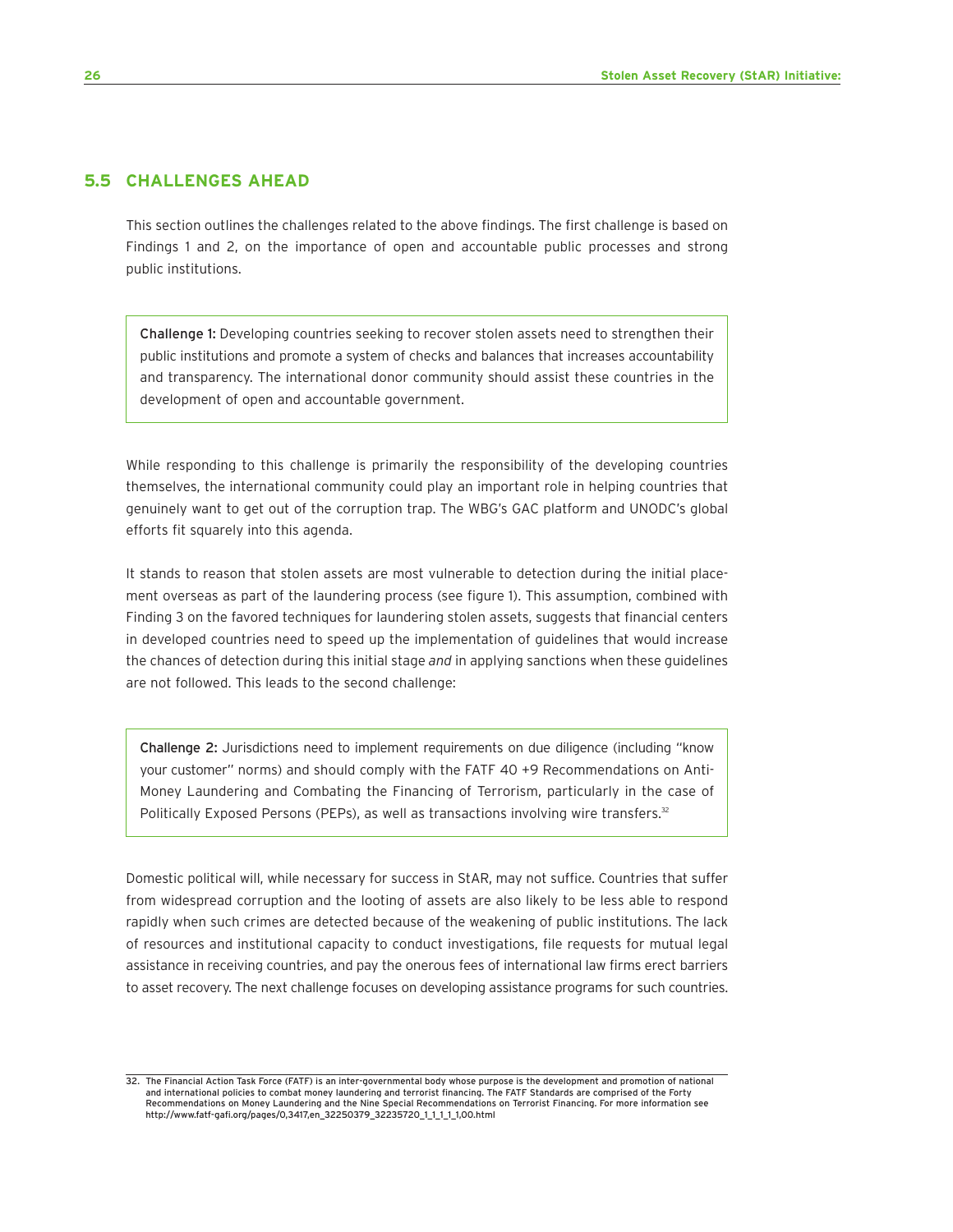Challenge 3: Effective and efficient mechanisms are needed that will enable developing countries to quickly respond to asset theft and provide them with the necessary technical assistance in this complex process.

Many developing countries lack the capacity to prepare indictments, collect, preserve and present evidence, properly adjudicate cases and obtain convictions, as well as trace the proceeds of corruption and obtain valid freezing and confiscation orders. More broadly, an important roadblock exists because of the limited capacity of the law enforcement, prosecutorial, and judicial authorities—in short, the criminal justice system—to effectively prevent asset looting and recover stolen assets in a manner that meets internationally accepted legal standards.

The related challenge is to capitalize on the attention StAR is receiving in the international community and push for the ratification and implementation of UNCAC. Responding to this challenge will go a long way not only in recovering assets but also in deterring asset theft in the first place.

Challenge 4: All countries need to be persuaded to ratify UNCAC. State parties to the Convention need to domesticate UNCAC and monitor its implementation.

Asset recovery entails an extensive list of complications and difficulties that include completing investigations in two different jurisdictions, legal differences between common law and civil law countries, complying with confiscation procedures in the law, burden of proof and dual criminality conditions, to name just a few. UNCAC is a big step forward in addressing many of these issues. If countries adhere to UNCAC and domesticate its provisions while also funding agencies in charge of prosecuting and investigating asset recovery cases, then corrupt leaders are much less likely to find a safe haven for the proceeds of their theft.

Half the G-8 countries have not yet ratified the Convention, nor have some of the most important financial centers. Further, UNCAC does not yet have a monitoring mechanism; the Conference of State Parties held in Amman in December 2006 agreed on a self-assessment mechanism that is nonintrusive, does not produce any form of ranking, and complements other existing international and regional review mechanisms. This review method is less stringent than those established in other multilateral agreements like the Council of Europe Criminal Law Convention on Corruption or those included in the OECD Convention against Bribery.

Challenge 5: A framework needs to be developed for monitoring the use of recovered assets that adheres to sound principles of pubic financial management, conforms to UNCAC, and offers countries a menu of options tailored to their specific institutional constraints and/or any terms set down in the treaties between the restituting and recipient countries.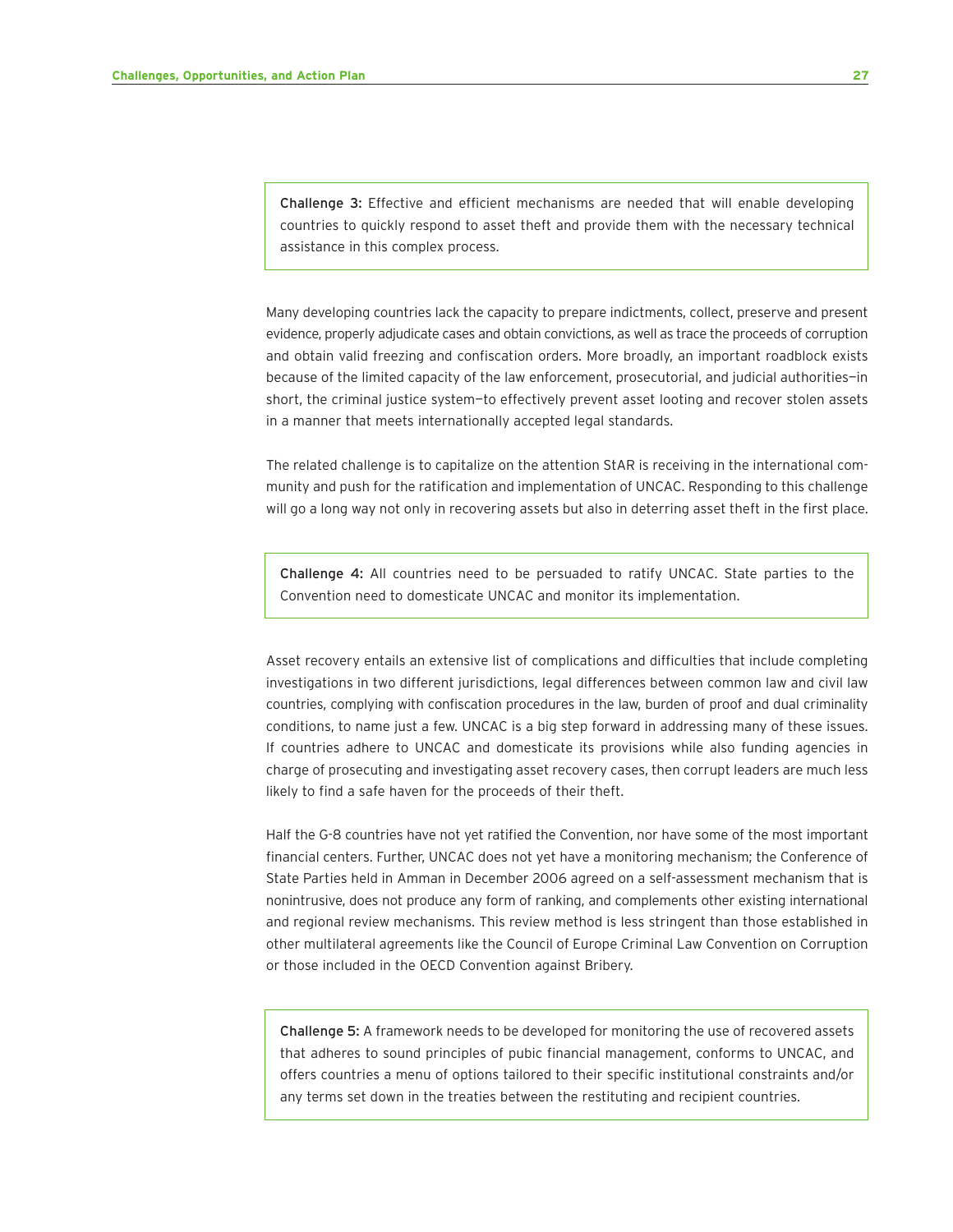The following basic principles would need to be reflected in formulating a framework:<sup>33</sup>

- All public expenditures need to be monitored, not just expenditures financed with recovered assets. Budget resources are fungible, so in practice it may be difficult to show that recovered assets have been used for additional spending in the areas laid out in a government's medium-term spending plan.<sup>34</sup> Measuring only the spending resulting from recovered assets will not, therefore, provide insights into the government's efforts to redirect spending into priority areas as a result of repatriating assets. In order to achieve the enduring value of a more transparent, robust public finance system, the focus of improvements in the public financial management system should be comprehensive, extending beyond recovered assets.
- Ring-fencing of recovered funds to separate these from regular budgetary operations may not be effective, and such parallel public finance systems could weaken mainstream systems. The Paris Declaration on Aid Effectiveness, for example, recognizes the importance of strengthening overall country public financial management (PFM) systems, not simply those handling donor funds. Strengthening a country's overall PFM system helps assure that all public funds are used as intended, regardless of source. Strengthening country PFM systems will help prevent, detect, and deter the theft of public assets, in addition to tracking public expenditures.

If country public financial management systems are weak, the decision should not be to go with a parallel system but to instead use some combination of country and parallel systems. Over time, this combination will improve country systems. This would be consistent with the concept of using country systems for donor funds. The challenge is to identify specific weaknesses and then develop supplemental measures that strengthen country systems and provide some assurance of proper functioning. In cases where budget systems are particularly weak, short-term adaptations to existing budget systems may be made to produce the requisite data on the spending items desired for use by recovered assets. A virtual poverty fund is an example of such a short-term bridging mechanism (such as in Nigeria). The existing budget system is used to tag and track spending items without setting up of separate institutional arrangements.<sup>35</sup> Appendix A provides options for supplementing PFM systems where specific aspects are deemed weak. Box 3 details the steps involved in monitoring public assets.

<sup>33.</sup> See also Veglio and Siegenthaler (2007).

<sup>34.</sup> For example, the government may reduce its own spending in the areas identified as uses for recovered assets.

<sup>35.</sup> Other examples of bridging mechanisms include controlling the use of cash releases for certain spending items rather than providing global allocations to ministries, and simply improving coverage of what is being currently reported in the budget.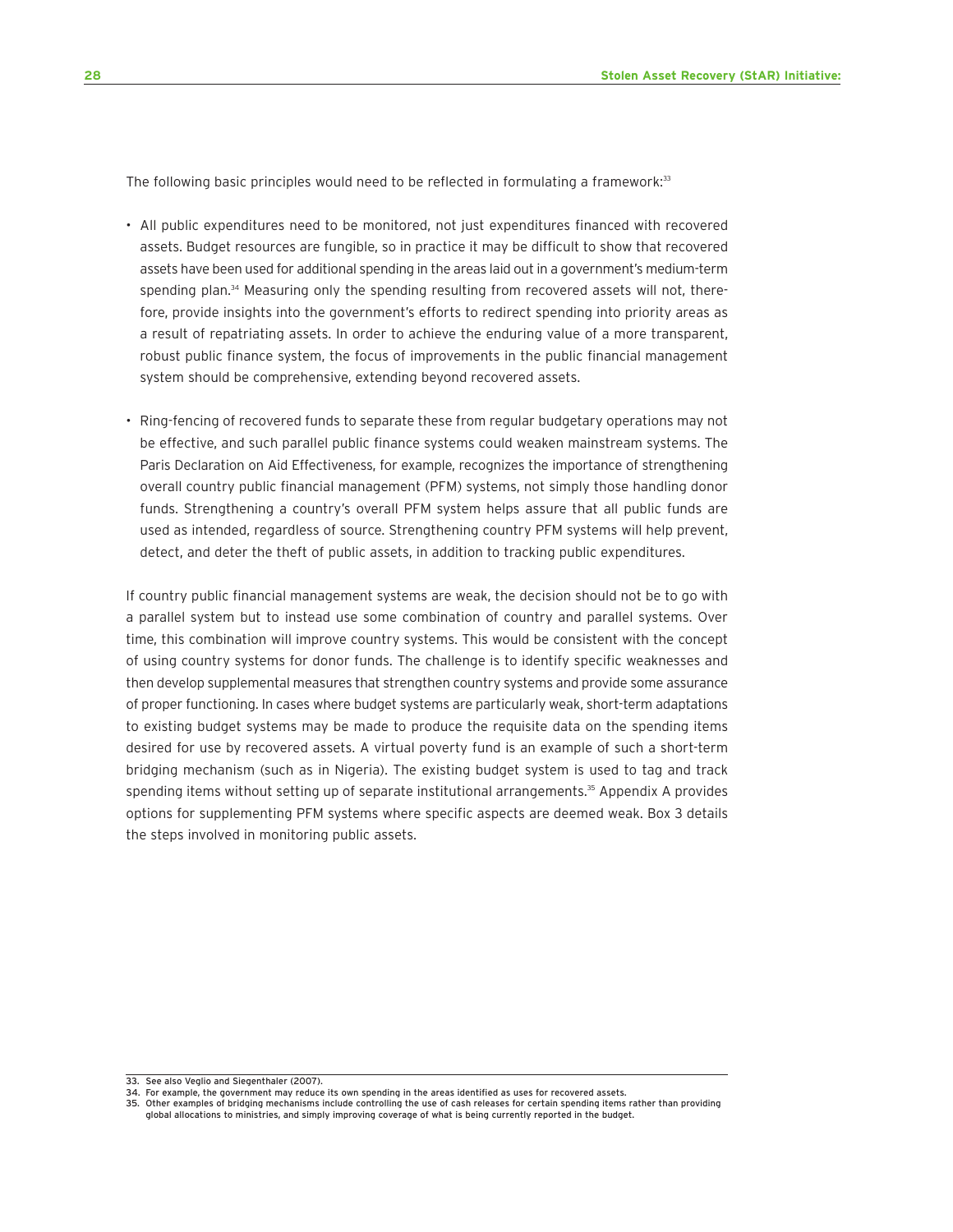#### BOX 3. **STEPS IN MONITORING PUBLIC ASSETS**

There are some basic principles that should be followed for ALL assets, including looted assets. These are:

- Officially (publicly) recording receipt of the asset (amount, value, date of receipt, date of availability for use)
- Safeguarding of the asset once received
- Official declaration of intended use of the asset (specific uses, amounts, time period of availability, entity responsible for executing the activity and expending the asset and accountable for results), customarily through the approved budget
- Official recording of actual expenditure (amount, object of expenditure, date)
- Official reporting of actual expenditure (amount, object of expenditure, date) and results achieved
- Official audit of financial statements and results to verify accuracy of reporting, identify weaknesses, and assure that appropriate processes were followed (procurement, hiring, accounting, and the like)
- Official response to material weaknesses identified in audit findings (corrective actions to be taken and actually taken).

*Source:* Authors.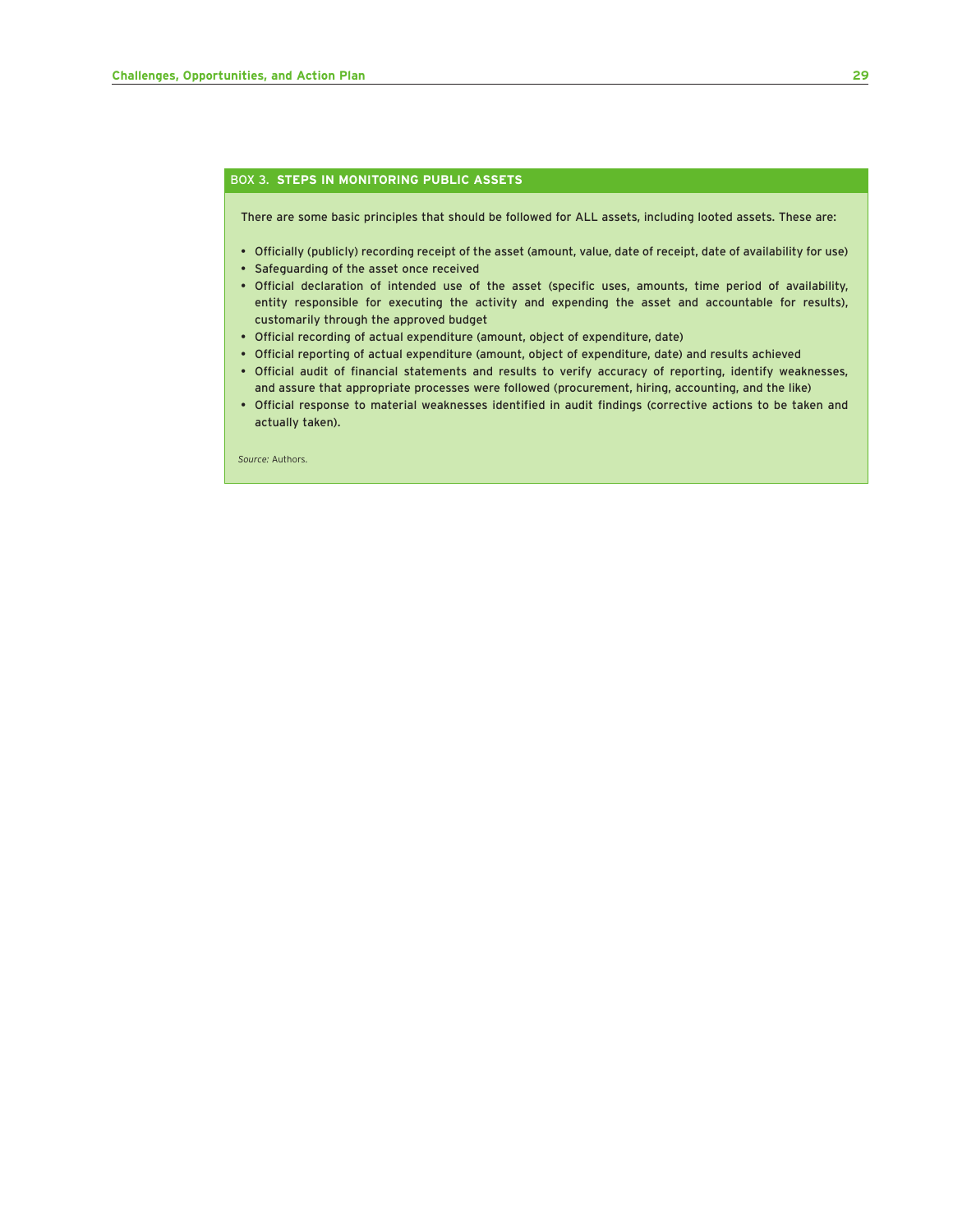6. An Action Plan

Preliminary consultations with high-ranking officials in the finance and development ministries of developed countries, including the G-8, have indicated strong support for the StAR initiative. African countries have been concerned about the restitution of stolen assets at least since 1999, when Nigeria's President Obasanjo's address to the UN General Assembly included a plea for an international convention for the repatriation of Africa's wealth illicitly appropriated and kept abroad.<sup>36</sup> At the 2007 IMF-World Bank Spring meetings, during a side-event introducing the StAR initiative, representatives of developed and developing countries and multilateral development banks present there expressed unanimous support for the initiative. The consensus was that StAR is an idea whose time has come and that every country or international agency has to play its part in ensuring the initiative's success; indeed, a collective global effort is essential for success and unequivocally transmitting the signal that corruption does not pay. In this sense, StAR was described as the "missing link" in an effective anti-corruption effort. By putting corrupt leaders on notice that stolen assets will be traced, seized, confiscated, and returned to the victim country, StAR would constitute a formidable deterrent to corruption.

The Action Plan presented next reflects feedback from various stakeholders on the essential ingredients for a successful effort, which to a large extent overlap with the insights and challenges emerging from the country case studies presented above:

- Political will, legal reform, and enhancement of investigative capacity are needed in *developed* countries, not just the *developing* countries. The former should see stolen asset recovery as a development issue (because it is a signal against corruption while also providing a source of development funds).
- Time is of the essence. For most developing countries, prolonging the process of asset recovery will take a toll on credibility and give kleptocrats an excuse to claim victimization. A prompt, proactive response is needed from countries where stolen assets are stashed.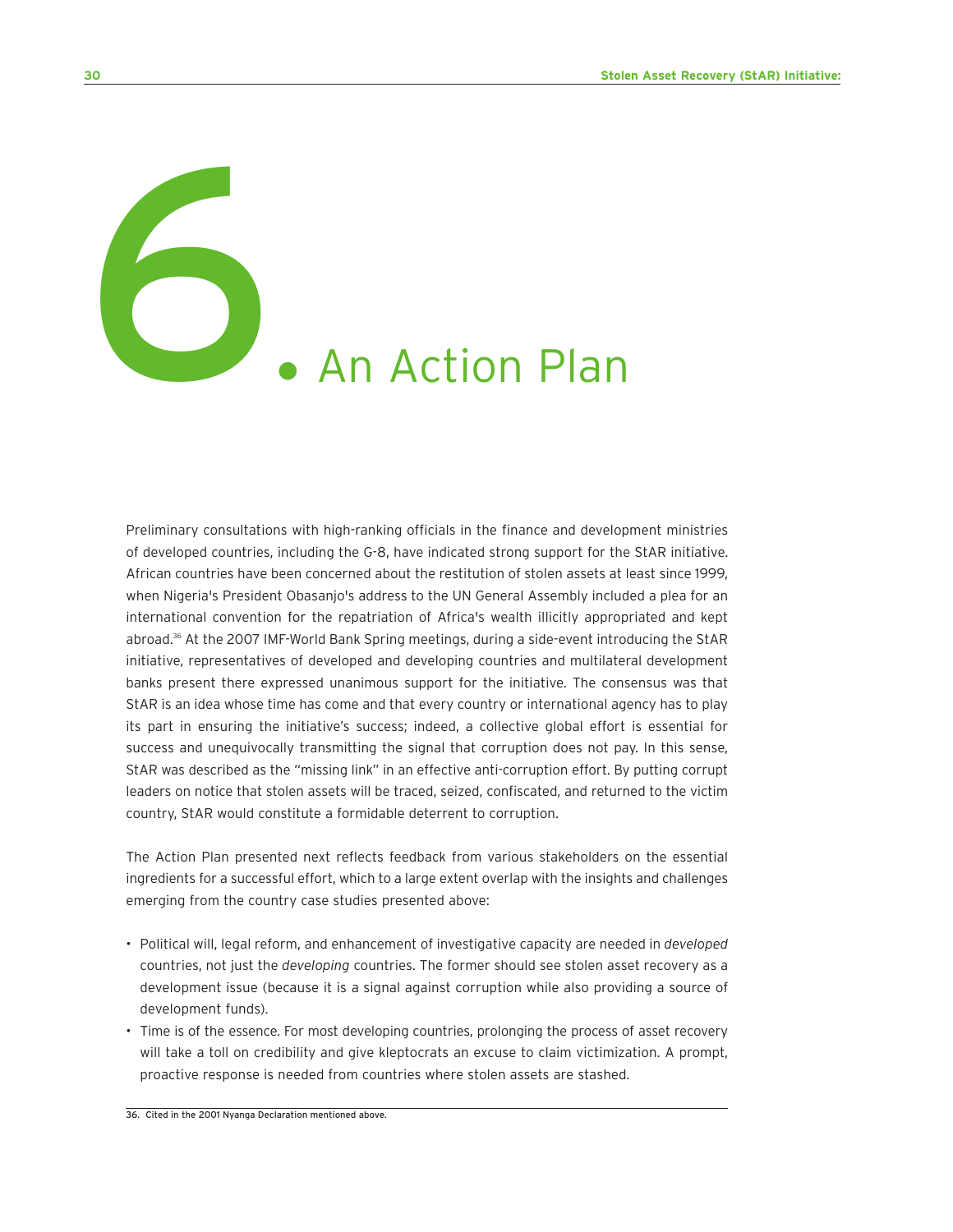- A global partnership must be formed to ensure that new financial havens do not replace the existing ones and that developing countries receive the legal support they need.
- Civil society and the media in developing countries should be brought into the process of monitoring the use of recovered assets, where feasible.

#### **6.1 ACTION PLAN MATRIX**

At the simplest level, there are two ways to help developing countries recover stolen assets. One is to lower the hurdles they face when seeking the return of assets located in other jurisdictions. The second is to strengthen laws and institutions governing asset recovery in these countries. Thus actions can be grouped under two headings: reducing barriers in developed countries to recover stolen assets; and strengthening the ability of developing countries to recover them. In addition, to ensure transparency, monitoring the use of recovered assets on a voluntary basis, with the agreement of all the countries concerned, is likely to be needed. Table 3 presents a matrix of recommended relevant actions under the two headings that could be taken by developed (G-8 and OECD) and developing countries, other stakeholders, and UNODC and the WBG. It reflects feedback from various consultations and the challenges emerging from the country case studies outlined above.

The following points are worth noting about the Action Plan: first, a successful StAR effort requires that the G-8 and OECD lead by example, which would include ratification of UNCAC by those countries that have not already done so and actively facilitating requests for mutual legal assistance from developing countries regarding stolen asset recovery. Second, given UNCAC's position as the state-of-the-art international legal framework underpinning asset recovery (see section 4), ratification and implementation of UNCAC by all countries is given special prominence. Third, the critical need for concerted global action by all countries and relevant agencies is emphasized by including a role for financial system regulators and the nonfinancial sector. Fourth, the last row of the table focuses on joint actions by UNODC and the WBG, which fall into three parts: assistance for individual country-level efforts; using their convening power to advocate for stolen assets recovery; and sponsoring a forum for sharing experiences among developing countries in stolen asset recovery.

In addition to what is presented in the table, there are several multilateral and bilateral agencies that are already playing an important role directly or indirectly in stolen asset recovery. The next section discusses specific actions that the UNODC and WBG need to take in order to benefit from the work and expertise of these agencies, including actively involving them in the effort. The next section also discusses specific actions-such as on monitoring the use of recovered funds-that may draw upon the comparative advantage of one of these institutions: the WBG, in this particular case.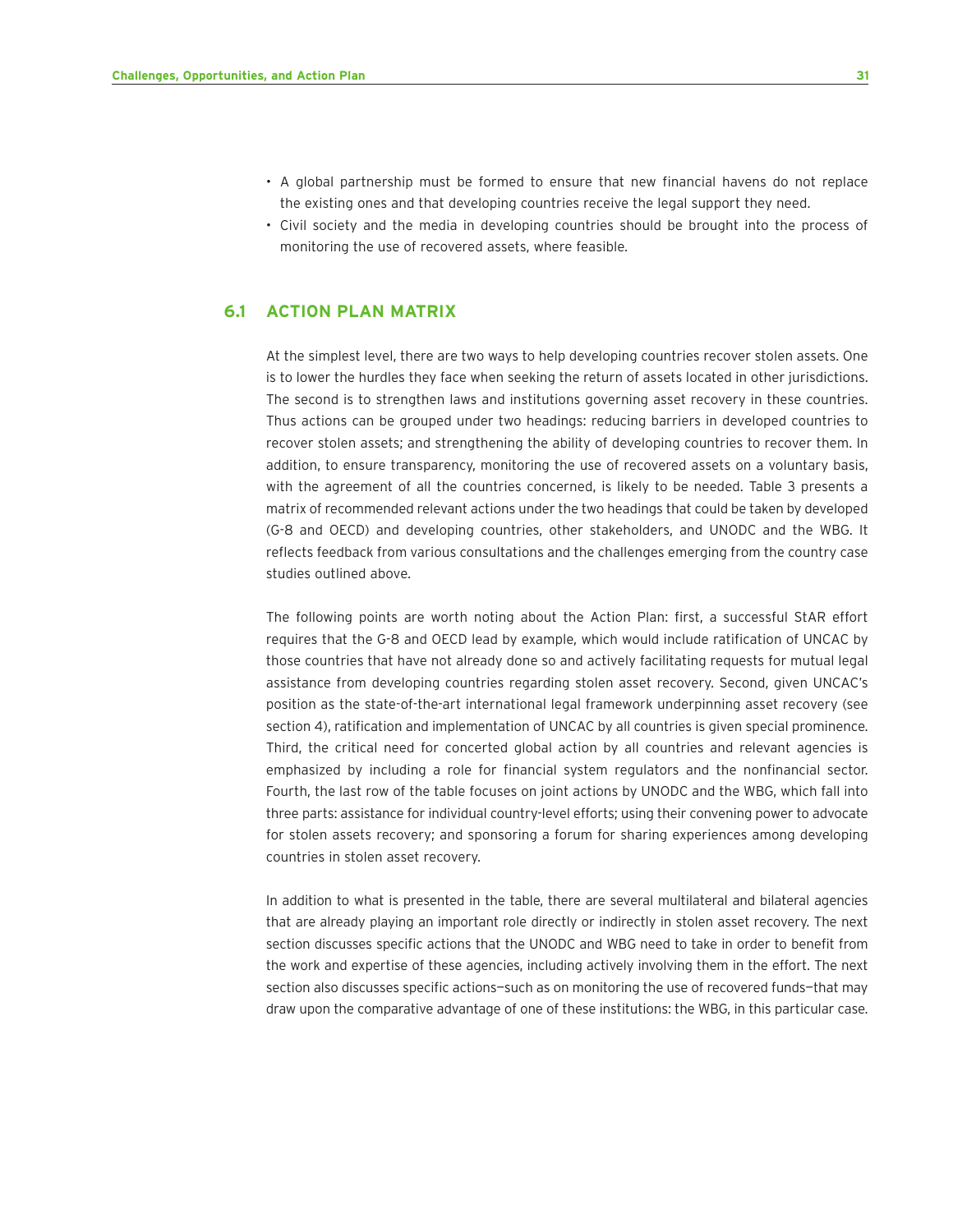#### TABLE 3. **ACTION PLAN MATRIX**

|                                                | Reduce barriers in                                                                                                                                                                                                                                                                                                                                                                                                                                                                                                                                                                                                                                                                                                                                                                                                                                                |                                                                                                                                                                                                                                                                                                                                                                                                                                                                                                                                                                                                                                                                                                                                                       |  |
|------------------------------------------------|-------------------------------------------------------------------------------------------------------------------------------------------------------------------------------------------------------------------------------------------------------------------------------------------------------------------------------------------------------------------------------------------------------------------------------------------------------------------------------------------------------------------------------------------------------------------------------------------------------------------------------------------------------------------------------------------------------------------------------------------------------------------------------------------------------------------------------------------------------------------|-------------------------------------------------------------------------------------------------------------------------------------------------------------------------------------------------------------------------------------------------------------------------------------------------------------------------------------------------------------------------------------------------------------------------------------------------------------------------------------------------------------------------------------------------------------------------------------------------------------------------------------------------------------------------------------------------------------------------------------------------------|--|
|                                                | developed countries                                                                                                                                                                                                                                                                                                                                                                                                                                                                                                                                                                                                                                                                                                                                                                                                                                               | Strengthen capacity of<br>developing countries                                                                                                                                                                                                                                                                                                                                                                                                                                                                                                                                                                                                                                                                                                        |  |
| G-8 and OECD                                   | • Lead by example and play strong advocacy role<br>in the global arena<br>• Ratify and implement UNCAC<br>• Monitor progress on 2004 G-8 Justice and<br>Home Affairs Ministers' Declaration on recover-<br>ing proceeds of corruption<br>• Proactively assist developing countries in recov-<br>ering stolen assets in whatever form (including<br>bank accounts, stocks, and real estate)<br>• Comply with all FATF recommendations, espe-<br>cially those on politically exposed persons<br>(PEPs) and Know Your Customer (KYC) norms<br>• Put pressure on emerging market countries<br>serving as havens for stolen assets to ratify and<br>implement UNCAC.<br>• Consider adopting measures to permit non-<br>conviction based confiscation, enforcement of<br>foreign confiscation judgments and other effec-<br>tive mechanisms to assist in asset recovery | Fund programs or directly provide developing<br>countries with technical assistance that would<br>enhance the capacity of the criminal justice<br>system-law enforcement, prosecutorial, and<br>judicial authorities-to effectively prevent<br>asset looting and recover the proceeds of<br>corruption in accordance with internationally<br>accepted legal standards.                                                                                                                                                                                                                                                                                                                                                                                |  |
| Developing countries                           |                                                                                                                                                                                                                                                                                                                                                                                                                                                                                                                                                                                                                                                                                                                                                                                                                                                                   | • Ensure complete ratification and implementa-<br>tion of UNCAC<br>• Fund, staff, and ensure independence of<br>Financial Intelligence Units (FIUs)<br>• Comply with all FATF recommendations,<br>especially those on politically exposed persons<br>(PEPs) and Know Your Customer (KYC) norms<br>• Strengthen FIUs and capacity to thwart<br>money laundering<br>• Develop capacity to respond to and file inter-<br>national mutual legal assistance requests<br>• Adopt and implement effective confiscation<br>measures, including non-conviction based<br>confiscation legislation<br>• Enhance transparency and accountability of<br>public financial management (PFM) systems<br>• Create and strengthen national anti-<br>corruption agencies |  |
| <b>Financial system</b><br>regulating agencies | • Enforce penalties for financial institutions doing<br>business with corrupt individuals and PEPs<br>without due diligence<br>• Comply with FATF 40+9 recommendations<br>• Establish clear guidelines, regarding the treat-<br>ment of PEPs<br>• Strengthen anti-money laundering regimes by<br>enforcing KYC, record keeping, and reporting<br>requirements, especially in relation to PEPs.                                                                                                                                                                                                                                                                                                                                                                                                                                                                    |                                                                                                                                                                                                                                                                                                                                                                                                                                                                                                                                                                                                                                                                                                                                                       |  |
| Nonfinancial private<br>sector and NGOs        |                                                                                                                                                                                                                                                                                                                                                                                                                                                                                                                                                                                                                                                                                                                                                                                                                                                                   | • Provide training for specialized units in<br>developing countries in asset recovery<br>• Engage civil society and media to help in<br>monitoring use of recovered assets.                                                                                                                                                                                                                                                                                                                                                                                                                                                                                                                                                                           |  |
| <b>UNODC and World</b><br><b>Bank Group</b>    | • Form Friends of StAR group composed of influential individuals from developed<br>and developing countries to monitor progress and advise on the StAR initiative<br>• Sponsor forum for sharing worldwide experience in stolen asset recovery<br>• Provide technical assistance to five to six developing countries on implementing UNCAC<br>• Encourage receiving countries to incorporate civil society and media in monitoring.                                                                                                                                                                                                                                                                                                                                                                                                                               |                                                                                                                                                                                                                                                                                                                                                                                                                                                                                                                                                                                                                                                                                                                                                       |  |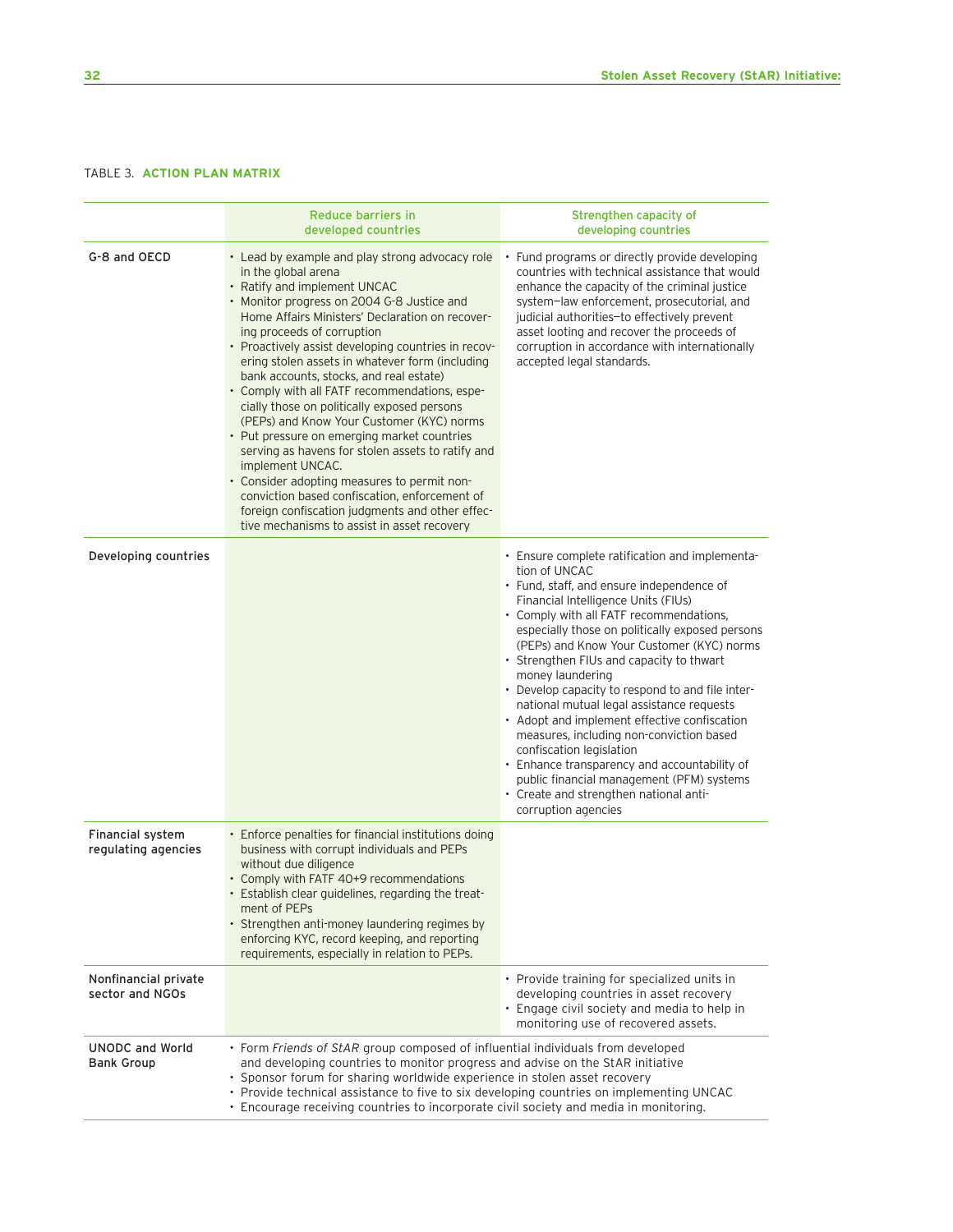#### **6.2 UNODC-WBG JOINT PROGRAM**

The UNODC and WBG are working to formulate a joint effort on stolen asset recovery within the framework of global collective action envisaged in the above matrix. The WBG role would be defined by its mandate under the Governance and Anti-Corruption strategy approved by the Board in March 2007. Likewise, the UNODC role would be defined by its designation as the custodian for UNCAC and the Secretariat for the Conference of State Parties to UNCAC. The UNODC and WBG would not be involved directly in the investigation, tracing, law enforcement, prosecution, confiscation, and repatriation of stolen assets: the experience of countries such as Nigeria suggests that these activities may be best suited for government-to-government assistance or private sector assistance, working with the relevant government authorities.

The discussion below examines in more detail three sets of important actions from the above matrix: building global partnerships on StAR; building institutional capacity at the country level; and implementing and monitoring UNCAC.

#### 6.2.a Building Global Partnerships on StAR

UNODC and the WBG have established a joint working group to take the StAR initiative forward. An important objective is to include other institutions with an interest in asset recovery; a concerted, global effort is vital for success. Appendix B briefly describes what other official, multicountry agencies are doing in this field. An immediate action that could be pursued in this context is to convene a meeting of experts on confiscation and asset recovery, along with representatives from selected developing countries, to share experiences and identify good practices that can be shared more broadly.

A broader partnership will also be needed to implement coordinated, international requests to freeze assets in relation to a specific Politically Exposed Person (PEP). One of the biggest challenges facing developing countries is in getting other countries to freeze stolen assets. These requests are usually made before criminal or civil investigations have been initiated, often without knowing bank account transaction information and sometimes while the government official is still covered by some form of domestic immunity. The problem is that a PEP could easily move funds from one jurisdiction to another in order to escape detection and freezing. UNODC and WBG, in partnership with other agencies and individual governments, could seek to establish a uniform request methodology for victim governments to use in making simultaneous international requests for assistance in freezing stolen assets.

A related initiative involves the creation of a StAR Focal Point List, to help sending countries to know whom to contact in receiving countries for immediate assistance in the case of an emergency. The speed of electronic communications (including wire transfers) and the perishability of evidence require real-time assistance. The G-8 and others have established 24-hour contact systems to handle terrorism, computer crime, and other issues. There is no list or system for contacting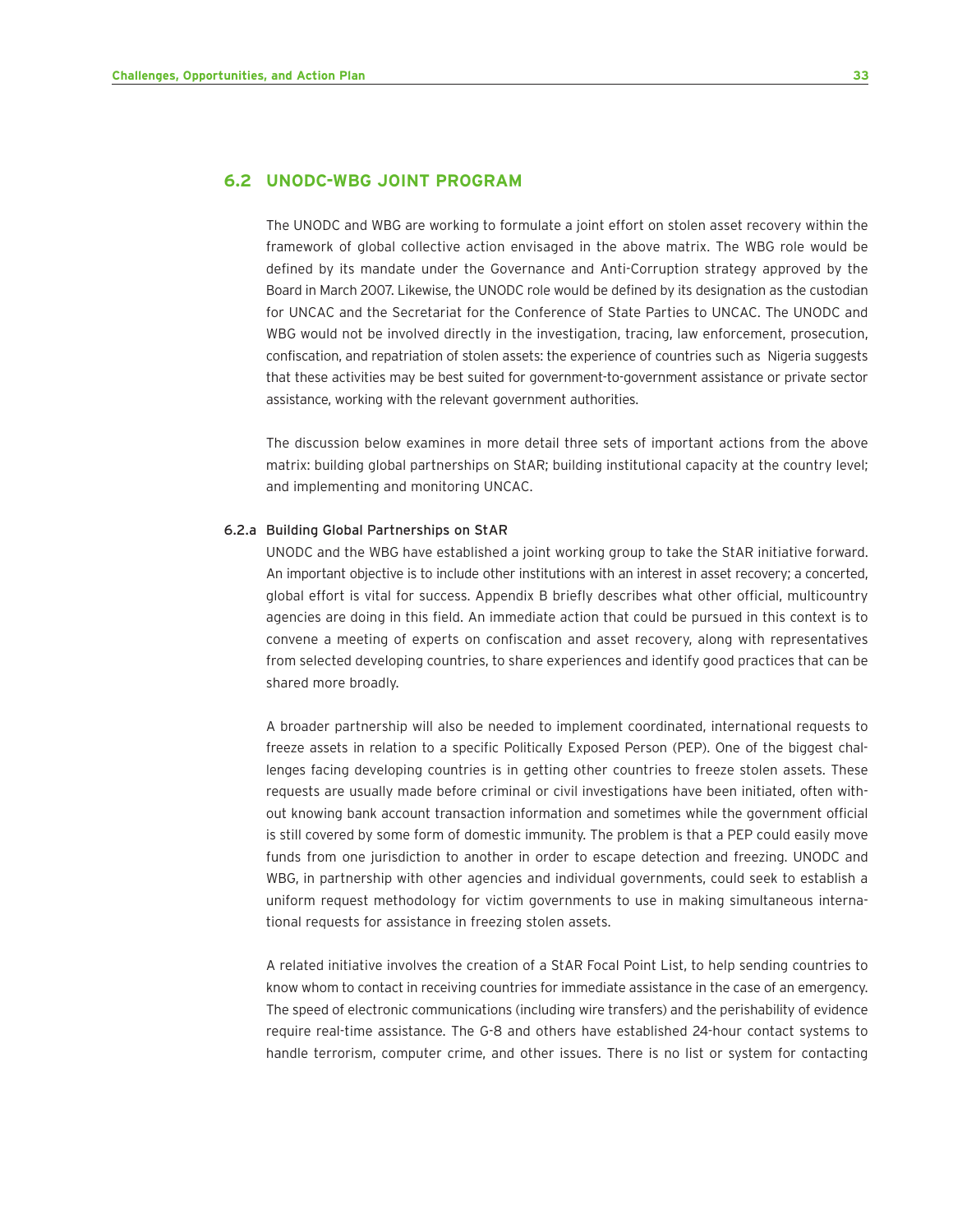designated national officials who can act as focal points to help countries handle stolen asset cases, especially those involving PEPs, other government officials, and those who might have bribed public officials. The UNODC and WBG can work with other agencies to establish a 24-hour, seven-day Focal Point List of officials in countries who can respond to emergency requests for assistance. Appendix C contains a draft questionnaire that can be used to help identify focal points and the information needed to provide responses. The StAR Focal Points can serve as a channel for international PEP freeze requests.

Another initiative pertains to the formation of a Friends of StAR Group (FSTAR). The cooperation of the international community is needed to ensure that financial centers meet certain minimum levels of transparency and agree to cooperate with law enforcement authorities from other jurisdictions. FSTAR would be an advisory group consisting of distinguished and influential individuals from countries with a special interest or expertise in stolen asset recovery, with the following terms of reference:

- Serve as a forum to understand the problems faced by countries in the areas of confiscation, asset recovery, and international cooperation in anti-money laundering and stolen asset recovery, and develop recommendations to solve these problems.
- Advocate for ratification and implementation of UNCAC, particularly in developed (receiving) countries.

#### 6.2.b Building Institutional Capacity and Providing Technical Assistance at the Country Level

First, at the individual country level, the UNODC-WBG effort would follow a two-track approach consisting of short-run immediate actions and longer-run institution building interventions. Defining what is needed would depend upon the specific country context and the dimensions of the stolen asset problem. Immediate actions are likely to include technical assistance to the country on filing a request for mutual legal assistance, how to approach receiving countries, and advising on contracts with lawyers and forensic accountants working with the relevant country authorities.

UNODC and WBG would identify five to six countries for targeted technical assistance on implementing UNCAC and enhancing the capacity of the criminal justice system to effectively prevent asset looting and approach asset recovery consistent with internationally accepted legal standards. This technical assistance will also target the recommended actions for developing countries in table 3:

- Bring about complete ratification and implementation of UNCAC (see p. 37)
- Fund, staff, and ensure independence of Financial Intelligence Units
- Strengthen FIUs and anti-money laundering capacity
- Develop capacity to respond to and file international mutual legal assistance requests
- Enhance transparency and accountability of public financial management systems
- Create and strengthen domestic anti-corruption agencies.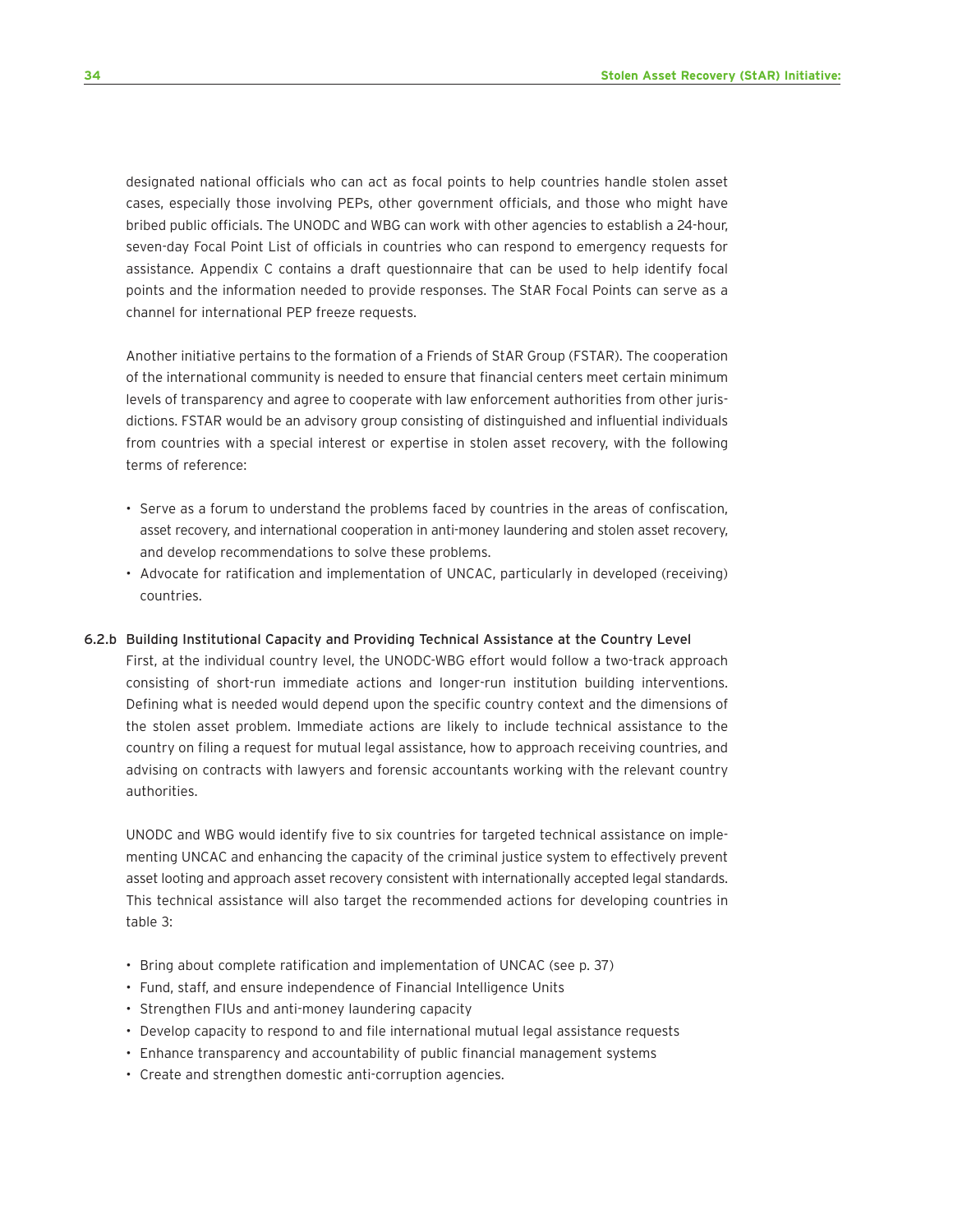Second, lasting benefits from a StAR program-including ensuring that recovered assets are used wellrequires developing countries to strengthen public institutions and promote checks and balances in order to enhance public accountability and transparency. In particular, the focus needs to be on public financial management and financial sector governance. There are many ongoing efforts in this regard on which the StAR effort can piggyback, such as the WBG's GAC Platform. Financial sector governance is of particular interest. This involves strengthening financial intelligence units (FIUs) and other institutions working on Anti-Money Laundering and the Combating the Financing of Terrorism (AML/CFT). The World Bank Group's Financial Market Integrity Department, FPDFI, is currently working on enhancing the capacity of institutions responsible for transparency in the financial sector, especially financial intelligence units, and exploring the free exchange of expertise and information between Anti-Corruption Agencies and Anti-Money Laundering authorities. This work is being done in collaboration with other agencies.

Third, actions are being explored to make it easier for countries to recover stolen assets, such as:

- Identifying components of a standard financial investigation training program to combat money laundering and assist asset recovery
- Developing an investigative template for government officials to follow in exigent circumstances.
- Developing an international network of 24-hour StAR Focal Point contact persons in capitals, who can respond to emergency requests for legal assistance, as discussed above.

Fourth, once the assets are repatriated, the WBG would offer its services to help monitor the use of the funds, based on its experience in expenditure tracking systems. Such involvement in monitoring would be purely voluntary, in keeping with the fundamental principle of the return of stolen assets as embodied in UNCAC. The WBG is likely to have a comparative advantage in such monitoring. In the context of UNCAC, the WBG could offer a menu of alternatives to countries willing to pursue the monitoring of recovered assets in conjunction with the broad reform of their public financial management (PFM) system. Based on accumulated experience with countries, the overall goal should be to continue to strengthen country PFM systems directly, both as a preventive measure against asset theft and misuse and assurance that additional resources from any source (including asset recovery) are well used. Lessons learned from successful, sustained public financial management reform emphasizes country ownership and a harmonized and coordinated approach to reform. $37$  The involvement of other donors is critical to the process. Moreover, the experience of Nigeria and the Philippines makes a strong case for involving civil society and the media in monitoring the use of recovered stolen assets, where feasible.

<sup>37.</sup> See IMF–World Bank (2005), "Update on the Assessments and Implementation of Action Plans to Strengthen Capacity of HIPCs to Track Poverty-Reducing Public Spending."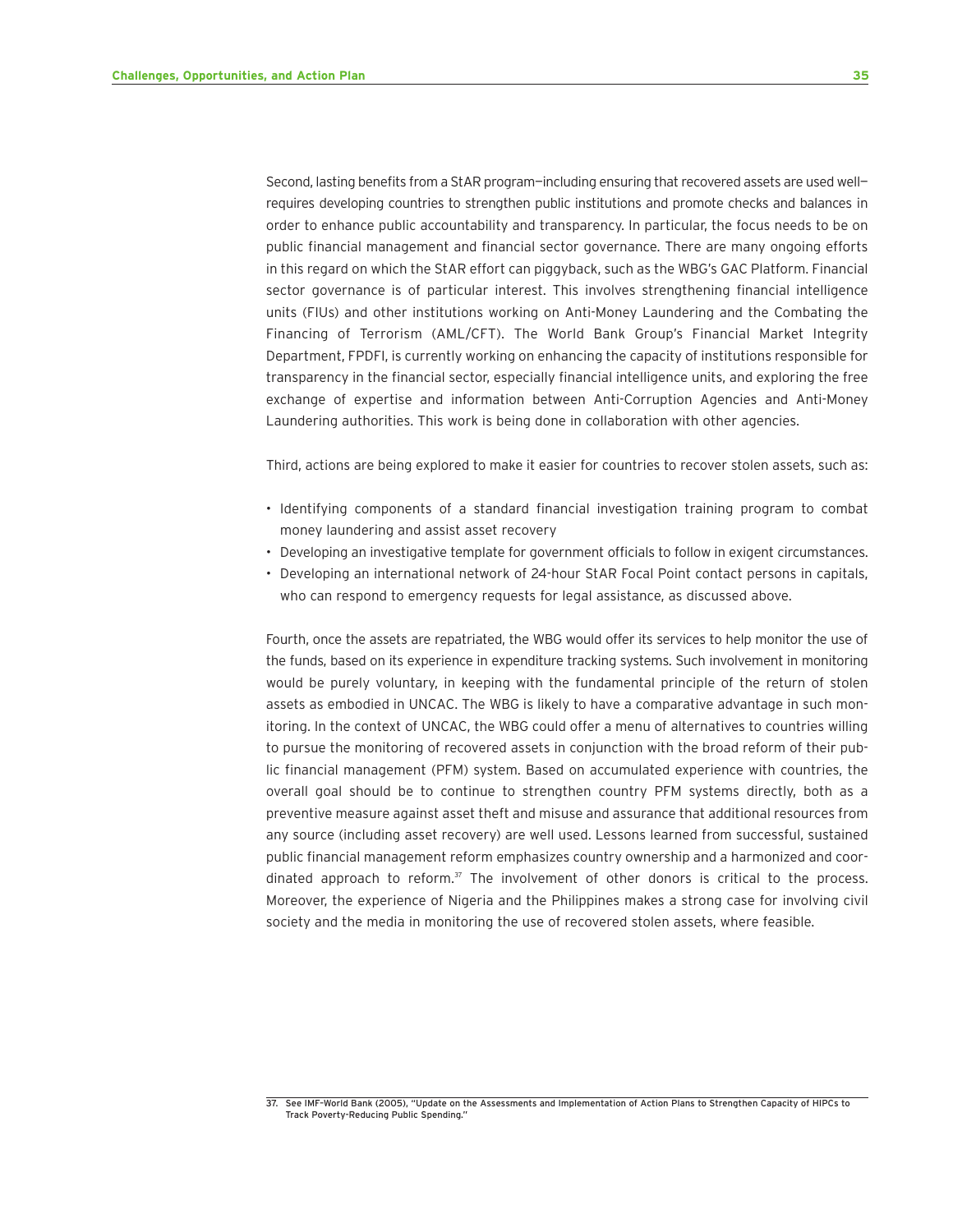#### 6.2.c Implementation and Monitoring of UNCAC

As noted above, UNODC is the custodian and lead implementation agency for UNCAC. Actions being considered as part of the UNODC–WBG partnership in the area of UNCAC implementation are as follows:

- WBG assistance in the 2007 Conference of States Parties to be hosted by Indonesia
- WBG participation in the UNODC/UNCAC working groups on technical assistance, implementation, and asset recovery
- UNODC and WBG joint technical assistance on adapting domestic legal frameworks for consistency with UNCAC.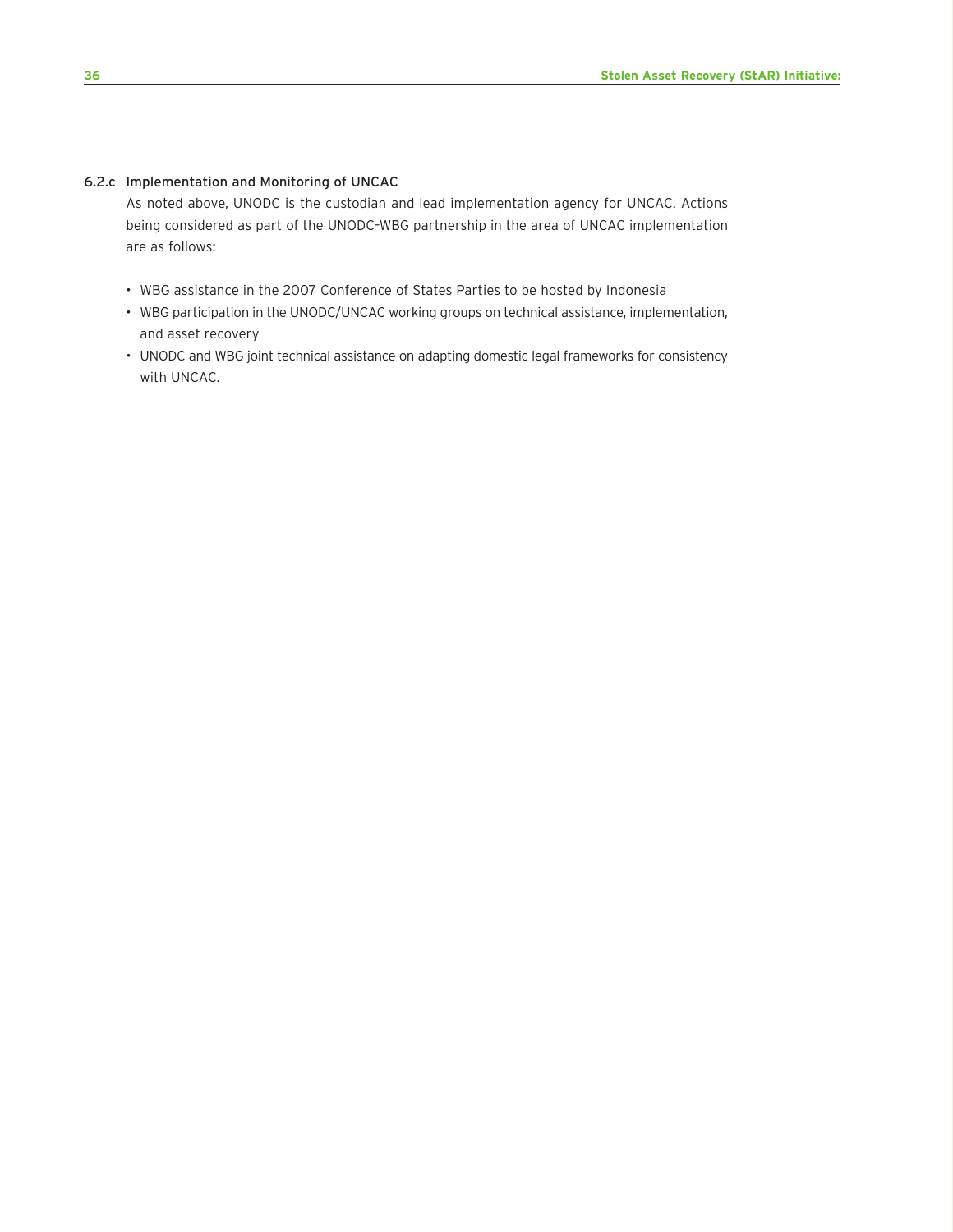# APPENDIXES

APPENDIX A. Options to Improve Public Financial Management

APPENDIX B. What Other Agencies are Doing

APPENDIX C. Focal Point Questionnaire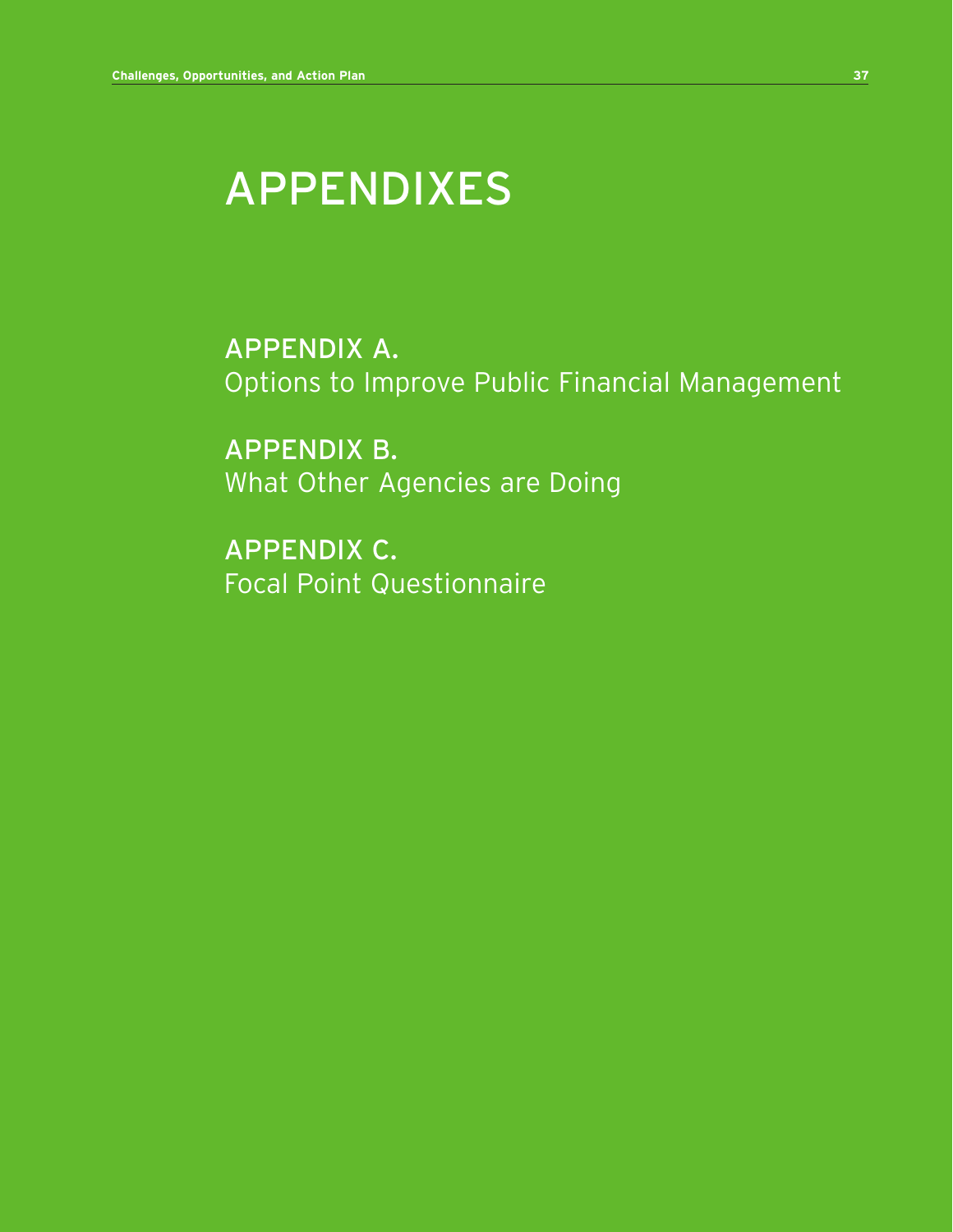# APPENDIX A.

# Options to Improve Public Financial Management

| <b>Function</b>       | <b>Parallel</b>                                                                                                                                                                                                     | Supplemented<br>country system                                                                                                                                                                                                        | "Enhanced"<br>country system                                                                                                                                                                                                                                                                                                                      | "Pure" country system                                                                                                                                                                                                                                                                                     |
|-----------------------|---------------------------------------------------------------------------------------------------------------------------------------------------------------------------------------------------------------------|---------------------------------------------------------------------------------------------------------------------------------------------------------------------------------------------------------------------------------------|---------------------------------------------------------------------------------------------------------------------------------------------------------------------------------------------------------------------------------------------------------------------------------------------------------------------------------------------------|-----------------------------------------------------------------------------------------------------------------------------------------------------------------------------------------------------------------------------------------------------------------------------------------------------------|
| <b>Budgeting</b>      | Parallel project budgets,<br>in many cases not<br>included in the coun-<br>try's budget.                                                                                                                            | Regular national budget<br>procedures, supplemented<br>by more detailed or<br>reclassified "project<br>budgets."                                                                                                                      | Using existing budget classifi-<br>cation system, selected items<br>of expenditure might be<br>"tagged" as beneficiaries of<br>additional funds and tracked<br>more closely. A combination<br>of program, administrative,<br>economic, geographic, and<br>functional classifications<br>might be used for tracking<br>specific policy objectives. | Expenditures and financing<br>included in national budget<br>and approved as part of<br>regular budget procedures.<br>Where national procedures<br>allow for earmarking of multi-<br>year funds and carry-forward<br>to future years, these might<br>be used to attain project<br>objectives more easily. |
| <b>Banking</b>        | Funds retained in<br>commercial banks or<br>outside country.                                                                                                                                                        |                                                                                                                                                                                                                                       | A subaccount might be created<br>within the Treasury Single<br>Account to notionally prevent<br>co-mingling of project funds<br>with general funds.                                                                                                                                                                                               | Treasury Single Account,<br>commonly in central bank.                                                                                                                                                                                                                                                     |
| Payment               | Project Implementation<br>Unit (PIU) payment<br>processing, parallel to<br>country process.                                                                                                                         | Contracting with private<br>or nonprofit entity to act<br>as fiscal intermediary,<br>processing payments<br>(such as the UN) but<br>operating within the<br>treasury system.<br>Or, using country system<br>with continuous auditing. | Use of treasury system, with<br>technical assistance, training,<br>new hardware or software;<br>or additional strengthened<br>procedures.                                                                                                                                                                                                         | Use of treasury system to<br>process payments.                                                                                                                                                                                                                                                            |
| Program<br>management | PIU, embedded with<br>ministry or program,<br>typically with higher<br>salaries. PIU staff/<br>consultants are project<br>managers and/or<br>managers of functions<br>such as procurement,<br>financial management. | Contract with third party<br>to manage project on<br>behalf of government.                                                                                                                                                            | Consultants or "term staff"<br>reporting to program<br>managers and line ministry<br>staff hired for project period<br>to provide additional capaci-<br>ty.                                                                                                                                                                                       |                                                                                                                                                                                                                                                                                                           |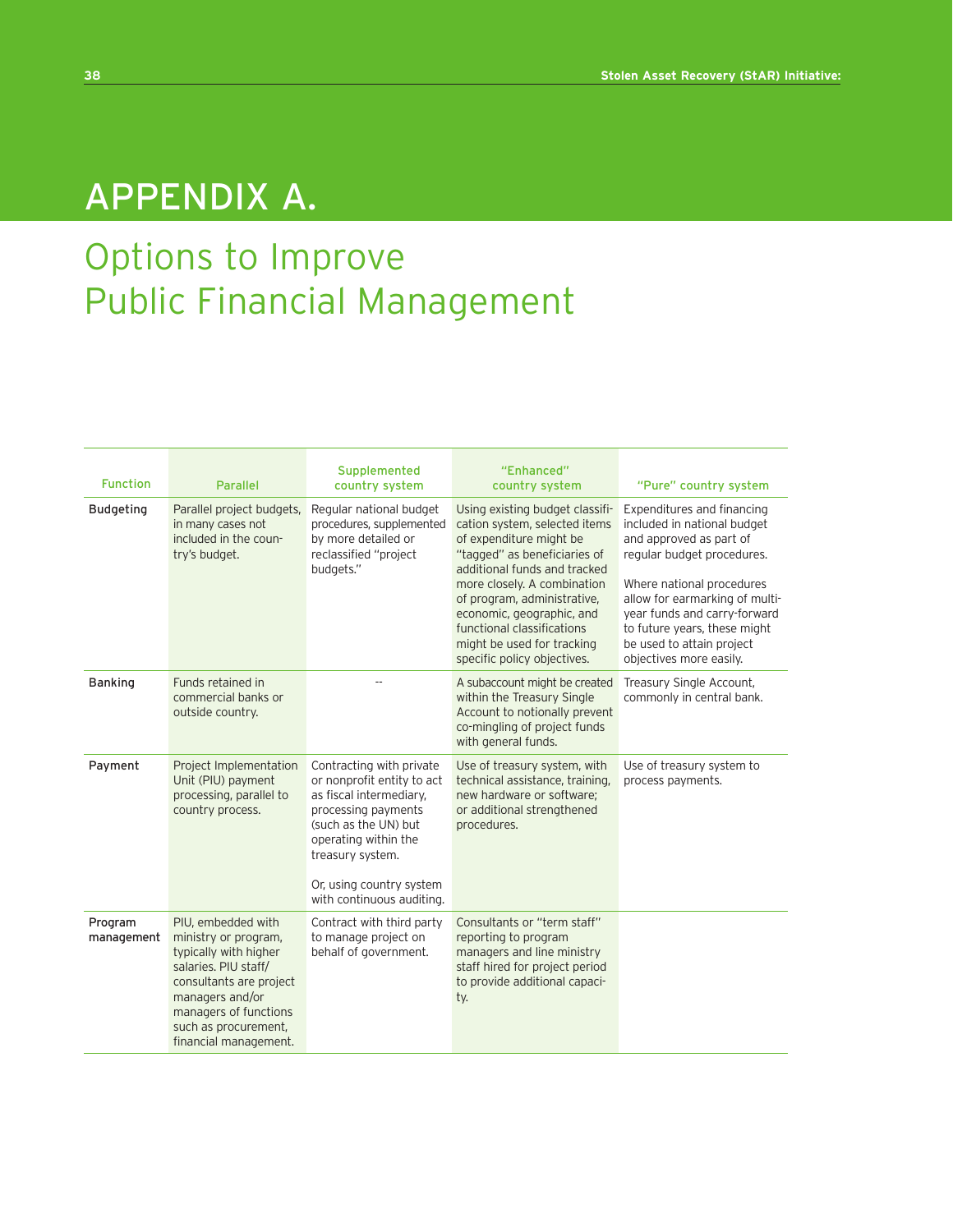| <b>Function</b>        | <b>Parallel</b>                                                                                                                                                                                                                          | Supplemented<br>country system                                                                                                                                                                                                                                                                                                                                                                                                                                          | "Enhanced"<br>country system                                                                                                                                                                                                                                                                               | "Pure" country system                                                                                |
|------------------------|------------------------------------------------------------------------------------------------------------------------------------------------------------------------------------------------------------------------------------------|-------------------------------------------------------------------------------------------------------------------------------------------------------------------------------------------------------------------------------------------------------------------------------------------------------------------------------------------------------------------------------------------------------------------------------------------------------------------------|------------------------------------------------------------------------------------------------------------------------------------------------------------------------------------------------------------------------------------------------------------------------------------------------------------|------------------------------------------------------------------------------------------------------|
| Internal<br>controls   | Special project proce-<br>dures and manuals<br>developed and used.                                                                                                                                                                       | National rules, proce-<br>dures, and manuals,<br>supplemented by addi-<br>tional rules or proce-<br>dures in areas where<br>these are considered<br>weak (such as additional<br>internal control audits,<br>additional physical<br>audits).                                                                                                                                                                                                                             | Use of additional staff or<br>consultants to ensure<br>adherence to/compliance<br>with national rules, proce-<br>dures, and manuals.                                                                                                                                                                       | National rules, procedures,<br>and manuals.                                                          |
| Accounting             | Using World Bank-sup-<br>plied chart of accounts<br>or other international<br>standard.<br>Separate, project-only<br>financial management<br>information system<br>operational.                                                          | Use national system<br>of classification and<br>account. Supplement<br>it with additional<br>classification system<br>and if needed, account-<br>ing system (essentially<br>this means operating<br>two systems simultane-<br>ously); or contract<br>with third party to<br>support government<br>accounting.<br>(In practice, it is highly<br>problematic to manage<br>two separate sets of<br>books through one sys-<br>tem. Local capacity<br>might be overwhelmed.) | Using existing national<br>chart of accounts and<br>budget classification,<br>possibly with project-relat-<br>ed spending "tagged" in<br>treasury for easier report-<br>ing and tracking.<br>Some investment in classifi-<br>cation improvements, train-<br>ing, software, or hardware<br>might be needed. | Using existing national<br>chart of accounts and<br>budget classification,<br>and accounting system. |
| Financial<br>reporting | Reporting formats,<br>information require-<br>ments, and report fre-<br>quency to meet World<br>Bank requirements;<br>sometimes multiple<br>requirements such as<br>for financial oversight,<br>disbursement, and<br>project management. | Operate two reporting<br>systems simultaneously:<br>national reporting<br>formats, and World<br>Bank-defined reporting<br>formats and information<br>requirements.                                                                                                                                                                                                                                                                                                      | National reporting formats,<br>possibly with enhancements<br>applicable to all funds<br>(formats, training, hard-<br>ware/software).                                                                                                                                                                       | National reporting formats,<br>frequency, and content.                                               |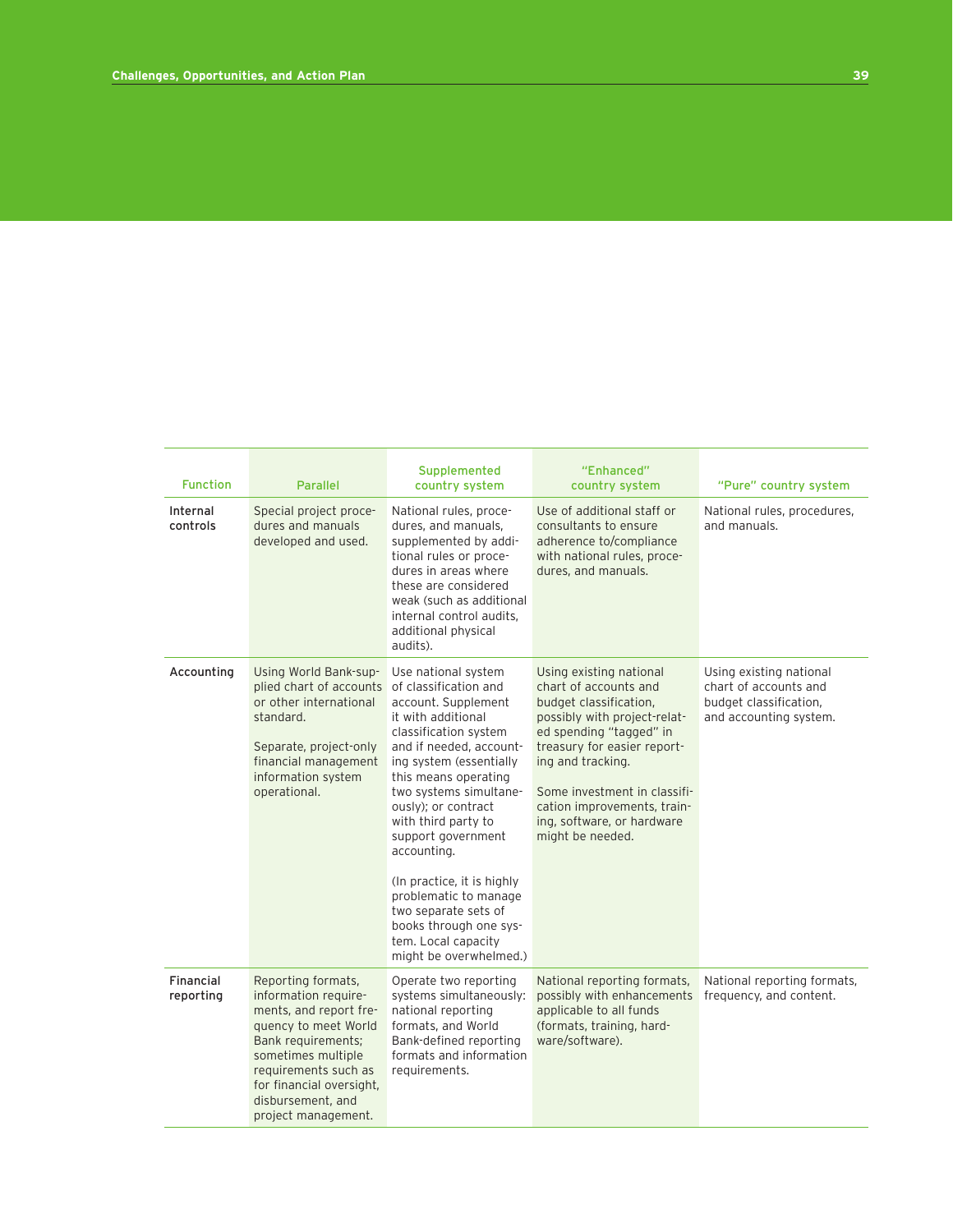| <b>Function</b>                     | <b>Parallel</b>                                                                                                                                           | Supplemented<br>country system                                                                                                                                                                                                                       | "Enhanced"<br>country system                                                                                                                                                                                                   | "Pure" country system                                                                                    |
|-------------------------------------|-----------------------------------------------------------------------------------------------------------------------------------------------------------|------------------------------------------------------------------------------------------------------------------------------------------------------------------------------------------------------------------------------------------------------|--------------------------------------------------------------------------------------------------------------------------------------------------------------------------------------------------------------------------------|----------------------------------------------------------------------------------------------------------|
| Record-<br>keeping                  | PIU record-keeping.                                                                                                                                       | Third-party maintenance<br>of records (contracted<br>by the World Bank or<br>government).                                                                                                                                                            | National record keeping,<br>using government staff,<br>with training, system<br>improvements.                                                                                                                                  | Existing country record-<br>keeping arrangements.                                                        |
| Audit<br>(internal and<br>external) | Private audit firm<br>contracted to conduct<br>audits.                                                                                                    | Parallel audit supple-<br>menting national audit<br>procedures.                                                                                                                                                                                      | National audit system<br>(internal and external)<br>twinned with private firm<br>or with another country's<br>Supreme Audit Institution.<br>Training, system improve-<br>ments might be needed as<br>part of enhancements.     | National audit procedures.                                                                               |
|                                     | Procurement Bank procurement<br>procedures.                                                                                                               | Contracting with private<br>or nonprofit entity to<br>act as procuring agent<br>on behalf of govern-<br>ment for project imple-<br>mentation, or twinning<br>with national procure-<br>ment agents, but using<br>national procurement<br>procedures. | National procurement<br>system, with additional<br>training in good practices,<br>perhaps twinned with pri-<br>vate or nonprofit agents for<br>training, but primarily using<br>national procedures.                           | National procurement<br>procedures.                                                                      |
| Oversight                           | Special or no oversight<br>arrangements by<br>ministry or parliament<br>over project expendi-<br>tures. Oversight done<br>primarily by donor<br>agencies. | Government oversight,<br>with parallel donor<br>oversight arrangements.                                                                                                                                                                              | Funds subject to national<br>oversight procedures by<br>line ministry, MoF, and par-<br>liament, supplemented by<br>additional oversight (such<br>as additional transparency<br>requirements, Project<br>Oversight committee). | Project funds subject to<br>national oversight proce-<br>dures by line ministry, MoF,<br>and parliament. |

**The Contract**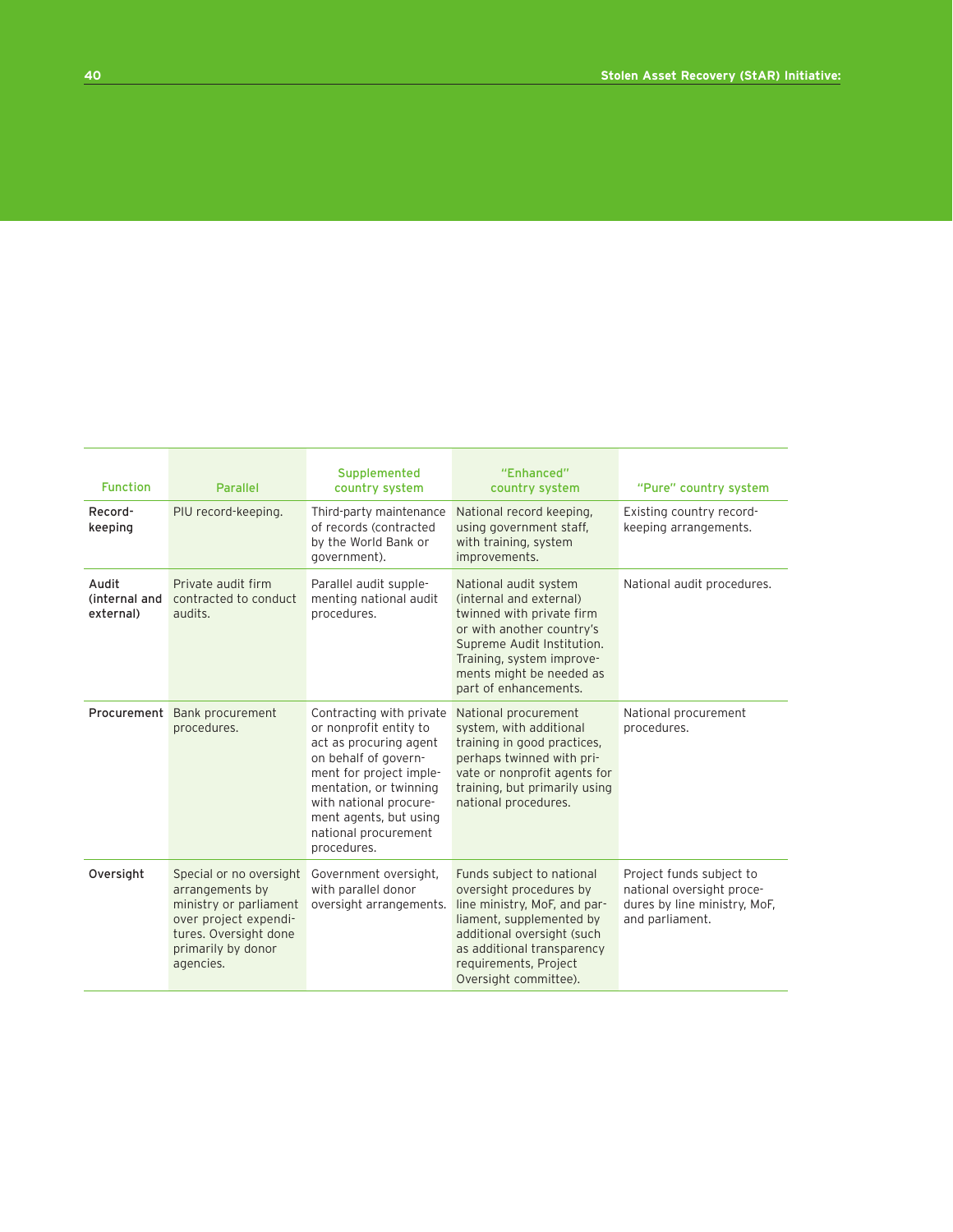## APPENDIX B.

# What Other Agencies are Doing

Several organizations, official and private, are gearing up to play a role at the international level in StAR. The following are selected examples of the work being done by official, multicountry agencies. The list is in alphabetical order and is by no means exhaustive.

#### Camden Assets Recovery Inter-Agency Network (CARIN)

CARIN is an informal government forfeiture organization. Its primary purpose is to build an informal international network for law enforcement and prosecutorial/juridical officers who are asset forfeiture practitioners. CARIN currently has 33 member-states, covering most of Europe, including two members that are European Union-wide police and juridical assistance organizations (Europol and Eurojust). CARIN has set up a secure Web site, accessible only to law enforcement agencies, to list forfeiture laws. CARIN's objectives include:

- Establishing centralized yet informal points of contact for forfeiture assistance in every member country, both within the law enforcement and the prosecutorial or quasi-judicial arms of government, depending upon the system.
- Promoting the exchange of information and good practices between CARIN members
- Focusing upon and promoting the forfeiture of all assets that are currently within the scope of existing ratified international agreements
- Facilitating training in forfeiting the proceeds and instrumentalities of crime
- Encouraging members to establish national asset recovery offices within their jurisdictions.

#### Commission for Africa

The Commission for Africa's central purpose is to generate new ideas and action for a strong and prosperous Africa. The Commission, in a 2005 report, notes that the basis for securing progress in stolen asset recovery is to be found in taking action in four linked areas:

- Introducing measures to prevent the theft of assets at source
- Improving systems to identify funds that have been acquired illicitly
- Facilitating the power of relevant national authorities to freeze and confiscate assets
- Creating instruments to hand back funds to the jurisdiction from which they were looted.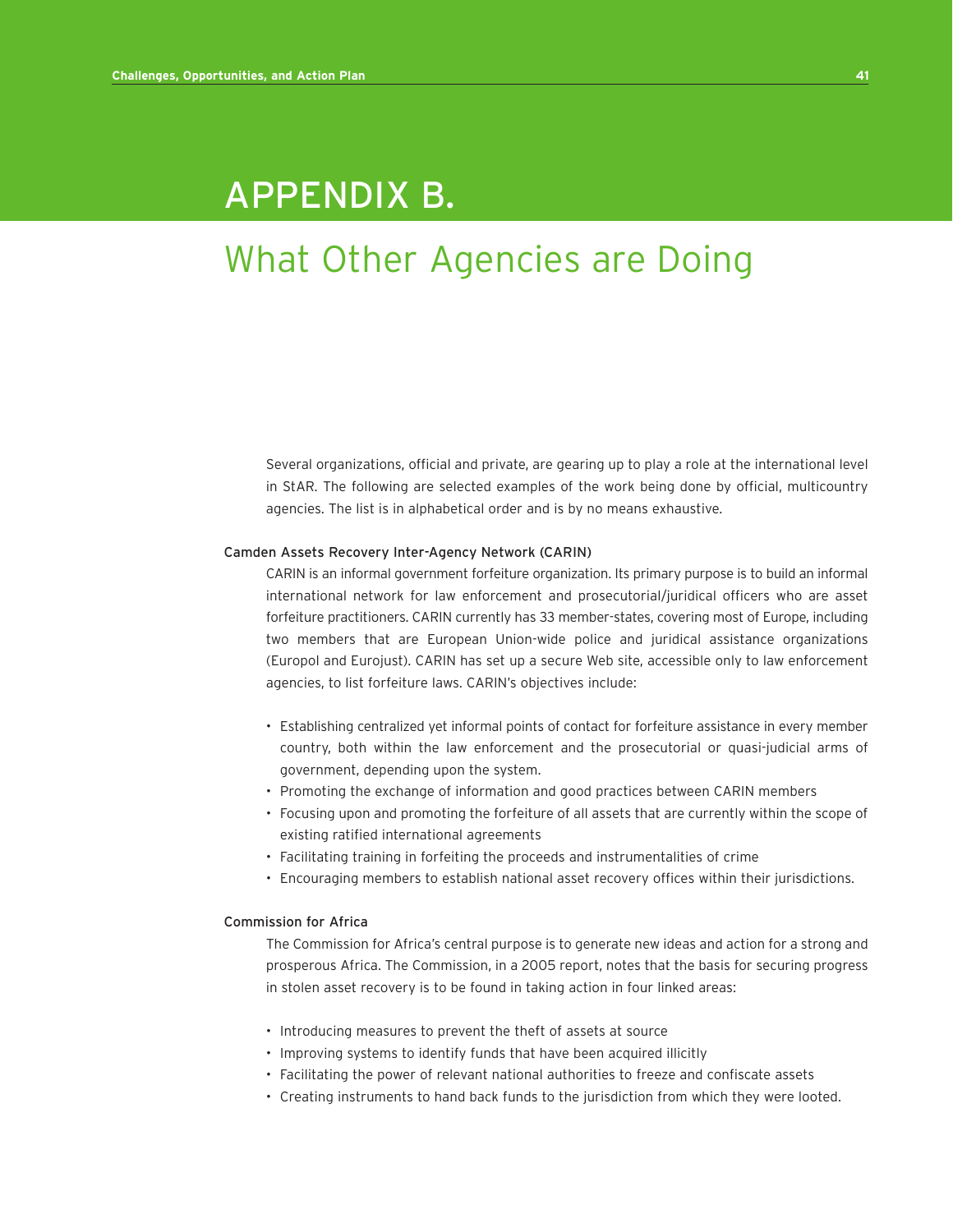#### Council of Europe Framework Decision, 2006/783/HA, October 6, 2006

This is an important step because it provides a mechanism for the mutual recognition of confiscation orders within the European Union. It applies to corruption, money laundering, participation in a criminal organization, and other crimes. It sets out the rules under which a member state shall recognize and execute in its territory a confiscation order issued by a court competent in criminal matters of another member state. Execution under the Framework requires a confiscation order, together with a standardized certificate to be used by all member states.

#### Financial Action Task Force (FATF)

In June 2003, as part of the revision of its Forty Recommendations on Money Laundering (FAFT 2003), FATF added corruption and bribery as necessary predicate offenses for anti-money laundering regimes (Recommendation 1). This requires countries to provide for the availability of provisional measures and confiscation in corruption and bribery money laundering cases (Recommendation 3), while also enlarging the areas of international judicial and administrative cooperation available under the Recommendations.

While the UN Conventions against Illicit Traffic in Narcotic Drugs and Psychotropic Substances and Transnational Organized Crime are referenced in FATF's June 2003 Recommendations, UNCAC was not included, as it was not yet in force. In June 2006, FATF amended the Joint Assessment Methodology to require assessors to look at the general framework in a country, including whether there are appropriate measures to prevent and combat corruption and their participation in UNCAC, as well as in the OECD Convention on Combating Bribery of Foreign Public Officials in International Business Transactions, the Group of States against Corruption (GRECO), the African Union Convention on Preventing and Combating Corruption, and the Inter-American Convention against Corruption.<sup>38</sup>

#### G-8 Efforts

A useful summary of G-8 efforts in the area of stolen assets recovery is contained in the "Statement On Fighting High-Level Corruption," issued in St Petersburg, July 16, 2006.<sup>39</sup> This statement starts with an expression of renewal of commitment by the Leaders of the G-8 to fight corruption and improve transparency and accountability. Corruption is seen as a threat to the agenda on global security and stability, open markets and free trade, economic prosperity, and the rule of law.

Transparency in public financial management and accountability have been pursued by the G-8 through, among other channels, the 2004 Sea Island commitment to launch four compacts, and the 2005 Gleneagles commitment to increase support for the Extractive Industries Transparency Initiative (EITI) and countries implementing it. The G-8 have committed to seek, when appropriate and in accordance with national laws, to deny entry and safe haven to public officials found guilty of corruption, enforce anti-bribery laws rigorously, and establish procedures and controls to conduct enhanced due diligence on accounts of "politically exposed persons."

<sup>38.</sup> For more information on FATF see their Web site at: http://www.fatf-gafi.org/

pages/0,2966,en\_32250379\_32236836\_1\_1\_1\_1\_1,00.html. See also their "Handbook for Countries and Assessors,' which addresses assessing and making recommendations on forfeiture of proceeds from crimes (http://www.fatf-gafi.org/ dataoecd/3/26/36254892.pdf).

<sup>39.</sup> Much of what follows in this subsection is based on verbatim excerpts from the July 2006 G-8 Statement.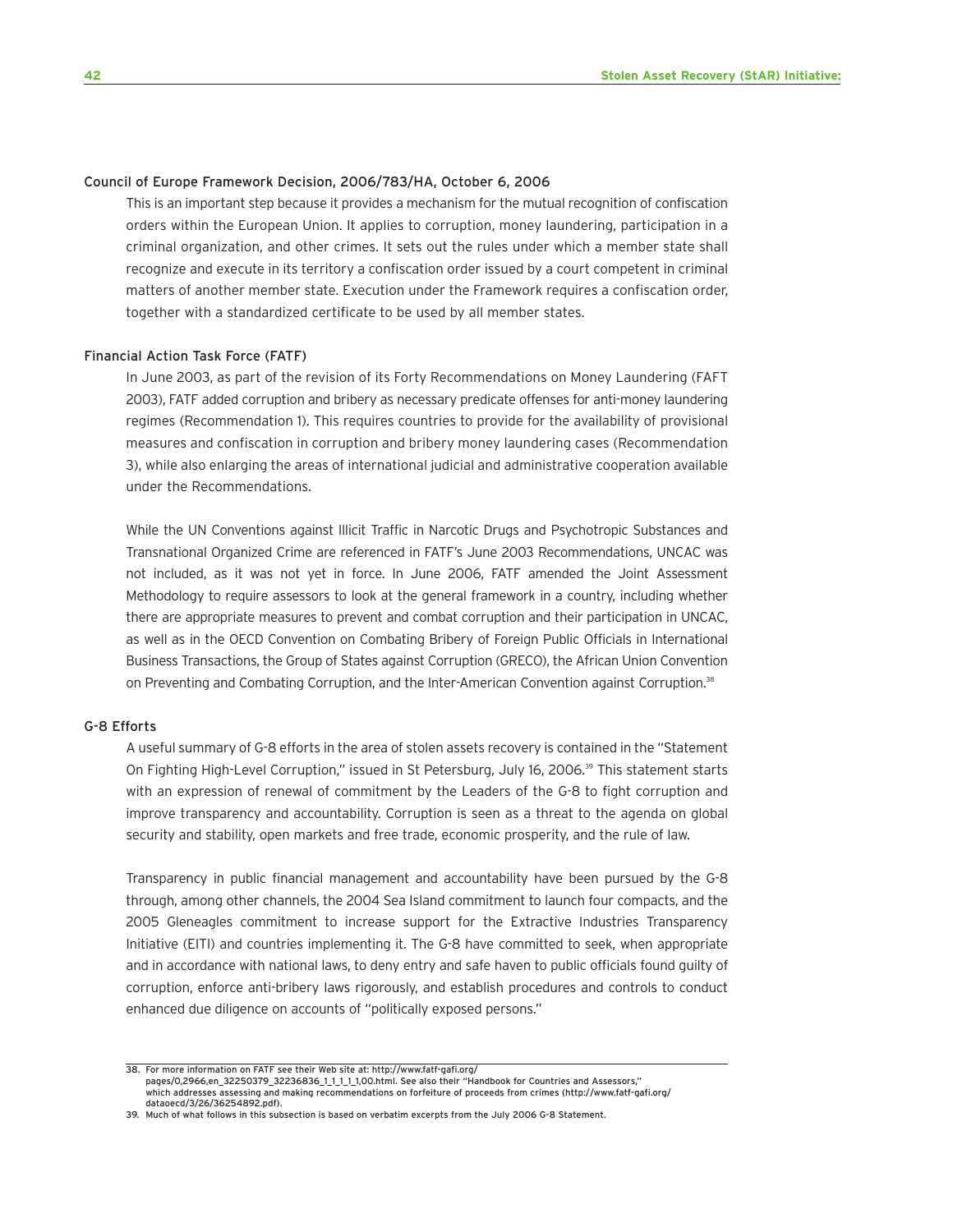The G-8 Justice and Home Affairs Ministers have undertaken to advance recovery of the proceeds of high-level, large-scale corruption, taking into account final disposal of confiscated property, where appropriate, including through holding G-8 regional asset recovery workshops and the creation of best practices for modalities of disposition and return of recovered assets. The G-8 commitment to implement and promote the FATF recommendations, the UN Convention on Transnational Organized Crime, and the UN Convention Against Corruption was emphasized. In the statement, the G-8 leaders committed to:

- Continue to investigate and prosecute corrupt public officials and those who bribe them
- Work with all the international financial centers and G-8 private sectors to deny safe haven to assets illicitly acquired by individuals engaged in high-level corruption by pressing all financial centers to attain and implement the highest international standards of transparency and exchange of information
- Implement fully the commitment to seek, when appropriate and in accordance with national laws, to deny entry and safe haven, to public officials found guilty of corruption
- Support the global ratification and implementation of the UNCAC and call upon those states that have not already ratified the UNCAC to do so at the earliest date possible. Ensure vigorous implementation of the OECD Anti-bribery Convention by parties to the Convention, including through ensuring that domestic law adopted in this framework is effectively implemented and through further effective peer review evaluation. Fight vigorously against money laundering, including by prosecuting money laundering offences and by implementing the revised recommendations of the FATF-related customer due diligence, transparency of legal persons, and arrangements that are essential to tackling corruption.

#### The Organisation for Economic Co-operation and Development (OECD)

The OECD's assistance on asset recovery issues has focused largely in the areas of training/knowledge-product and research, as part of its larger anti-corruption activities.<sup>40</sup> OECD produced a joint report with the Asian Development Bank that specifically addresses asset recovery and is entitled, "Mutual Legal Assistance, Extradition and Recovery of Proceeds of Corruption in Asia and the Pacific."41 This report was produced as part of the Anti-Corruption Action Plan for Asia and the Pacific, a joint initiative with the Asian Development Bank. $42$  The OECD has also examined the issue of asset recovery as part of its Development Assistance Committee (DAC), in the context of learning events that it has organized on improving donor effectiveness in combating corruption.<sup>43</sup>

http://www.oecd.org/topic/0,2686,en\_2649\_37447\_1\_1\_1\_1\_37447,00.html 41. This report is available at: www.oecd.org/corruption/asiapacific;

<sup>40.</sup> More information on OECD's anti-corruption activities can be found at:

http://www.oecd.org/document/9/0,2340,en\_34982156\_34982460\_37892041\_1\_1\_1\_1,00.html. Another report, "Denying Safe Haven to the Corrupt and the Proceeds of Corruption," is also available. 42. More information on this initiative can be found at its Web site:

http://www.oecd.org/pages/0,2966,en\_34982156\_34982385\_1\_1\_1\_1\_1,00.html

<sup>43.</sup> See, for example, http://www.oecd.org/dataoecd/41/32/34098324.PDF, for a paper on recovery of assets presented at a conference organized by OECD-DAC with Transparency International. The final report of this conference is available at this site: http://www.oecd.org/dataoecd/34/10/34542653.pdf.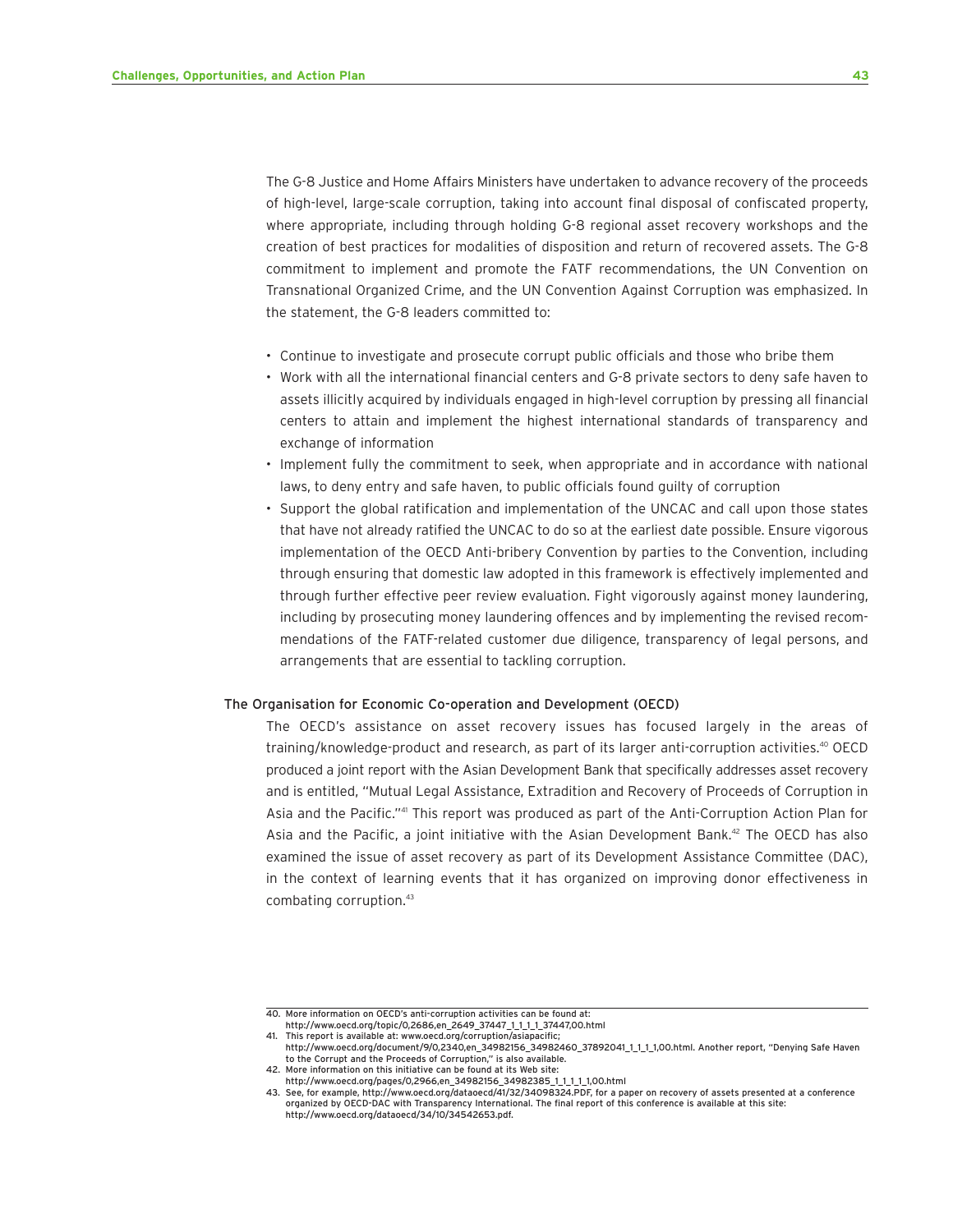Work on the OECD Convention on Combating Bribery of Foreign Public Officials in International Business Transactions (ratified by 30 countries) is carried out by the Investment Committee, Working Group on Bribery (experts from 36 member countries). The Working Group can be an important vehicle for raising political awareness regarding asset recovery of member countries and for providing cooperation to World Bank members through OECD Regional Dialogues.

#### Organization for Security and Co-operation in Europe (OSCE)

The Organization for Security and Co-operation in Europe (OSCE) has also addressed the issue of asset recovery to a limited extent as part of a knowledge product on anti-corruption ("Best Practices in Combating Corruption").<sup>44</sup>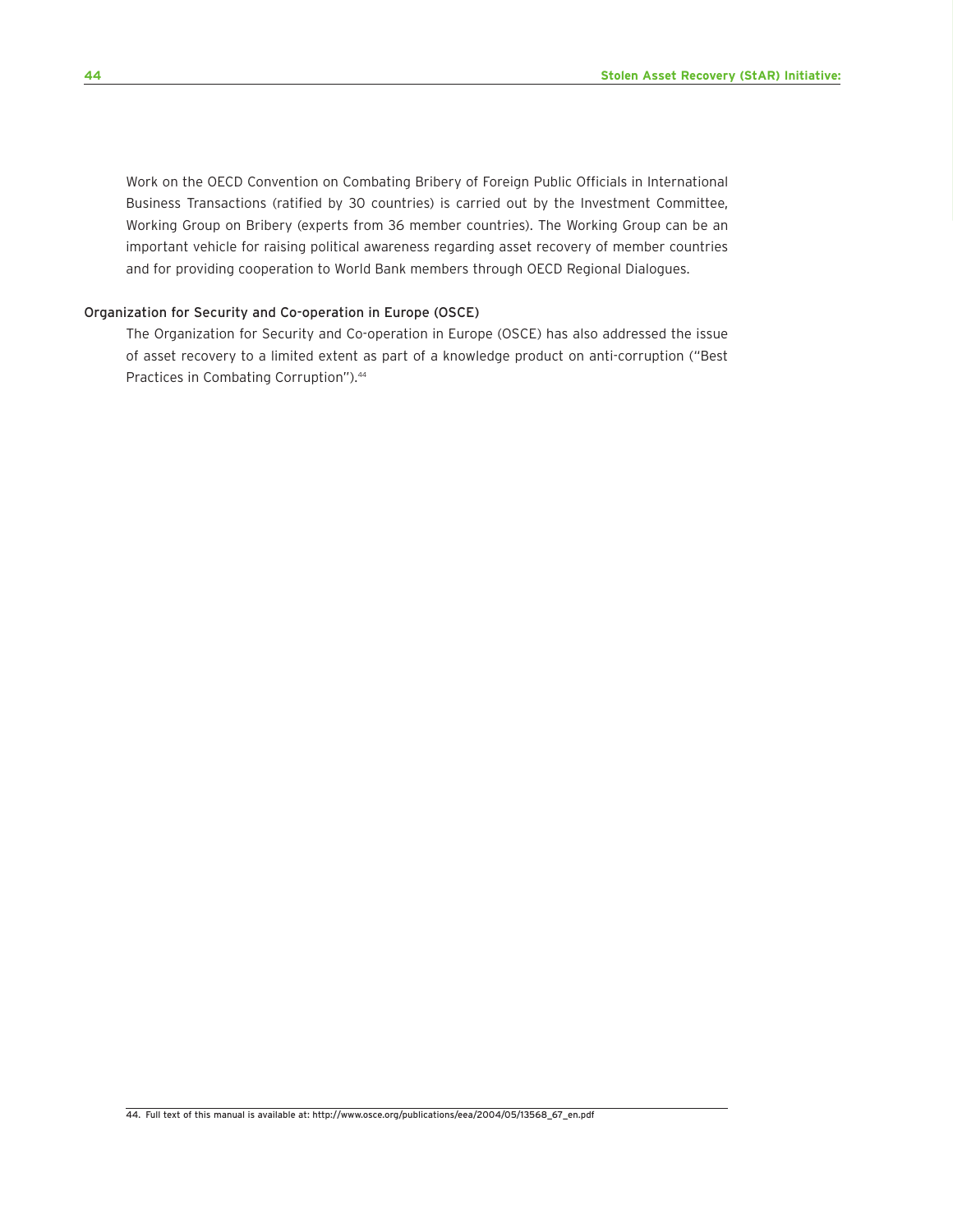# APPENDIX C.

# Focal Point Questionnaire

Questionnaire for Designating Focal Points and Obtaining Information Regarding Legal Tools and Procedures to Identify, Trace, and Seize Corruption Proceeds

1. Has your country ratified the United Nations Convention against Corruption? Did your country take any reservations?

2. What type of information does your government need from a requesting government in order to successfully assist in the identification, tracing, or seizure of stolen assets?

3. Does your government require the initiation of a formal investigation or proceeding by the requesting state in order to provide assistance?

4. How is a formal request for assistance initiated?

- 5. What type of assistance is available in response to a formal request?
- 6. What are your government's internal procedures for responding to a formal request?

7. Can a foreign government make a request directly to an individual agency without going through a central point of contact?

8. What evidence is necessary for your government to open its own criminal investigation or initiate a civil action regarding stolen or embezzled assets?

9. Do foreign governments have the ability to directly bring civil actions in your domestic courts?

10. Please identify all offices or agencies within your government that may become involved in an investigation relating to the repatriation of stolen foreign assets, and describe their authorities and potential activities in this area. Please identify those agencies that can respond directly to foreign requests, and describe the required circumstances and procedures for such assistance.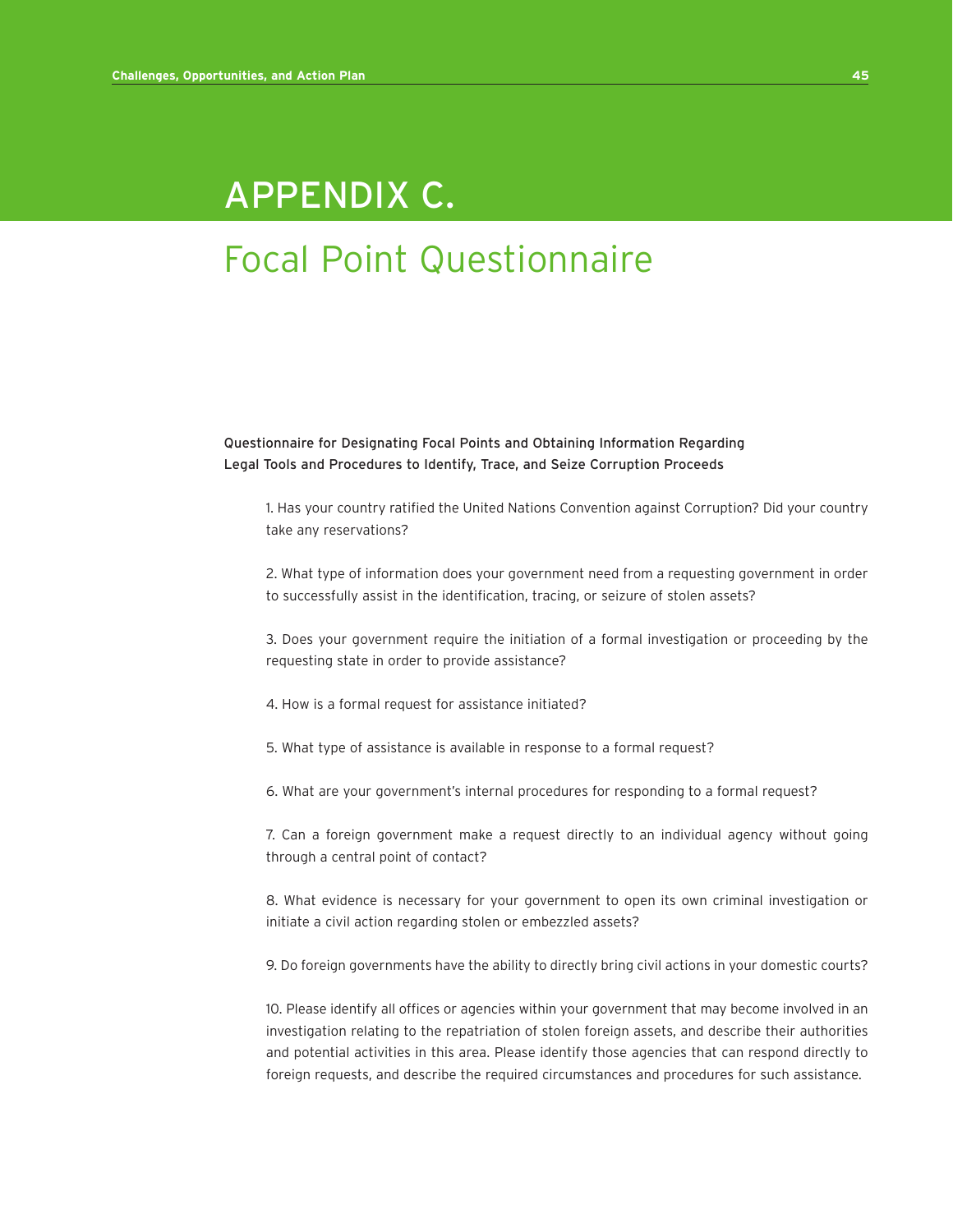11. *Please identify a government-wide focal point that foreign governments can contact on a 24-hour, 7-day basis for technical and legal assistance in stole and embezzled asset matters. Please identify telephone and fax numbers as well as e-mail addresses.*

12. Please identify points of contact for each of the agencies discussed in Question 10, including telephone numbers, fax numbers, and e-mail addresses.

13. In order to repatriate assets to a foreign government, it is generally necessary to first come into possession or control of those assets. Please describe in detail the process by which your government can sufficiently attain possession or control of assets so they can be repatriated.

14. Please explain in detail the authority of your government to repatriate stolen assets, once those assets are in your custody or control.

15. Does your country have the authority to enforce foreign forfeiture judgments?

16. Please indicate whether your country can extradite persons who participated in foreign corruption offenses.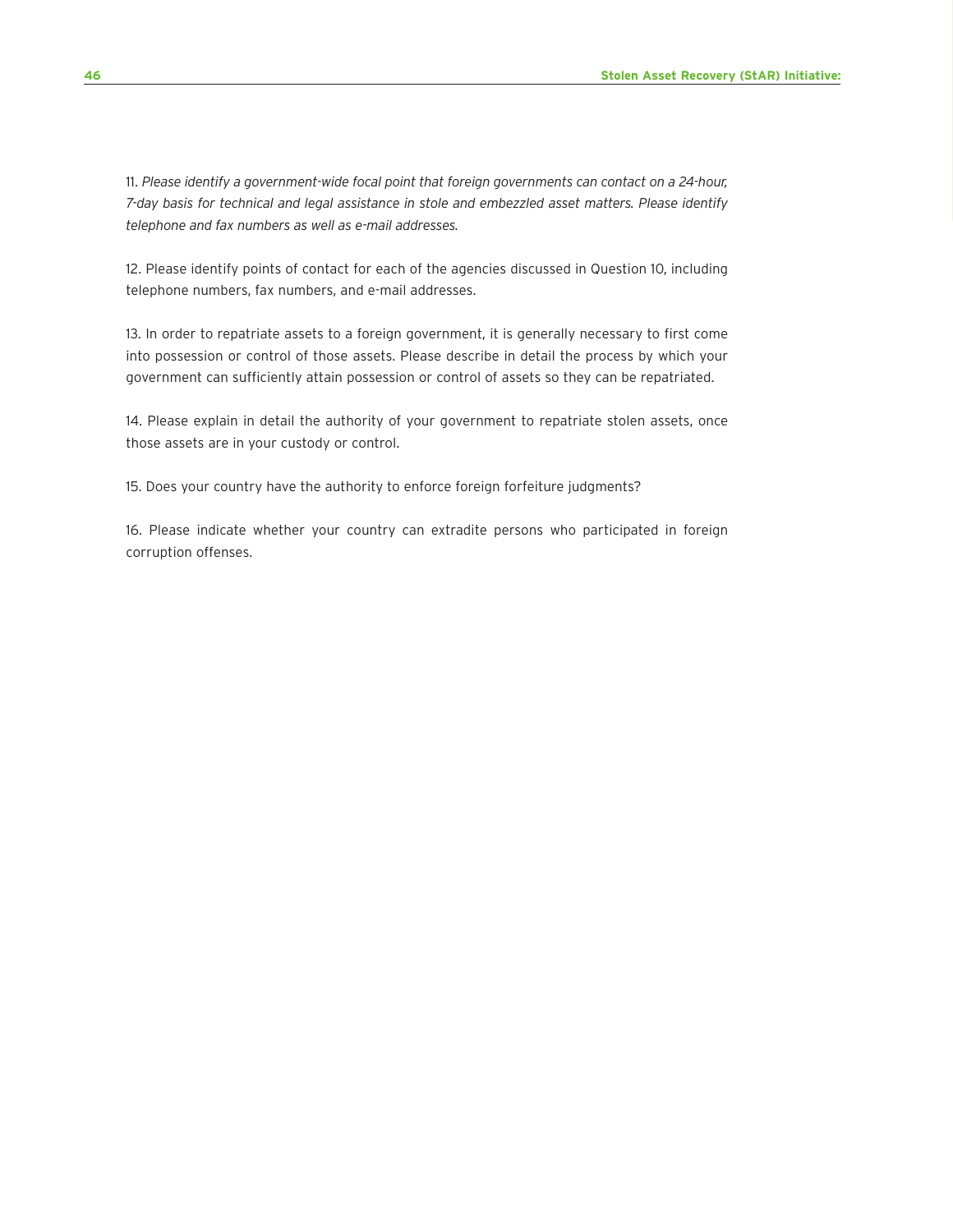## References

Baker, Raymond. 2005. *Capitalism's Achilles Heel: Dirty Money and How to Renew the Free-Market System.* John Wiley and Sons, Inc.

Baker, Raymond, Brionne Dawson, Ilya Shulman, and Clint Brewer. 2003. "Dirty Money and Its Global Effects." International Policy Report (January). http://www.ciponline.org/dirtymoney.pdf

Camdessus, Michel. 1998. "Money Laundering: The Importance of International Countermeasures." Address to the Plenary Meeting of the Financial Action Task Force on Money Laundering, Paris, February 10. www.imf.org/external/np/speeches/1998/021098.htm

Commission for Africa. 2005. "Our Common Interest: Report of the Commission for Africa." http://www.commissionforafrica.org/english/report/thereport/english/11-03-05\_cr\_report.pdf

FATF (Financial Action Task Force). 2003. "The Forty Recommendations." http://www.fatfgafi.org/dataoecd/7/40/34849567.PDF

Fay, Marianne, and Tito Yepes. 2003. "Investing in Infrastructure. What is Needed from 2000 to 2010?" Policy Research Working Paper 3102, World Bank, Washington, DC.

IMF (International Monetary Fund). 2001. "Financial System Abuse, Financial Crime and Money Laundering–Background Paper." Washington, DC.

IMF–World Bank. 2005. "Update on the Assessments and Implementation of Action Plans to Strengthen Capacity of HIPCs to Track Poverty-Reducing Public Spending." http://www.imf.org/external/np/pp/eng/2005/041205a.pdf

Levi, Michael, Maria Dakolias, and Theodore S. Greenberg. 2007. "Where Goes The Money: Money Laundering and Corruption." In *The Many Faces of Corruption–Tracking Vulnerabilities at the Sector Level.* World Bank, forthcoming.

Marcelo, Simeon. 2005. "Denying Safe Havens through Regional and Worldwide Judicial Cooperation: The Philippine Perspective." Issue paper presented at the 5th regional anti-corruption conference organized by ABD/OECD Anti-Corruption Initiative for Asia and the Pacific, Beijing, September 28–30. http://www.oecd.org/dataoecd/63/19/35593002.pdf

Reuter, Peter, and Edwin M. Truman. 2004. *Chasing Dirty Money: The Fight against Money Laundering.* Washington, DC: Institute for International Economics.

Scher, Daniel. 2005. "Asset Recovery. Repatriating Africa's Looted Billions." African Security Review 14(4): 17–26.

Schneider, Friedrich. 2002. "The Size and Development of the Shadow Economies and Shadow Economy Labor Force of 21 OECD Countries: What Do We Really Know?" Manuscript.

Schneider, Friedrich, and Dominik Enste. 2000. "Shadow Economies: Size, Causes and Consequences." *Journal of Economic Literature* 38(1): 77–114.

TI (Transparency International). 2004. *Global Corruption Report 2004. Special Focus: Political Corruption.* London: Pluto Press.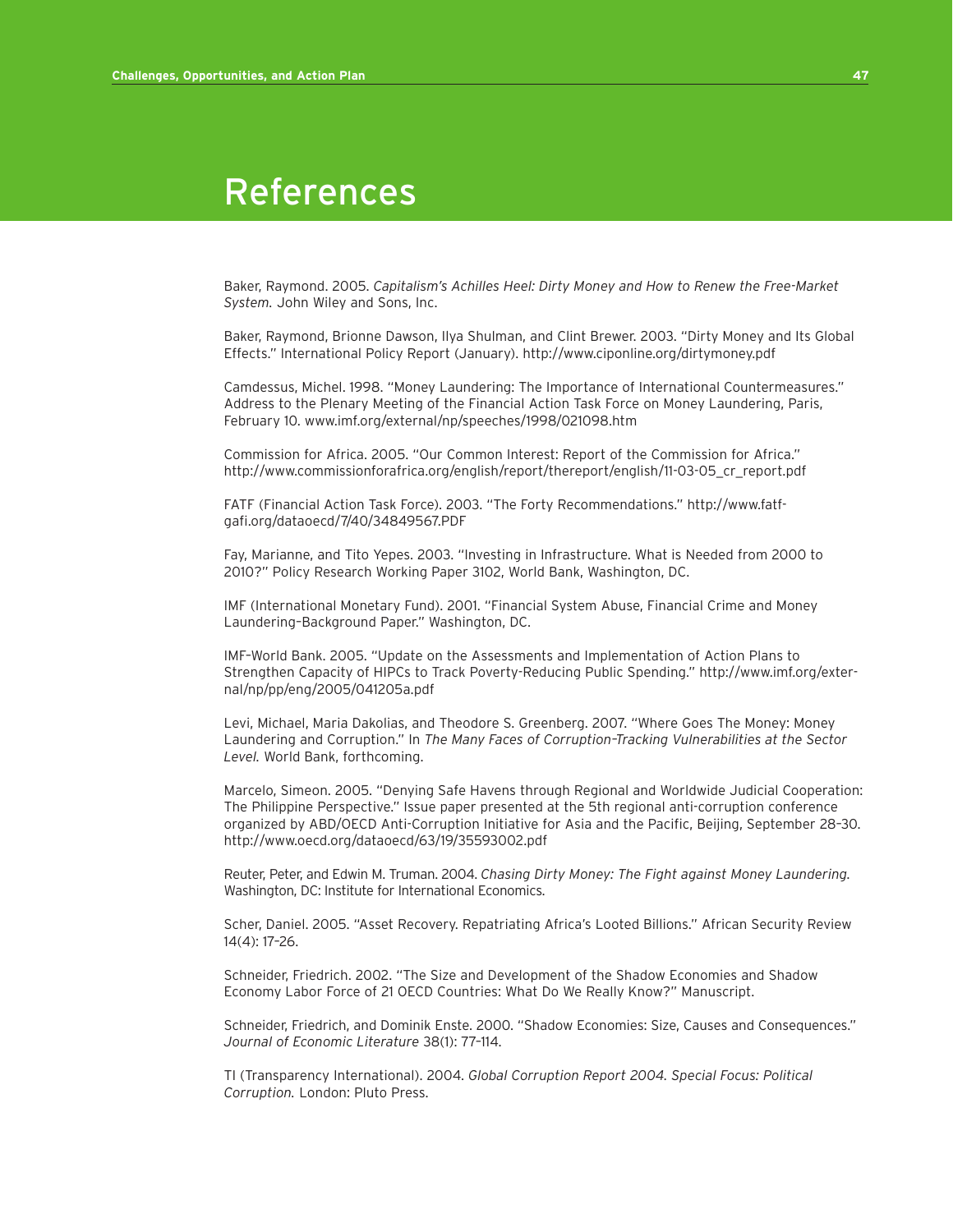U4 Anti-Corruption Resource Centre. 2007. "The Recovery of Stolen Assets: A Fundamental Principle of the UN Convention Against Corruption." Brief No. 2 (February). http://www.baselgovernance.org/fileadmin/docs/icar/U4Brief2\_2007\_asset-recovery.pdf

Veglio, Pietro, and Peter Siegenthaler. 2007. "Facilitate Restitution of Looted State Assets and Ensure their Effective Use." Manuscript.

Webb, Philippa. 2005. "The United Nations Convention Against Corruption. Global Achievement or Missed Opportunity?" *Journal of International Economic Law* 8(1): 191–229.

World Bank. 2007. "Strengthening World Bank Group Engagement on Governance and Anticorruption." Washington, DC (March 21). http://www.worldbank.org/html/extdr/comments/ governancefeedback/gacpaper-03212007.pdf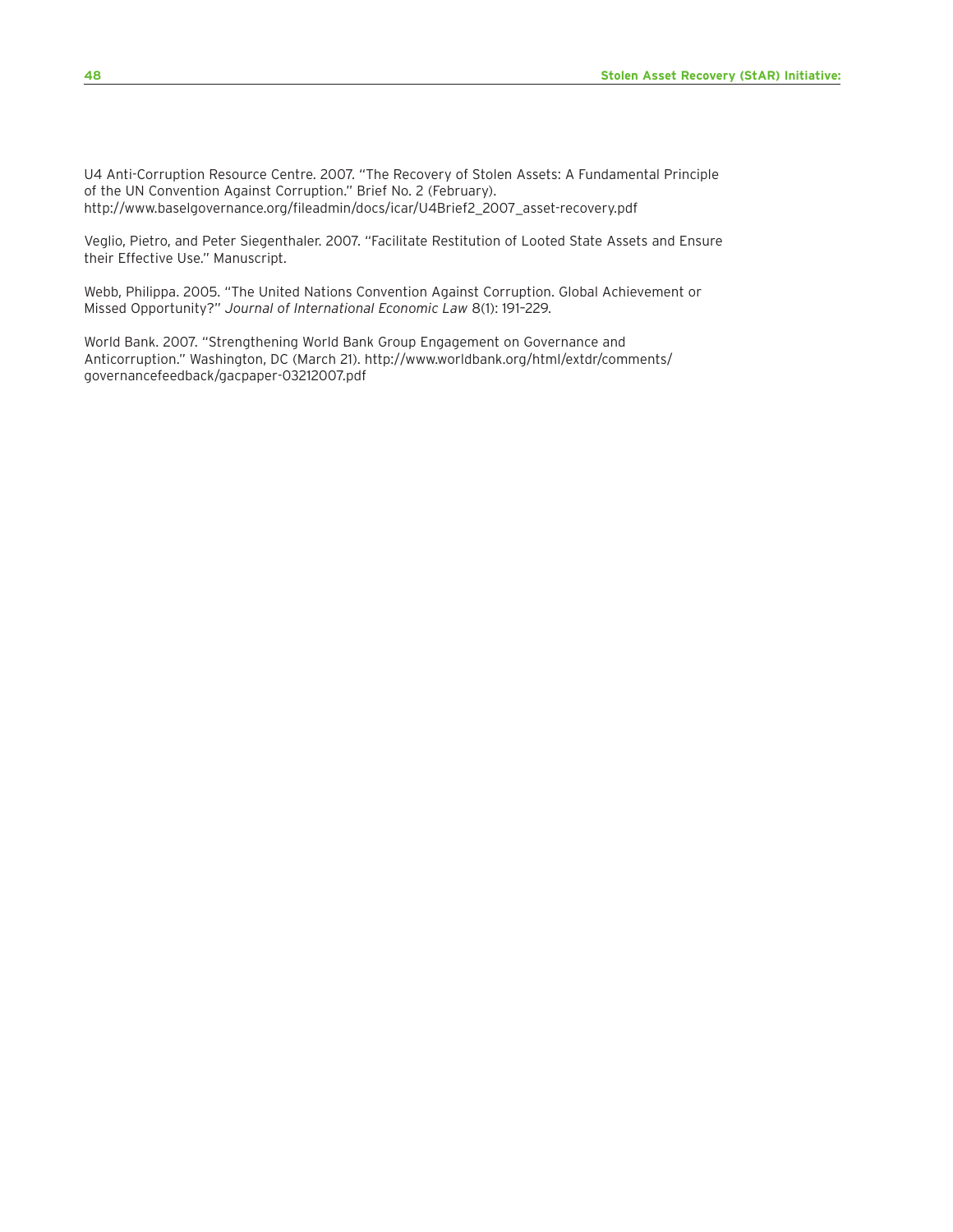#### **Photo Credits:**

Front cover: (clockwise from top left); Ami Vitale, Dominic Sansoni, Dominic Sansoni, Joel Blit Back cover: Curt Carnemark

#### **Design:**